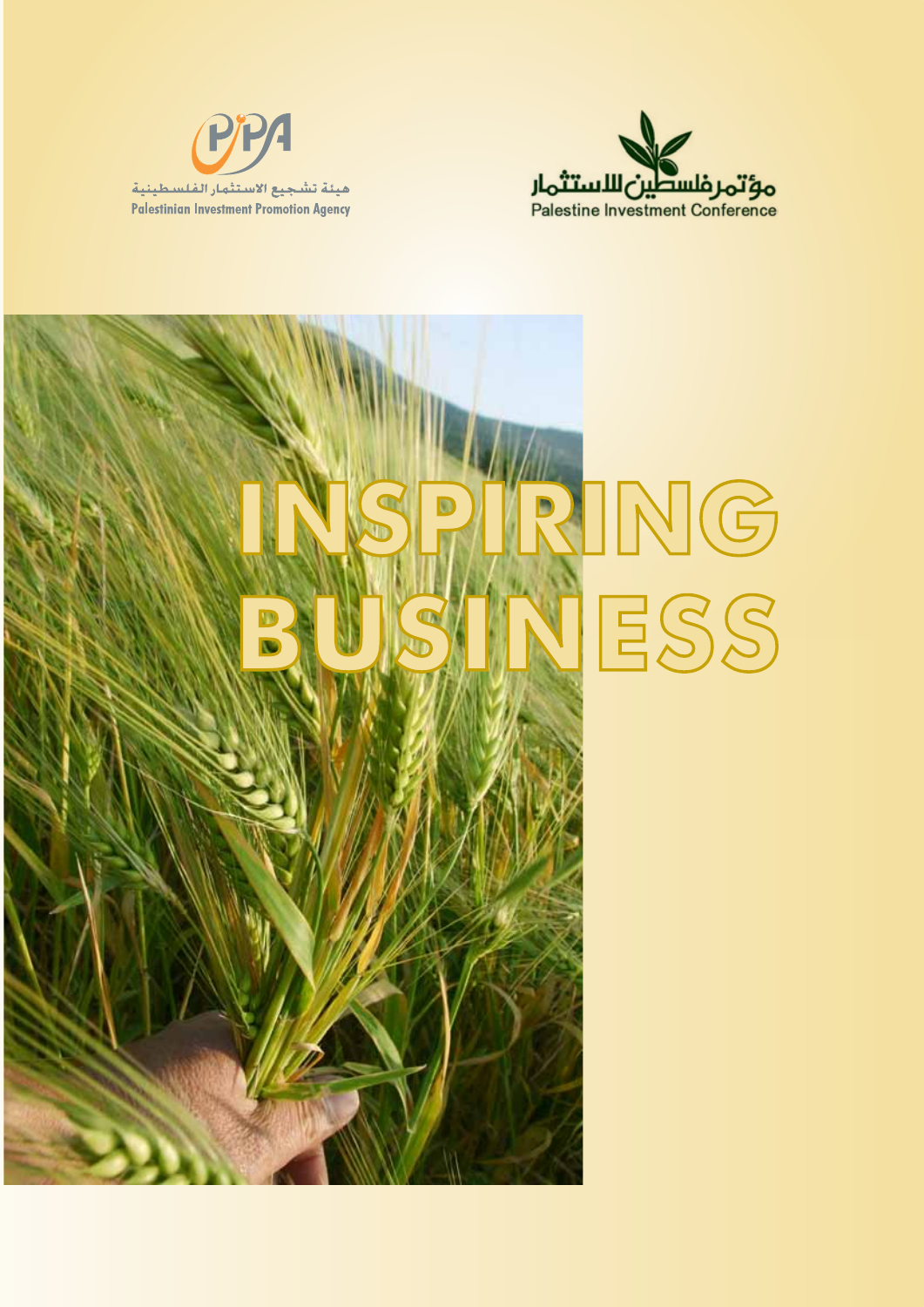

# **Tourism Sector**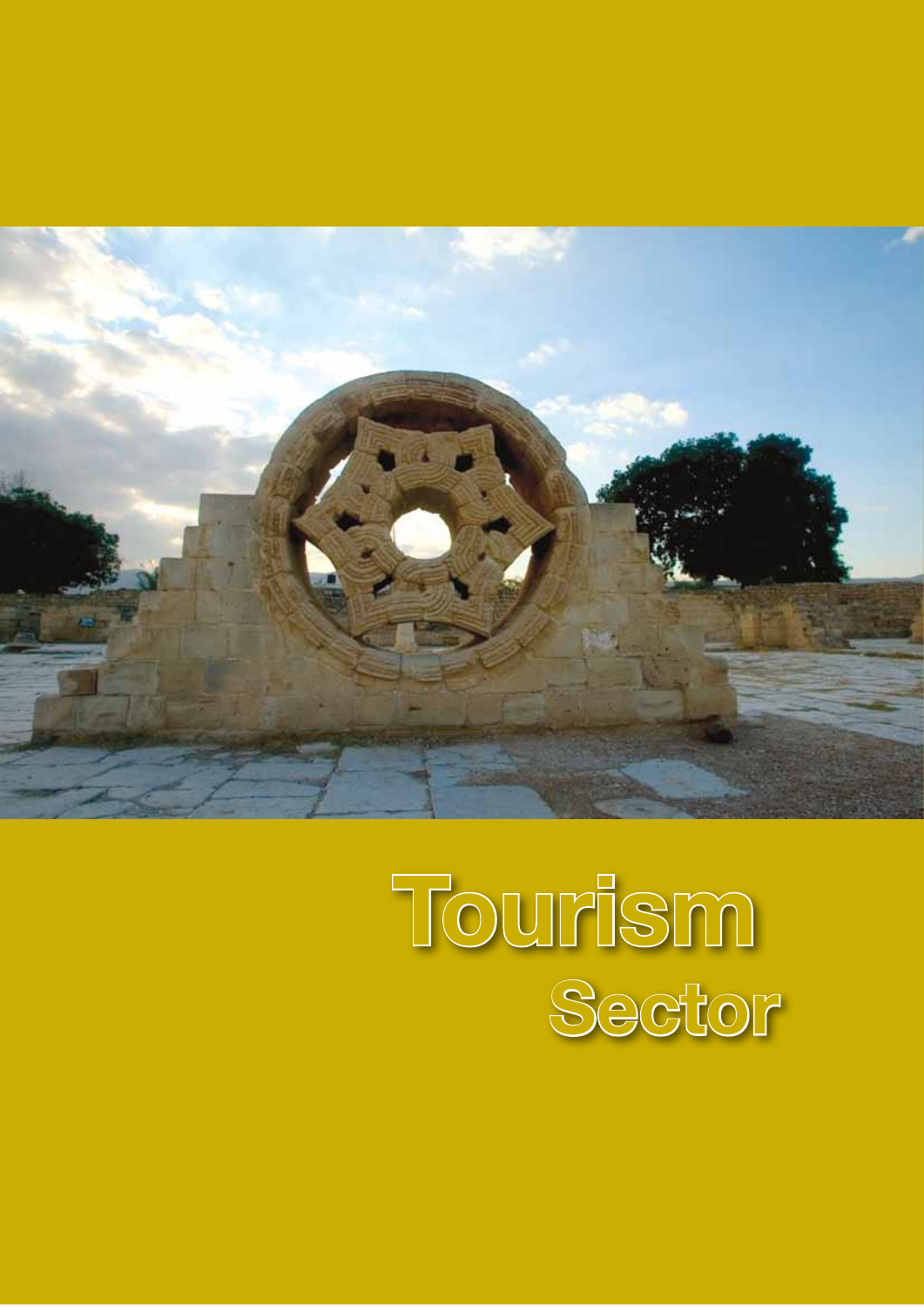# Bethlehem City Tour **1**

| <b>Project Number:</b>               | PIC-2010-IO-064                                                                                                                                                                                                                                               |
|--------------------------------------|---------------------------------------------------------------------------------------------------------------------------------------------------------------------------------------------------------------------------------------------------------------|
| <b>Project Name:</b>                 | <b>Bethlehem City Tour</b>                                                                                                                                                                                                                                    |
| <b>Sponsor Company:</b>              | <b>Laila Tours &amp; Travel</b>                                                                                                                                                                                                                               |
| <b>Contact Details:</b>              | Ms. Laila M. Asfoura<br><b>Laila Tours &amp; Travel</b><br><b>Middle East Building, Manger Str.</b><br>P.O.Box 516, Bethlehem, Palestine.<br>Tel: +970-2-2777997<br>Fax: +970-2-2777996<br>E-mail: laila@lailatours.com<br>Website: http://www.lailatours.com |
| Total Cost of the Project:           | US\$ 1,500,000 (additional US\$ 750,000 after two<br>years of operation)                                                                                                                                                                                      |
| <b>Investment by Current Owners:</b> | <b>US\$ 375,000</b>                                                                                                                                                                                                                                           |
| <b>Required Investment:</b>          | US\$ 1,125,000 equity investment                                                                                                                                                                                                                              |

### **Project Description:**

Bethlehem City Tour is a new idea that aims to give tourists a closer and more realistic view of the Holy City and its surroundings. Private buses with tour guides on board will make tours across Bethlehem district, stops are to be made at the most attractive and important sites where tourists will have the opportunity to interact with local people, see the factories of handcrafts and have a closer look at the historical and religious sites.

Route Network: A licensed tour guide from the Ministry of Tourism & Antiquities will guide the tourists through the religious sites of Bethlehem. After Bethlehem, the tour continues to Beit Sahour to visit the Shepherds Fields then drives up to Beit Jala to visit the Cremisan Monastery and enjoy a panoramic view of the area. Afterwards the tour proceeds to Al Khader village to visit Saint George's monastery and Solmon's pools.

Bethlehem City Tour is seeking a partnership with a strategic/financing partner that can help in the establishment of this route network, starting with the building of the premises, purchasing of the equipment, furniture and buses. Bethlehem City Tour already started negotiating the purchase of the land needed for the investment, and secured the licenses and permits needed. Financing is needed to implement the project.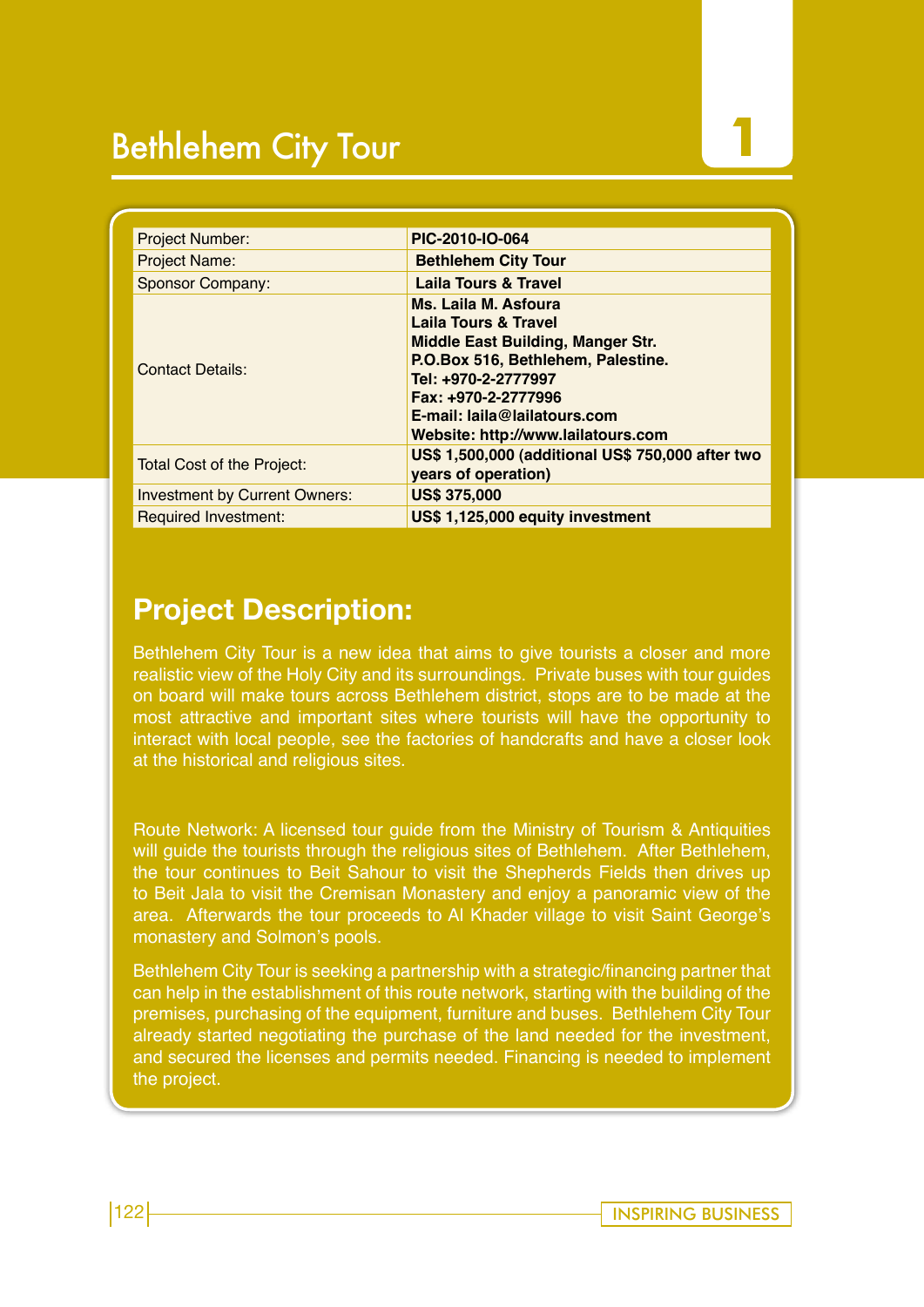#### **Project Development Time Table:**

| Land Development & Improvement                   | <b>June 2010</b> |
|--------------------------------------------------|------------------|
| <b>Building and Construction start Date</b>      | September 2010   |
| <b>Building and Construction Completion Date</b> | August 2011      |
| <b>Furniture &amp; Equipment Procurement</b>     | September 2011   |
| <b>Operations Start Date</b>                     | October 2011     |
| <b>Inauguration Date</b>                         | 24 December 2011 |

#### **Current Owners' Profile:**

Bethlehem City Tours is a Palestinian registered private partnership company, which started its operations within the Palestinian tourism sector in 2007. The company is an integral part of the community and provides essential services for tourists visiting Bethlehem.

Bethlehem City Tours leads visitors to a greater understanding of the true values and authenticity of Bethlehem. Tourists enjoy visiting Palestine and the Holy Sites; moreover they get to know more about Palestinian culture, lifestyle, social settings and history.

#### **Industry Highlights:**

The Palestinian tourism sector is mainly based around the 'pilgrimage' sub-sector; as it has been for more than 2000 years. It also benefits from Palestinian expatriates returning to visit their families and to a lesser extent from 'friends' of Palestine, the latter often young backpackers. Palestine clearly suffers hugely from an image problem and this will take time to change. However nearby markets with security issues such as Jordan, Egypt and of course Israel itself have successfully rebranded themselves in recent years and created successful tourist industries, albeit with much bigger budgets than Palestine is likely to have. Palestine itself started changing the image and promoting the Palestinian tourism sites away from security problems.

As of December 2009, there were 97 hotels in Palestine distributed as following:

- northern West Bank: 7 hotels with 166 rooms and 346 beds
- middle of the West Bank: 26 hotels with 1,083 rooms and 2,465 beds
- the Jerusalem area: 33 hotels with 1,639 rooms and 3,688 beds
- South of the West Bank: 23 hotels with 1,777 rooms and 3,989 beds
- The Gaza Strip: 8 hotels with 321 rooms and 536 beds

The average room occupancy in hotels operating in Palestine was 1,458 hotel rooms per day at 29% of all available rooms available. The number of guests in Palestinian hotels in the year 2009 totaled to 447,025 guests, 13% of them are Palestinians and 35% from the European Union. About 49% of these stayed in Jerusalem hotels, 30% in the south of the West Bank (Bethlehem and Hebron) and 19% in the middle of the West Bank (Jericho and Ramallah). Only a tiny proportion stayed in the northern West Bank or in Gaza. Hotel figures compare favorably with the year 2000 (355,711) and the subsequent decline to the low point of 51,357 in 2002. The 2008 figure represents an occupancy rate of 36%, and there is evidence that this figure will be surpassed by the years of 2010 and 2011.

The average number of employees working in hotels reached 1,648 workers, including 1,398 male and 250 female. Those working in managerial positions have reached 299 workers including 236 male and 63 female, while those in the operating positions have reached 1,349 workers, including 1,162 male and 187 female.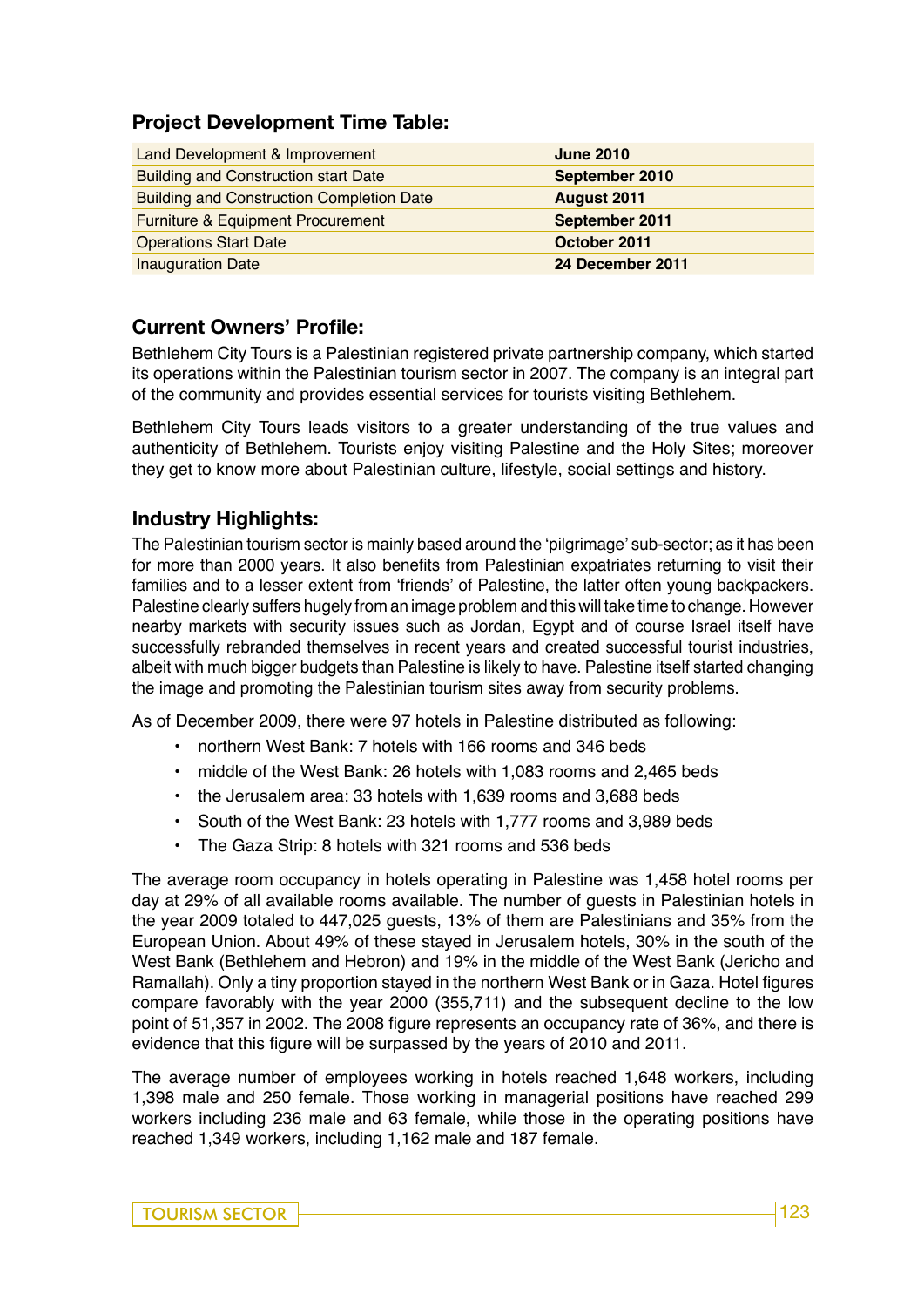#### **SWOT Analysis**

| Internal Analysis                                    |                                                                    |  |  |  |
|------------------------------------------------------|--------------------------------------------------------------------|--|--|--|
| <b>Strengths</b><br><b>Weaknesses</b>                |                                                                    |  |  |  |
| • The prime location of Bethlehem                    | • Lack of additional financial resources<br>from the current owner |  |  |  |
| • The first of its kind in the Palestinian Territory |                                                                    |  |  |  |
| • Existence of similar desired experience            |                                                                    |  |  |  |
|                                                      |                                                                    |  |  |  |

| <b>External Analysis</b>                                                     |                                                                              |  |  |
|------------------------------------------------------------------------------|------------------------------------------------------------------------------|--|--|
| <b>Opportunities</b>                                                         | <b>Threats</b>                                                               |  |  |
| • The great potential for Bethlehem tourism                                  | • Political instability and ongoing conflict<br>between Israel and Palestine |  |  |
| • The number of Christian tourists from all over<br>the world is on the rise |                                                                              |  |  |
| • The dramatic increase in the real estate value<br>in Bethlehem             |                                                                              |  |  |

### **Financial Projections in US\$ for the whole project**

| <b>Indicators</b>                | 2010        | 2011      | 2012      | 2013      | 2014      | 2015      |
|----------------------------------|-------------|-----------|-----------|-----------|-----------|-----------|
| <b>Income statement Accounts</b> |             |           |           |           |           |           |
| Revenues                         | -           | 607,725   | 689,850   | 1,629,771 | 1,787,315 | 1,996,469 |
| Expenses                         | -           | 374,132   | 387,621   | 489,233   | 505,287   | 524,144   |
| Gross Profit                     |             | 233,593   | 302,229   | 1,140,538 | 1,282,028 | 1,472,325 |
| Interest Expense and<br>Taxes    |             | 47,722    | 56,567    | 180,530   | 199,869   | 226,423   |
| Net Income                       | -           | 185,871   | 245,662   | 960,008   | 1,082,159 | 1,245,902 |
| <b>Cash Flow Accounts</b>        |             |           |           |           |           |           |
| <b>Operating Cash Flow</b>       |             | 331,862   | 349,734   | 1,136,982 | 1,256,916 | 1,418,317 |
| <b>Financing Cash Flow</b>       | 1,540,212   | (32, 770) | (50, 416) | (50, 416) | (50, 416) | (50, 416) |
| <b>Investing Cash Flow</b>       | (1,500,000) | $\Omega$  | 0         | (750,000) | 0         | 0         |
| <b>Balance Sheet Accounts</b>    |             |           |           |           |           |           |
| <b>Total Assets</b>              | 1,540,212   | 1,741,035 | 1,960,048 | 3,006,818 | 4,069,018 | 5,299,957 |
| Total Liabilities                | 275,000     | 289,952   | 263,303   | 350,064   | 330,104   | 315,142   |
| <b>Total Equity</b>              | 1,265,212   | 1,451,083 | 1,696,746 | 2,656,754 | 3,738,913 | 4,984,815 |
| <b>Profitability Indicators</b>  |             |           |           |           |           |           |
| Return on Assets                 | -           | 10.68%    | 12.53%    | 31.93%    | 26.60%    | 23.51%    |
| Return on Equity                 | ۰           | 12.81%    | 14.48%    | 36.13%    | 28.94%    | 24.99%    |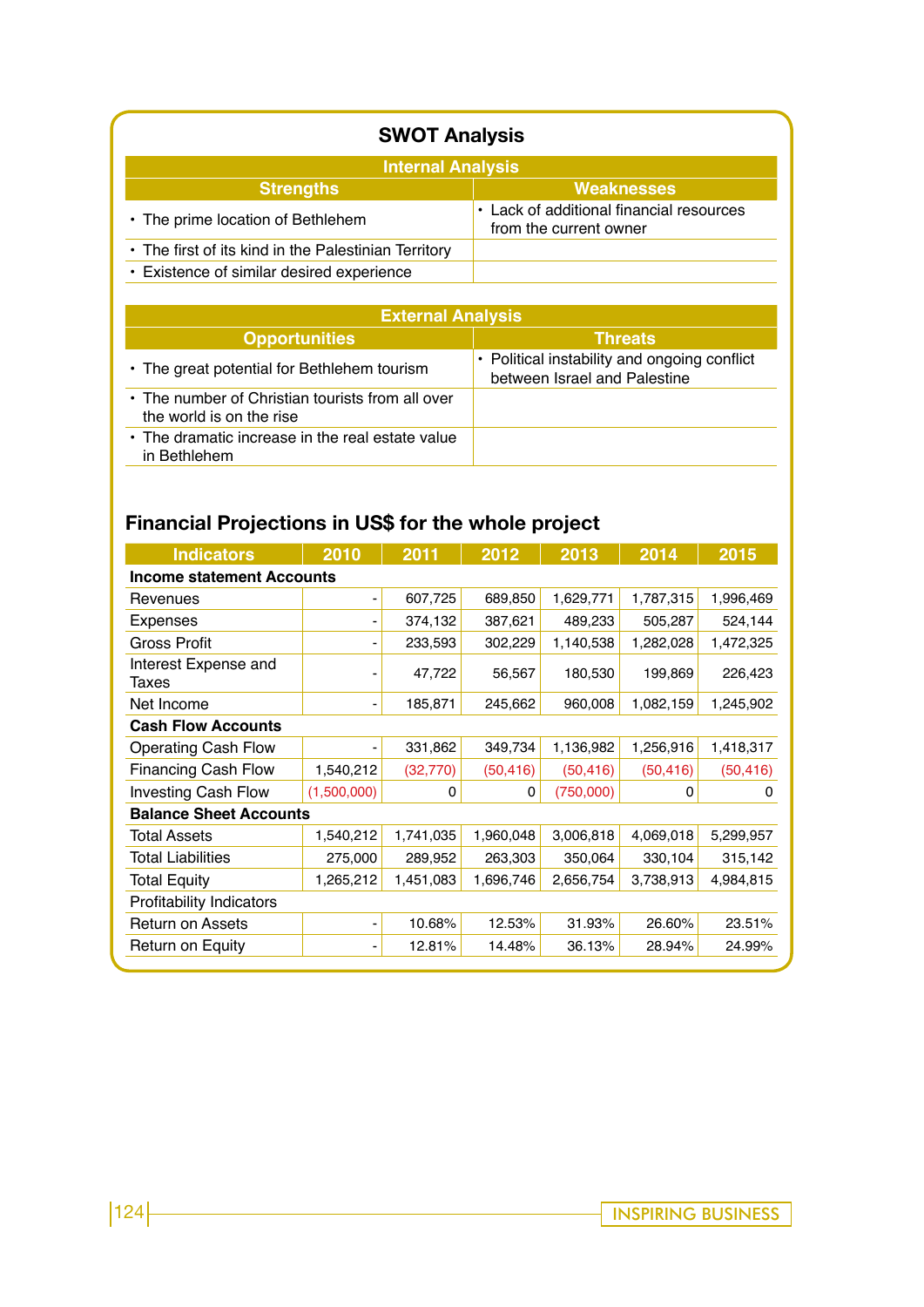# Olympic Swimming Pools **2**

| <b>Project Number:</b>               | PIC-2010-IO-065                                                                                                                                                      |
|--------------------------------------|----------------------------------------------------------------------------------------------------------------------------------------------------------------------|
| <b>Project Name:</b>                 | <b>Olympic Swimming Pools</b>                                                                                                                                        |
| <b>Sponsor Company:</b>              | <b>Yarkon Company for Trading and Contracting</b>                                                                                                                    |
| <b>Contact Details:</b>              | Mr. Husam Eddeen Jarallah Al-Khozondar<br><b>Omar Al-Mokhtar St.</b><br><b>Gaza City, Gaza Strip, Palestine</b><br>Tel: +970-59-9408248<br>Email: hosamjnk@yahoo.com |
| <b>Total Cost of the Project:</b>    | <b>US \$ 2,148,000</b>                                                                                                                                               |
| <b>Investment by Current Owners:</b> | <b>US \$ 2,000,000</b>                                                                                                                                               |
| <b>Required Investment:</b>          | <b>US \$148,000</b>                                                                                                                                                  |

## **Project Description:**

Yarkon Company for Trading and Contracting is seeking an investor to collaborate on this opportunity for building and operating a recreational facility containing Olympic-size swimming pools. The project facilities will include three swimming pools, green areas, parking space and a chalet.

The project aims to improve the quality of life of Gazan youth and adults, the project will target the youth of Gaza by training and coaching them as well as organizing competitions and games, especially in the summer season.

The pools will be built on an 8 dunum area of land, in central Gaza Strip and will be the first facility in Palestine to have Olympic size swimming pools. The facilities will maintain the highest of standards in safety, cleanness and service.

#### **Current Owners' Profile:**

Mr. Husam Al-Khozondar owns the land identified for this project in partnership with his father and four brothers. The Khozondar family is well-known in Gaza for its entrepreneurial spirit and proven success in establishing new investments in various sectors including trade, hospitality and services.

#### **Industry Highlights:**

Palestine's comparative advantage of being home to Bethlehem, the birthplace of Jesus, Jericho, the oldest continuously inhabited city in the world, and Jerusalem being home to the three monotheistic religions provides a unique draw for tourists. Furthermore, visitors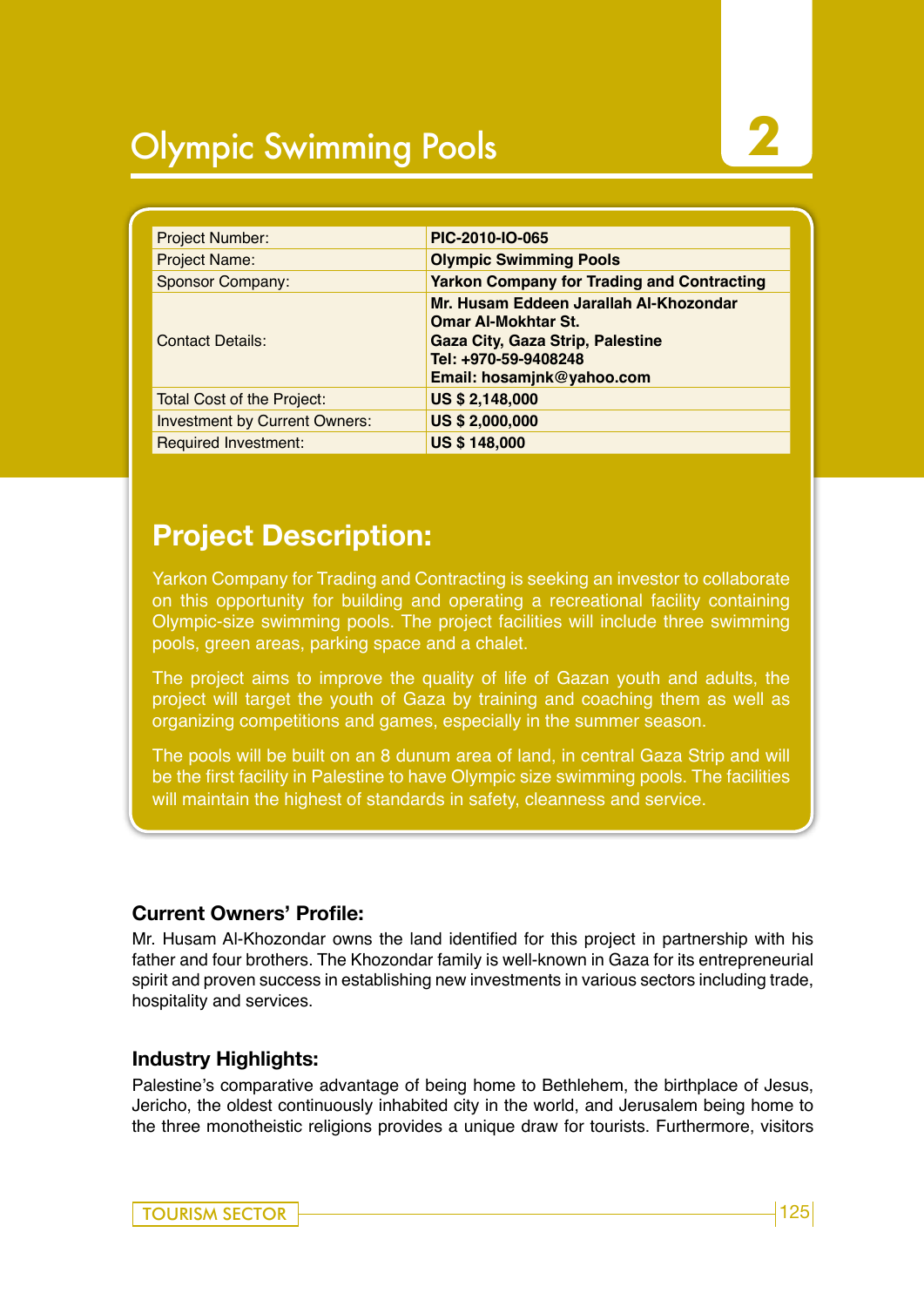to Palestine are always amazed at the diversity of activities to enjoy. From its hospitable people and rich cultural heritage to its beautiful landscape and diverse cuisine, Palestine has lots to offer in addition to its many shrines, churches and mosques.

Despite the latest political unrest which began in September 2000, today tourism in Palestine is showing clear signs of recovery. According to the latest figures released by the Palestinian Ministry of Tourism and Antiquities, the number of overnight stays in Palestinian hotels for the 1st quarter of 2008 reached 88,038 nights compared to 36,479 overnights in the 1st quarter of 2007; an increase of 141.3%. As far as the total number of visitors to Palestine, the MOTA and industry experts believe that arrivals will top the one million mark this year – a new record for Palestine.

Both the public and private sectors are investing millions in developing, restoring and upgrading facilities that cater to the tourism industry. New hotels and restaurants are opening throughout the West Bank, while overall touristic activities on offer in Palestine have quickly diversified. In addition the MOTA is implementing numerous restoration and beautifications projects in the West Bank and East Jerusalem.

Hotels constitute the backbone of the Palestinian tourism sector in terms of income, investment and employment. As with all tourism sub-sectors in Palestine, the hospitality industry has suffered as a direct result of the political conditions under which they have had to operate since 1967. Between 1967 and 1994, the number of Palestinian hotels remained virtually static. Scarcely any permits to build hotels, or convert existing buildings into hotels, were granted by the Israeli authorities to investors in Palestine. However once the Palestinian Authority took control of the major cities, it ushered in a period of major growth in tourism investment. Between 1994 and 2000, private sector investment in tourism alone exceeded US\$ 700 million.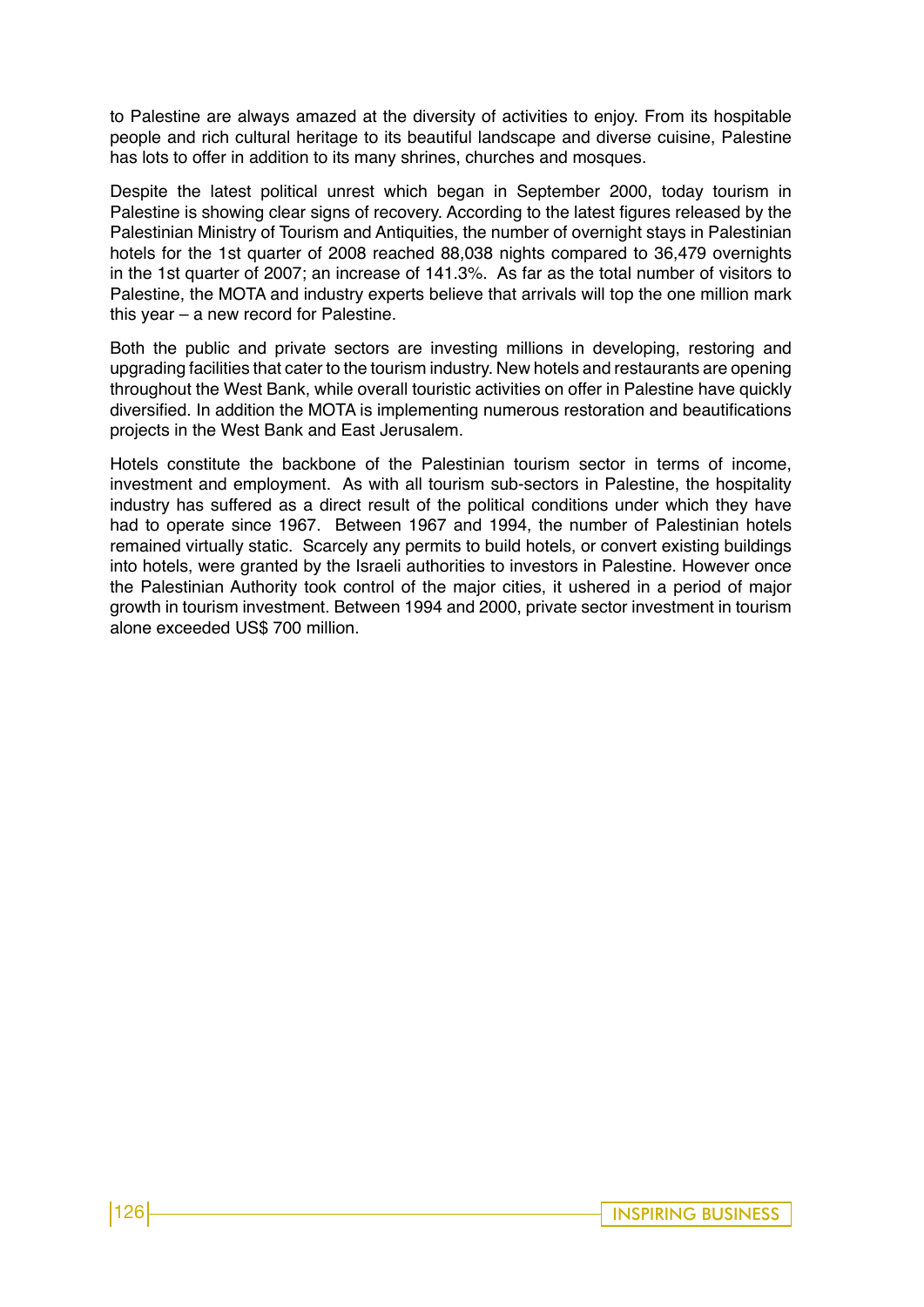| <b>SWOT Analysis</b>                                     |                                                          |  |  |
|----------------------------------------------------------|----------------------------------------------------------|--|--|
| <b>Internal Analysis</b>                                 |                                                          |  |  |
| <b>Strengths</b>                                         | <b>Weaknesses</b>                                        |  |  |
| • First Olympic size pool in either West Bank or<br>Gaza | Required building materials are as of yet<br>unavailable |  |  |
| • Moderate weather conditions year-round in<br>Gaza      |                                                          |  |  |

| <b>External Analysis</b>                        |                                 |  |
|-------------------------------------------------|---------------------------------|--|
| <b>Opportunities</b>                            | <b>Threats</b>                  |  |
| • Attract groups of visitors from the West Bank | • Ongoing political instability |  |
|                                                 | • Difficult economic conditions |  |

# **Financial Projections in US\$ for the whole project**

| <b>Indicators</b>                | 2010          | 2011      | 2012      | 2013      | 2014      |
|----------------------------------|---------------|-----------|-----------|-----------|-----------|
| <b>Income statement Accounts</b> |               |           |           |           |           |
| Revenues                         | 6,667         | 80,000    | 100,000   | 107,500   | 115,563   |
| Gross Profit                     | 5,867         | 77,600    | 97,600    | 104,980   | 112,917   |
| Net Income                       | (5,565)       | 43,306    | 63,306    | 69,806    | 76,288    |
| <b>Cash Flow Accounts</b>        |               |           |           |           |           |
| <b>Operating Cash Flow</b>       | (3,535)       | 49,396    | 69,396    | 75,896    | 82,378    |
| <b>Investing Cash Flow</b>       | (2, 117, 000) | 0         | 0         | 0         | 0         |
| <b>Financing Cash Flow</b>       | 2,148,000     | (15, 827) | (17, 451) | (19,072)  | (20, 824) |
| <b>Balance Sheet Accounts</b>    |               |           |           |           |           |
| <b>Total Assets</b>              | 2,142,435     | 2,185,741 | 2,233,221 | 2,285,575 | 2,342,791 |
| <b>Total Liabilities</b>         |               |           |           |           |           |
| <b>Total Equity</b>              | 2,142,435     | 2,185,741 | 2,233,221 | 2,285,575 | 2,342,791 |
| <b>Profitability Indicators</b>  |               |           |           |           |           |
| Return on Assets                 | (0.26%)       | 1.98%     | 2.83%     | 3.05%     | 3.26%     |
| Return on Equity                 | (0.26%)       | 1.98%     | 2.83%     | 3.05%     | 3.26%     |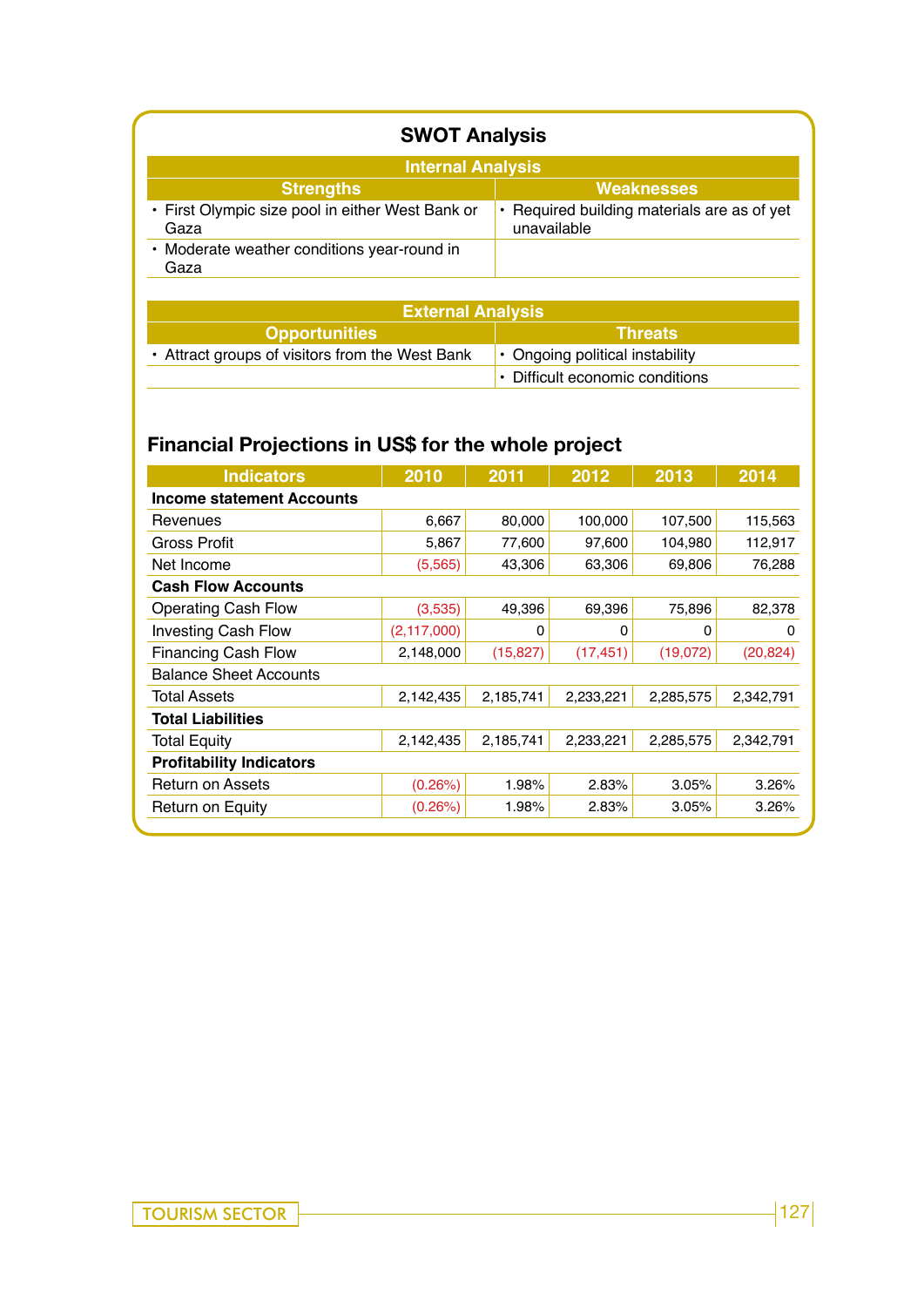# Developing and Expanding Al Yasmeen Hotel and Historical Compound **3**

| <b>Project Number:</b>               | PIC-2010-IO-067                                                                                                                                            |
|--------------------------------------|------------------------------------------------------------------------------------------------------------------------------------------------------------|
| <b>Project Name:</b>                 | <b>Developing and Expanding AI Yasmeen Hotel</b><br>and Historical Compound                                                                                |
| Sponsor Company / Individual:        | Al Yasmeen Investment Co.                                                                                                                                  |
| <b>Contact Details:</b>              | Mr. Nasser Abdul Hadi<br><b>Nablus, Palestine</b><br>Tel: +970-9-2333555<br>Fax: +970-9-2333666<br>Email: info@alyasmeen.com<br>Website: www.alyasmeen.com |
| Total Cost of the Project:           | <b>US\$ 1,250,000</b>                                                                                                                                      |
| <b>Investment by Current Owners:</b> | <b>US\$ 750,000</b>                                                                                                                                        |
| <b>Required Investment:</b>          | <b>US\$ 500,000</b>                                                                                                                                        |

### **Project Description:**

Nablus is one of the oldest cities in the world, It was originally called "Shechem" by its Canaanite inhabitants. The Romans built a new city (Flavia Neapolis, in honor of the Roman Emperor Flavius Vespasian) a short distance from Shechem. The name Nablus comes from Neapolis as in Naples in the South of Italy. Nablus is distinguished by its location in a narrow valley between the two mountains Gerizim and Ebal. Holy places and Tourist attractions near the city include Joseph's Tomb and Jacob's Well. The business opportunity is to take an equity stake in an historic hotel in Nablus – the Al Yasmeen Hotel. The existing tourist hotel occupies a 600 year old building located in the heart of the Old City in Nablus. The hotel consists of 26 rooms, one suite, 2 restaurants, meeting halls, and a commercial mall with 36 stores. The hotel first opened in 1998 and attracted visitors and guests with an average occupancy of 75%. However, following the outbreak of the Intifada in 2000, the occupancy level dropped to around 10%. In 2008, the average occupancy rate surpassed 30%, the current occupancy rate is almost equivalent to pre-2000 rate. The owners are seeking partners to invest in renovating the existing hotel and doubling the carrying capacity to 50 rooms while upgrading the entire facility to a 4 star hotel.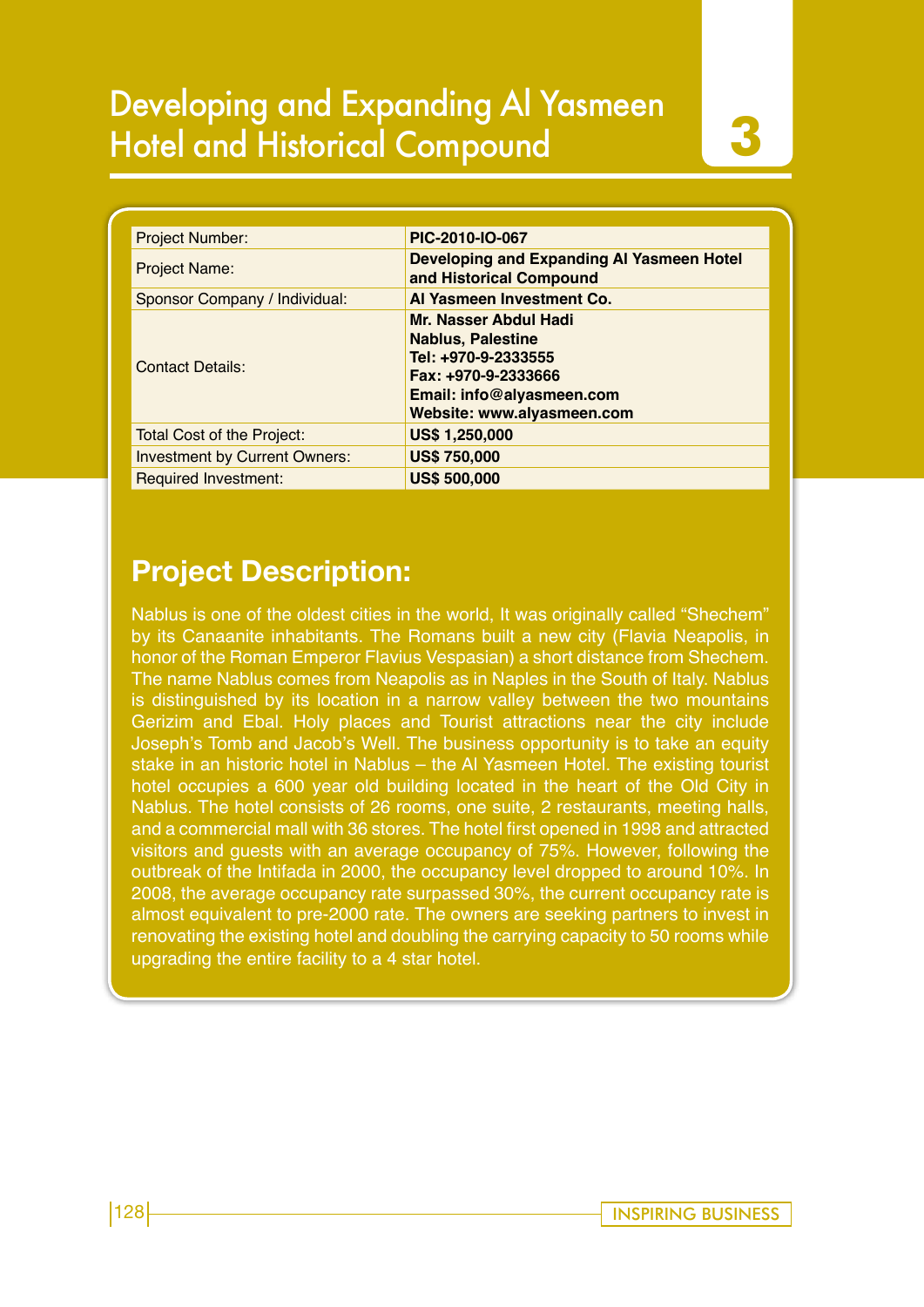#### **Project Development Time Table:**

| Infrastructure Development                       | <b>Completed</b> |
|--------------------------------------------------|------------------|
| <b>Building and Construction Date</b>            | October 2010     |
| <b>Building and Construction Completion Date</b> | October 2011     |
| <b>Furniture &amp; Equipment Procurement</b>     | November 2011    |
| <b>Operations Start Date</b>                     | December 2011    |

#### **Current Owners' Profile:**

Al Yasmeen Investment Company was established in 1997 with the objective of developing the hospitality industry in Palestine. The company's first project consisted of reaching an investment agreement with local landlords to renovate the 600 year old building and transform it into a hotel.

The company then opened the second branch of the famous restaurant "Zeit Ou Zaatar" in Jerusalem; with the third branch opening for business in Ramallah in 2005.

Al Yasmeen Investment Company holds stakes in publicly listed Palestinian companies such as: Palestine Plastic Industries Company, Arab Real Estate Company, and Arab Insurance Company.

The company's chairman was responsible for establishing the first 2 hotels in Nablus, namely the Al Qasr Hotel, targeting business travelers, and the Al Yasmeen Hotel, targeting local and international tourists.

#### **Industry Highlights:**

Palestine's comparative advantage of being home to Bethlehem, the birthplace of Jesus, Jericho, the oldest continuously inhabited city in the world, and Jerusalem being home to the three monotheistic religions provides a unique draw for tourists. Furthermore, visitors to Palestine are always amazed at the diversity of activities to enjoy. From its hospitable people and rich cultural heritage to its beautiful landscape and diverse cuisine, Palestine has lots to offer in addition to its many shrines, churches and mosques.

Despite the latest political unrest which began in September 2000, today tourism in Palestine is showing clear signs of recovery. According to the latest figures released by the Palestinian Ministry of Tourism and Antiquities (MOTA), the number of overnight stays in Palestinian hotels for the 1st quarter of 2008 reached 88,038 nights compared to 36,479 overnights in the 1st quarter of 2007; an increase of 141.3%. As far as the total number of visitors to Palestine, the MOTA and industry experts believe that arrivals will top the one million mark this year – a new record for Palestine.

Both the public and private sectors are investing millions in developing, restoring and upgrading facilities that cater to the tourism industry. New hotels and restaurants are opening throughout the West Bank, while overall touristic activities on offer in Palestine have quickly diversified. In addition the MOTA is implementing numerous restoration and beautifications projects in the West Bank and East Jerusalem.

Hotels constitute the backbone of the Palestinian tourism sector in terms of income, investment and employment. As with all tourism sub-sectors in Palestine, the hospitality industry has suffered as a direct result of the political conditions under which they have had to operate since 1967. Between 1967 and 1994, the number of Palestinian hotels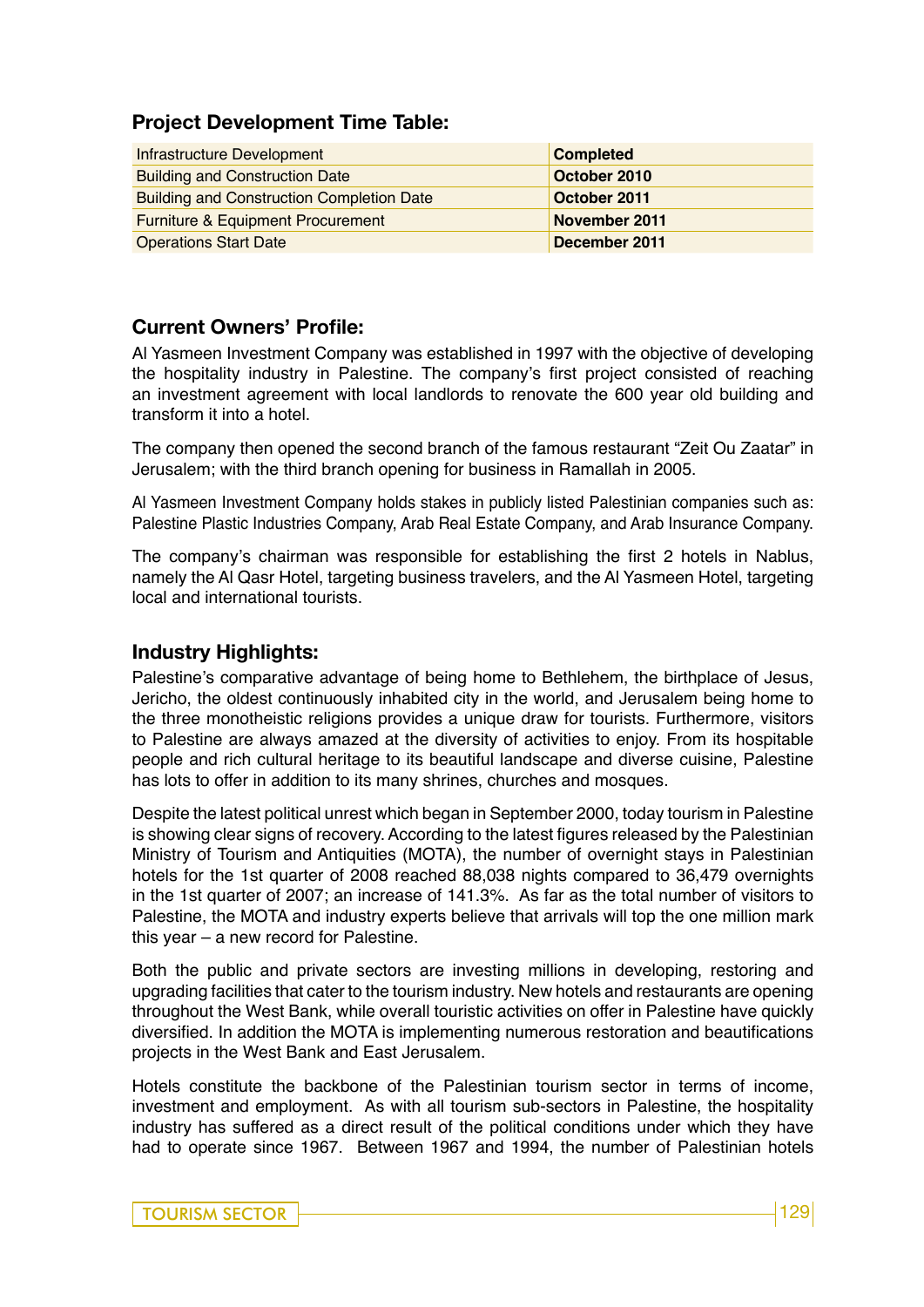remained virtually static. Scarcely any permits to build hotels, or convert existing buildings into hotels, were granted by the Israeli authorities to investors in Palestine. However once the Palestinian Authority took control of the major cities, it ushered in a period of major growth in tourism investment. Between 1994 and 2000, private sector investment in tourism alone exceeded US\$ 700 million.

| <b>SWOT Analysis</b>                                                 |                                                                                  |  |  |
|----------------------------------------------------------------------|----------------------------------------------------------------------------------|--|--|
| <b>Internal Analysis</b>                                             |                                                                                  |  |  |
| <b>Strengths</b>                                                     | <b>Weaknesses</b>                                                                |  |  |
| • Centrally located in the heart of the Old City of<br><b>Nablus</b> | • Financial position was badly affected<br>following 8 years of political unrest |  |  |
| • Consistent high occupancy rate (around 75%)                        | • Needs renovation                                                               |  |  |
| • Experienced management                                             |                                                                                  |  |  |
| • Diversification of services provided by the hotel                  |                                                                                  |  |  |

| <b>External Analysis</b>                                                                  |                                                                                                  |  |  |
|-------------------------------------------------------------------------------------------|--------------------------------------------------------------------------------------------------|--|--|
| <b>Opportunities</b>                                                                      | <b>Threats</b>                                                                                   |  |  |
| • Increasing demand on hotel and meeting<br>facilities particularly in northern West Bank | • Potential for deterioration of political and<br>security situation                             |  |  |
| • Rebound and increase in tourism arrivals                                                | • Misconception and negative image<br>of Nablus in international markets<br>(regarded as unsafe) |  |  |
| • Domestic tourism is on the rise                                                         |                                                                                                  |  |  |
| • Limited competition                                                                     |                                                                                                  |  |  |

#### **Financial Projections in US\$**

| <b>Indicators</b>                | 2011-2010   | 2012      | 2013      | 2014      | 2015      |
|----------------------------------|-------------|-----------|-----------|-----------|-----------|
| <b>Income statement Accounts</b> |             |           |           |           |           |
| Revenues                         | 0           | 351,000   | 504,000   | 630,000   | 810,000   |
| Expenses                         | 0           | 227,155   | 291,245   | 344,613   | 420,083   |
| Gross Profit                     | 0           | 123,845   | 212,755   | 285,387   | 389,917   |
| Depreciation                     | 0           | 63,750    | 63,750    | 63,750    | 63,750    |
| Net Income                       | 0           | 60,095    | 149,005   | 221,637   | 326,167   |
| <b>Cash Flow Accounts</b>        |             |           |           |           |           |
| <b>Operating Cash Flow</b>       | 0           | 123,845   | 212,755   | 285,387   | 398,917   |
| <b>Investing Cash Flow</b>       | (1,250,000) | $\Omega$  | 0         | $\Omega$  | 0         |
| <b>Financing Cash Flow</b>       | 1,250,000   | (60,000)  | (150,000) | (200,000) | (300,000) |
| <b>Balance Sheet Accounts</b>    |             |           |           |           |           |
| <b>Total Assets</b>              | 1,250,000   | 1,250,095 | 1,249,100 | 1,270,737 | 1,296,904 |
| <b>Total Liabilities</b>         | $\Omega$    | $\Omega$  | $\Omega$  | $\Omega$  | $\Omega$  |
| <b>Total Equity</b>              | 1,250,000   | 1,250,095 | 1,249,100 | 1,270,737 | 1,296,904 |
| <b>Profitability Indicators</b>  |             |           |           |           |           |
| <b>Return on Assets</b>          | 0           | 4.81%     | 11.93%    | 17.44%    | 25.15%    |
| Return on Equity                 | 0           | 4.81%     | 11.93%    | 17.44%    | 25.15%    |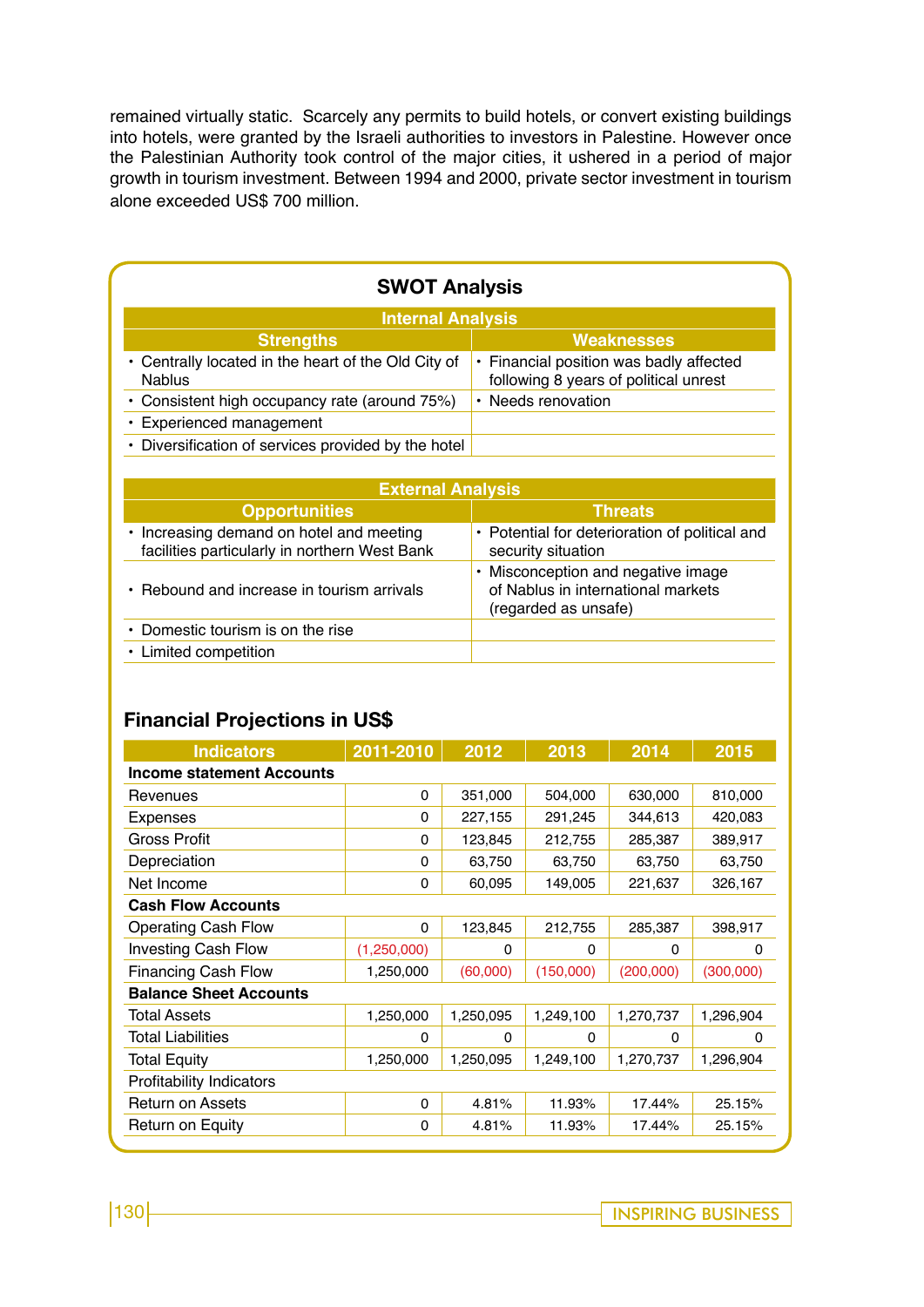# Hisham's Palace Commercial and Tourism Compound **4**

| <b>Project Number:</b>               | PIC-2010-IO-068                                                                                                                                            |
|--------------------------------------|------------------------------------------------------------------------------------------------------------------------------------------------------------|
| <b>Project Name:</b>                 | <b>Hisham's Palace Commercial and Tourism</b><br><b>Compound</b>                                                                                           |
| Sponsor Company / Individual:        | <b>Mr. Mazen Sinokrot</b>                                                                                                                                  |
| <b>Contact Details:</b>              | <b>Mr. Mazen Sinokrot</b><br>Tel: +970-2-2955701<br>Fax: +970-2-2955702<br>Mobile: +970-59-9279006<br>Email: ceo@sinokrot.com<br>Website: www.sinokrot.com |
| <b>Total Cost of the Project:</b>    | <b>US\$ 8,150,000</b>                                                                                                                                      |
| <b>Investment by Current Owners:</b> | <b>US\$ 3,500,000</b>                                                                                                                                      |
| <b>Required Investment:</b>          | <b>US\$ 4,650,000</b>                                                                                                                                      |

# **Project Description:**

Hisham's Palace Hotel is an existing building located in the heart of Jericho City on a piece of land with a total area of 2.5 Dunum. The owner of the hotel owns another piece of land next to the hotel's land with a total area of another 2.5 Dunum.

The owner intends to construct a 6 floor building with a total built up area of 15,000 square meters as follows:

- 1. 2 floors of commercial stores; 250 stores, 20 square meters for each store.
- 2. 2 floors of office spaces;  $\overline{100}$  offices,  $40 50$  square meters for each office.
- 3. 2 floors of  $2 3$  stars hotel; 150 hotel rooms.

The proposed project is responding to the increasing demand for modern commercial and office spaces in Jericho City, as well as the increasing demand for medium-level hotel rooms. In addition, the project is planned at this timeframe to accompany the near celebrations of Jericho 10,000 years. The owner is also aiming through this project to preserve one of the oldest buildings in Jericho city.

The project targets local visitors of Jericho City, foreign tourists, and retailers and providers of professional and medical services who are interested in establishing their businesses in Jericho. Some of these private businesses target visitors and tourists visiting Jericho, other private businesses target the residents of Jericho city and locals.

The project is proposing renting the first 2 floors as commercial stores for rental fees in addition to key money – paid for one time –, the 3rd and 4th floors will be rented to providers of professional and medical services for rental fees only, and the last 2 floors will be operated directly by the owner as a  $2 - 3$  stars hotel.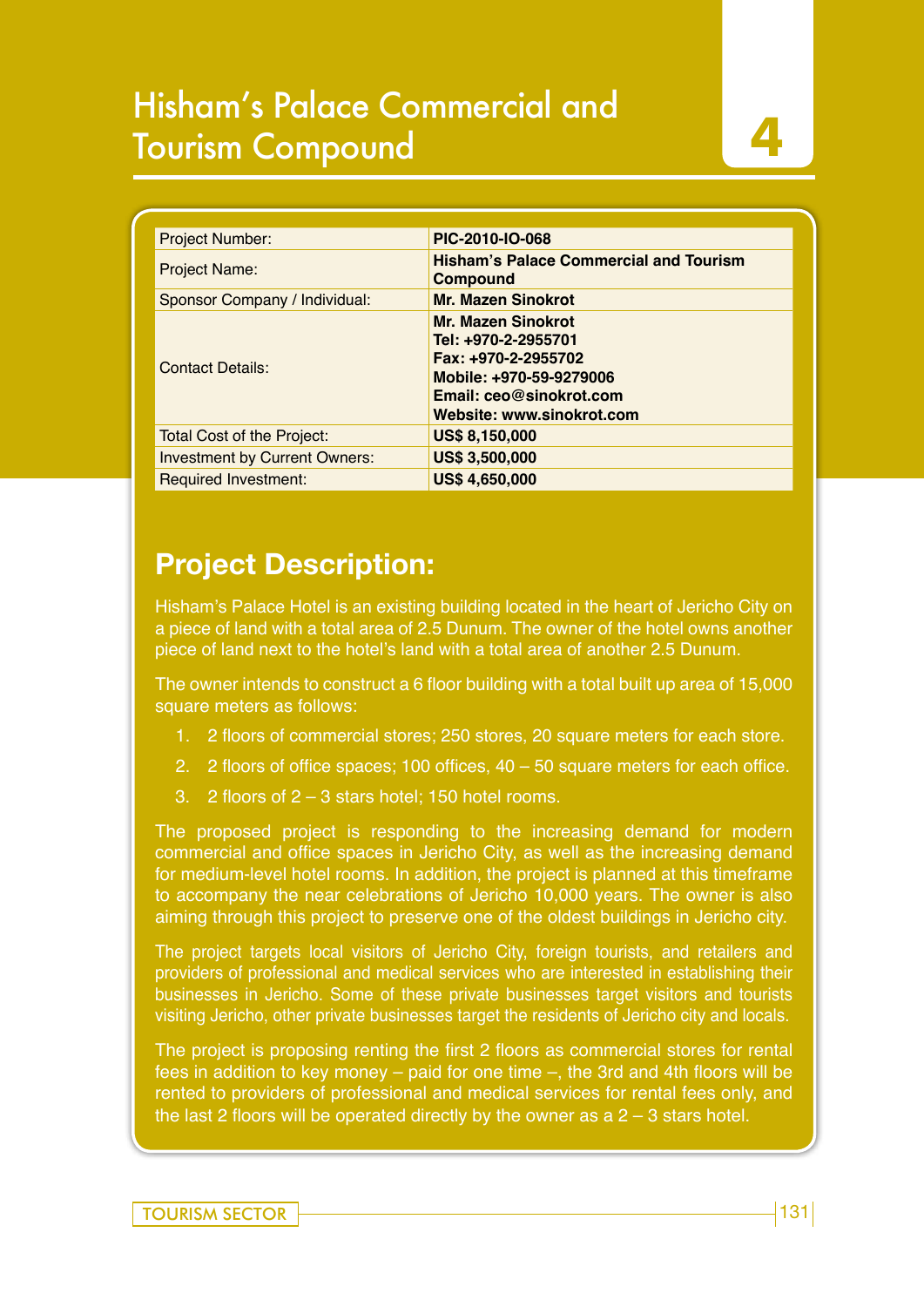#### **Project Development Time Table:**

| Infrastructure Development                       | <b>June 2010</b> |
|--------------------------------------------------|------------------|
| <b>Building and Construction Date</b>            | <b>July 2010</b> |
| <b>Building and Construction Completion Date</b> | <b>May 2012</b>  |
| <b>Furniture &amp; Equipment Procurement</b>     | <b>June 2012</b> |
| <b>Operations Start Date</b>                     | <b>July 2012</b> |

#### **Current Owners' Profile:**

Mr. Mazen Sinokrot was appointed Minister of National Economy until March 2006. Also the Chairman of Board for the Palestine Standards Institute, Palestine Investment and Promotion Agency, Palestine Industrial Zones, and Free Zones Authority.

Mr. Sinokrot is the Chairman of Sinokrot Global Group (SGG); the largest family owned business group in Palestine established in 1982 based in Ramallah with a state of the art infrastructure on 35,000 sqm of buildings, 800 employees supported by a modern management and marketing systems covering more than 30 export markets in addition to the local market.

SGG works in the manufacturing, trade, tourism, agriculture, and services sectors. Companies working under the umbrella of SGG include Sinokrot Food Company, Sinokrot Company for Animal and Agricultural Products, Zadona Agro-Industrial Company, Sultan Cable car and Tourist Center, Palestinian Gardens Company and Fresh Herbs Project, Grand National Markets, Sultan Company for Mineral Waters, Palestinian Company for Industrial Supplies, and Ajyal Trading Company.

#### **Industry Highlights:**

Palestine's comparative advantage of encompassing Bethlehem, the Birthplace of Jesus, Jericho, the oldest continuously inhabited city in the world and Jerusalem being home to the three monotheistic religions provides a unique tourism offer. Furthermore, visitors to Palestine will be amazed at the diversity of activities to discover. From its hospitable people and rich cultural heritage to its beautiful landscape and diverse cuisine, Palestine has lots to offer in addition to its many shrines, Churches and Mosques.

Despite the latest political unrest which began back in September 2000, today tourism to Palestine is showing clear signs of recovery. According to the latest figures released by the Palestinian Ministry of Tourism and Antiquities, the number of overnight stays in Palestinian hotels for the first quarter of 2008 reached 88,038 nights compared to 36,479 overnights in the first quarter of 2007; an increase of 141.3%. As far as the total number of visitors to Palestine, Ministry of Tourism and Antiques (MOTA) and the industry believe that arrivals will top the one million mark this year; a new record for destination Palestine surpassing 2,000 arrivals figures.

Both the public and private sector are investing millions in developing, restoring and upgrading the industry. New hotels are opening across the West Bank. The overall tourism offer in Palestine has diversified and expanded its offering. MOTA is implementing numerous restoration and beautifications projects are across the West Bank and East Jerusalem.

Hotels constitute the backbone of the Palestinian tourism sector in terms of income, investment and employment. As with all tourism sectors in Palestine, hotels have suffered as a direct result of the political conditions under which they have had to operate since 1967. Between 1967 and 1994, the number of Palestinian hotels remained virtually unchanged. Hardly any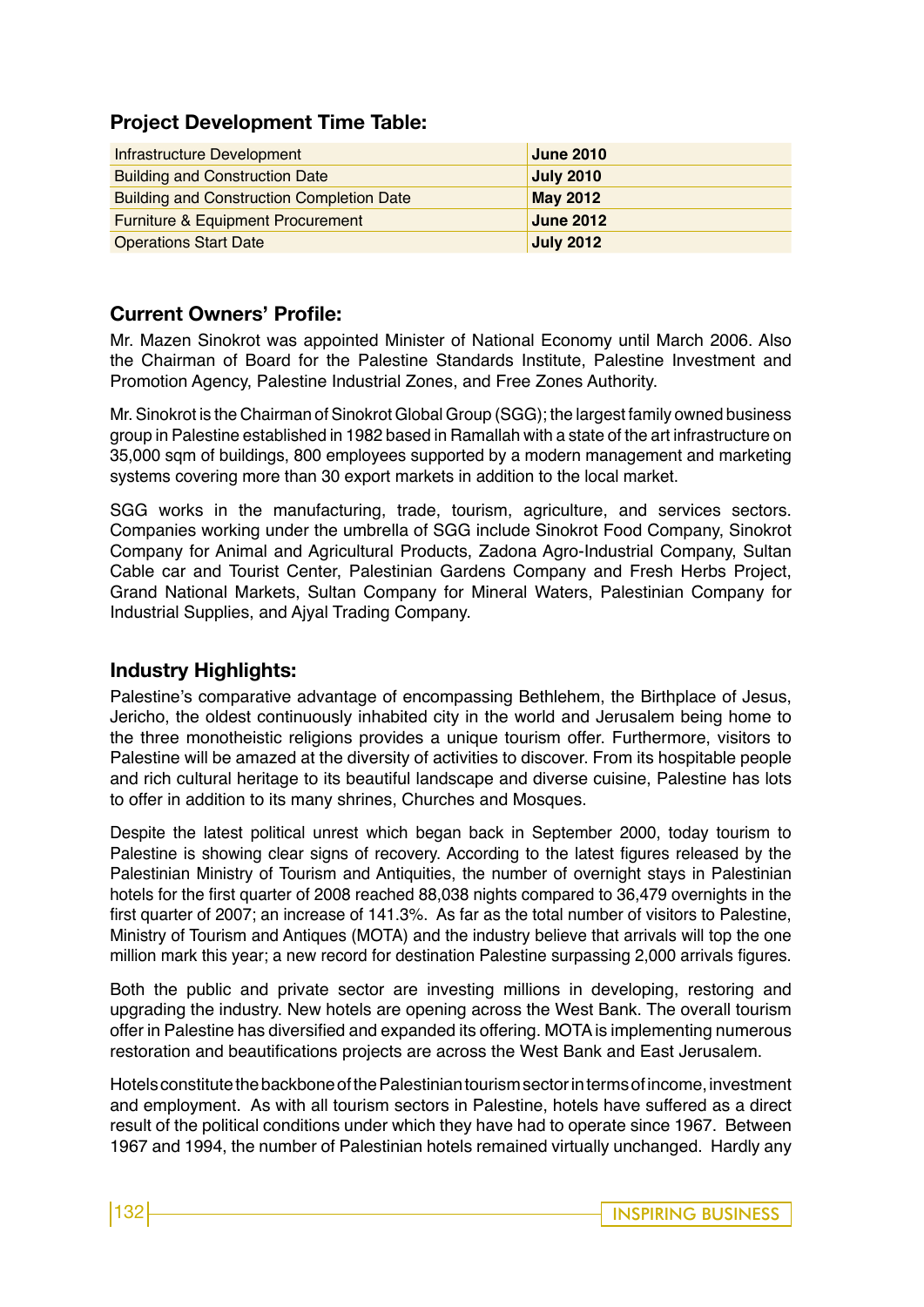permits to build hotels, or convert to hotels, were granted by the Israeli authorities to any investor in the Palestinian sector. However once the Palestinian Authority took control of the major cities, investment in tourism saw a boom. Between 1994 and 2000, private sector investment in tourism alone exceeded US\$ 700 million.

| <b>SWOT Analysis</b>                                         |                                         |  |  |
|--------------------------------------------------------------|-----------------------------------------|--|--|
| <b>Internal Analysis</b>                                     |                                         |  |  |
| <b>Strengths</b>                                             | <b>Weaknesses</b>                       |  |  |
| • Prime location of the project                              | • Limited available financial resources |  |  |
| • Clean ownership of the land                                | Tight implementation schedule           |  |  |
| • Short payback period of the project                        |                                         |  |  |
| • Historical reputation of Hisham's Palace<br>existing hotel |                                         |  |  |
| • Strong experience of the owner                             |                                         |  |  |

| <b>External Analysis</b>                                            |                                                                           |  |  |
|---------------------------------------------------------------------|---------------------------------------------------------------------------|--|--|
| <b>Opportunities</b>                                                | <b>Threats</b>                                                            |  |  |
| • Jericho 10,000 years celebrations                                 | • Political and security situation in the<br><b>Palestinian Territory</b> |  |  |
| • Increasing number of tourists visiting Jericho                    | · Israeli procedures in isolating and<br>closing Jericho                  |  |  |
| • Increasing internal tourism                                       |                                                                           |  |  |
| • Limited number of well organized commercial<br>centers in Jericho |                                                                           |  |  |
| • Limited number of hotel rooms in Jericho                          |                                                                           |  |  |

#### **Financial Projections in US\$**

| <b>Indicators</b>                | 2010-2011   | 2012        | 2013        | 2014      | 2015      |
|----------------------------------|-------------|-------------|-------------|-----------|-----------|
| <b>Income statement Accounts</b> |             |             |             |           |           |
| Revenues                         | 0           | 5,200,000   | 6,193,000   | 1,512,000 | 1,836,000 |
| Expenses                         | 0           | 430,500     | 909,600     | 1,006,800 | 1,055,400 |
| Gross Profit                     | 0           | 5,200,000   | 6,193,000   | 1,512,000 | 1,836,000 |
| Depreciation                     | 0           | 71,250      | 142,500     | 142,500   | 142,500   |
| Net Income                       | 0           | 4,698,250   | 5,140,900   | 362,700   | 638,100   |
| <b>Cash Flow Accounts</b>        |             |             |             |           |           |
| <b>Operating Cash Flow</b>       | 0           | 4,769,500   | 5,283,400   | 505,200   | 780,600   |
| <b>Investing Cash Flow</b>       | (6,875,000) | (1,275,000) | 0           | O         | 0         |
| <b>Financing Cash Flow</b>       | 8,150,000   | (4,500,000) | (5,000,000) | (350,000) | (600,000) |
| <b>Balance Sheet Accounts</b>    |             |             |             |           |           |
| <b>Total Assets</b>              | 8,150,000   | 8,348,250   | 8,489,150   | 8,501,850 | 8,539,950 |
| <b>Total Liabilities</b>         | $\Omega$    | $\Omega$    | 0           | O         | 0         |
| <b>Total Equity</b>              | 8,150,000   | 8,348,250   | 8,489,150   | 8,501,850 | 8,539,950 |
| <b>Profitability Indicators</b>  |             |             |             |           |           |
| <b>Return on Assets</b>          | 0           | 56.3%       | 60.6%       | 4.3%      | 7.5%      |
| Return on Equity                 | 0           | 56.3%       | 60.6%       | 4.3%      | 7.5%      |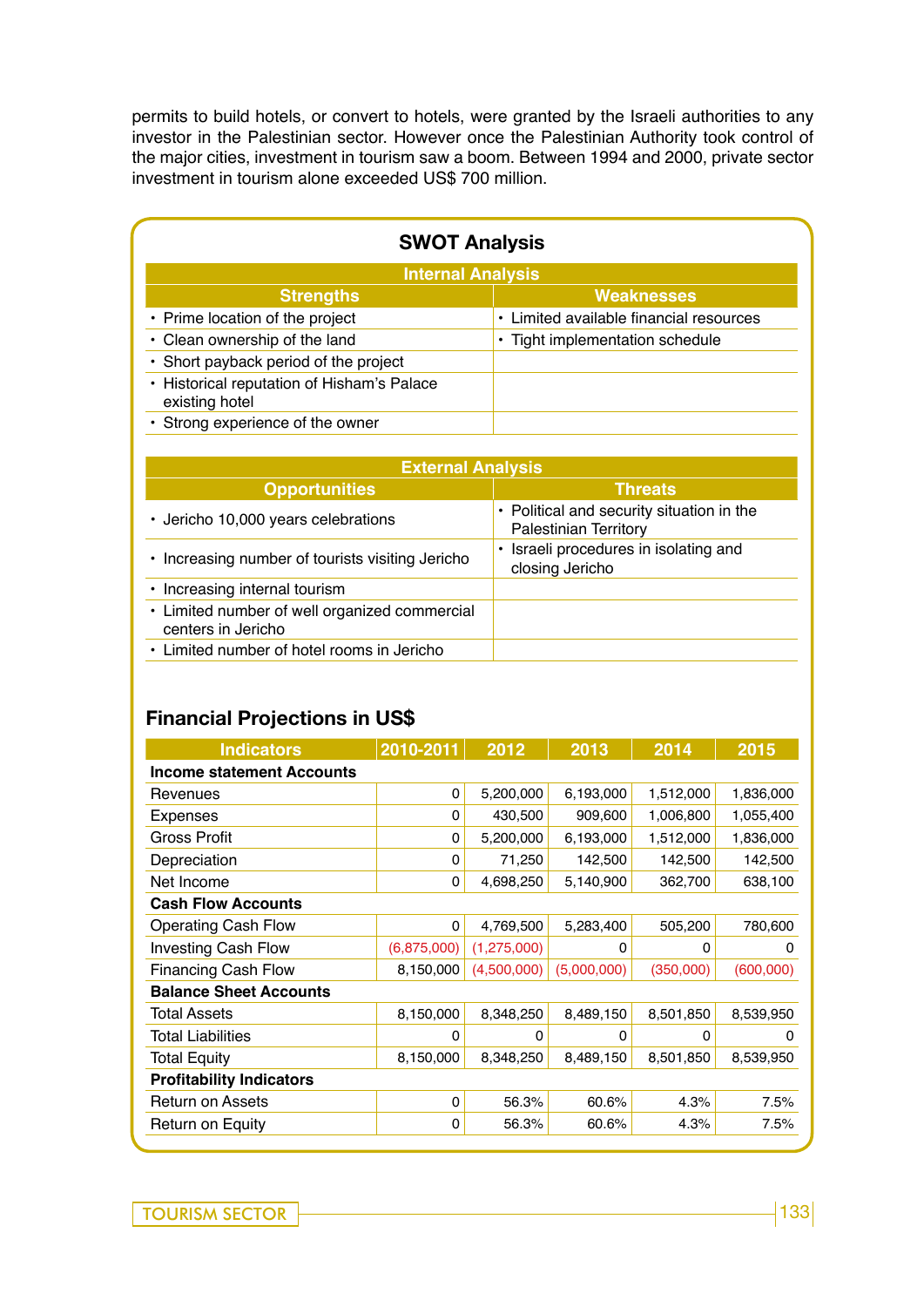# Expansion of Jerusalem Hotel in Jericho **5**

| <b>Project Number:</b>               | PIC-2010-IO-069                                                                                                                                                                                        |
|--------------------------------------|--------------------------------------------------------------------------------------------------------------------------------------------------------------------------------------------------------|
| <b>Project Name:</b>                 | <b>Expansion of Jerusalem Hotel in Jericho</b>                                                                                                                                                         |
| <b>Sponsor Company:</b>              | Jerusalem Hotel - Jericho                                                                                                                                                                              |
| <b>Contact Details:</b>              | <b>Mr. Ahmad Saleh Abu Hommos</b><br><b>Amman Street, Jericho</b><br>P.O. Box: 77, Jericho, Palestine<br>Tel: +970-2-2322444<br>Fax: +970-2-2323109<br>Website: http://www.jerusalemhotel-jericho.com/ |
| <b>Total Cost of the Project:</b>    | US\$ 1,441,808                                                                                                                                                                                         |
| <b>Investment by Current Owners:</b> | <b>US\$ 807,308</b>                                                                                                                                                                                    |
| <b>Required Investment:</b>          | <b>US\$ 634,500</b>                                                                                                                                                                                    |

## **Project Description:**

Jerusalem Hotel is located in the oldest and lowest city in the world – Jericho. Currently it consists of 50 rooms and suites. The hotel's location has proven highly strategic as it is on the road leading to and from the Jordanian border; the only available land port for Palestinians living in the West Bank as well as for many of their visitors. The hotel's average occupancy rate currently exceeds 65%, and demand is rising quickly.

The owner is aiming to expand the current size of the hotel both horizontally and vertically, by constructing seven new floors to the existing building, including a parking lot, a multi-purpose hall, and the installment of air-conditioning units for all old and new facilities. The hotel's total area will increase from 960 square meters to 2,018 square meters. The total cost of the expansion is estimated at US\$ 634,500.

#### **Project Development Time Table:**

| Land Development & Improvement                   | January 2011   |
|--------------------------------------------------|----------------|
| <b>Building and Construction Start Date</b>      | January 2011   |
| <b>Building and Construction Completion Date</b> | September 2011 |
| <b>Furniture &amp; Equipment Procurement</b>     | December 2011  |
| <b>Inauguration Date</b>                         | January 2012   |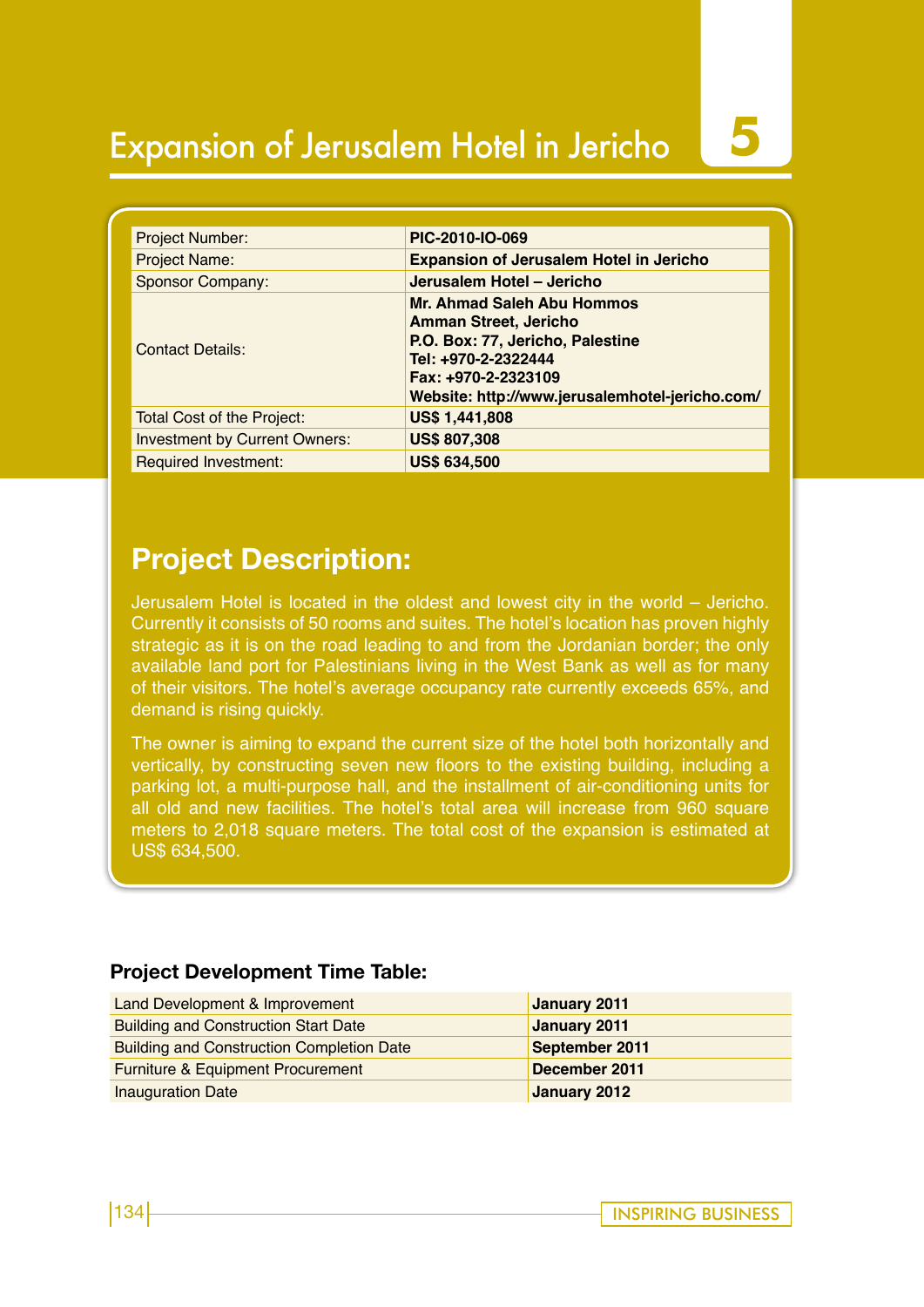#### **Current Owners' Profile:**

Jerusalem Hotel first opened its doors to guests in 1995 as a small hotel and restaurant in the middle of Jericho, one of the most attractive tourism and recreational centers in Palestine. Jerusalem Hotel since then became known for its high quality, top-notch guest services, and competitive prices. As it is close to the center of Jericho, the travelers' lounge, and various historical and recreational attractions, the hotel has managed to maintain strong earnings through all high and low seasons, despite the difficult circumstances facing the Palestinian economy.

Thanks to its extensive hotel management experience and hard-earned reputation, Jerusalem Hotel expects to flourish in the coming years as the local tourism sector is set to grow significantly, thereby increasing visitor traffic through Jericho. With the help of the anticipated renovations and additional planned rooms and facilities, hotel management plans to continue offering consistently higher quality services and be highly rated.

#### **Industry Highlights:**

Palestine's comparative advantage of being home to Bethlehem, the birthplace of Jesus, Jericho, the oldest continuously inhabited city in the world, and Jerusalem being home to the three monotheistic religions provides a unique draw for tourists. Furthermore, visitors to Palestine are always amazed at the diversity of activities to enjoy. From its hospitable people and rich cultural heritage to its beautiful landscape and diverse cuisine, Palestine has lots to offer in addition to its many shrines, churches and mosques.

Despite the latest political unrest which began in September 2000, today tourism in Palestine is showing clear signs of recovery. According to the latest figures released by the Palestinian Ministry of Tourism and Antiquities, the number of overnight stays in Palestinian hotels for the 1st quarter of 2008 reached 88,038 nights compared to 36,479 overnights in the 1st quarter of 2007; an increase of 141.3%. As far as the total number of visitors to Palestine, the MOTA and industry experts believe that arrivals will top the one million mark this year – a new record for Palestine.

Both the public and private sectors are investing millions in developing, restoring and upgrading facilities that cater to the tourism industry. New hotels and restaurants are opening throughout the West Bank, while overall touristic activities on offer in Palestine have quickly diversified. In addition the MOTA is implementing numerous restoration and beautifications projects in the West Bank and East Jerusalem.

Hotels constitute the backbone of the Palestinian tourism sector in terms of income, investment and employment. As with all tourism sub-sectors in Palestine, the hospitality industry has suffered as a direct result of the political conditions under which they have had to operate since 1967. Between 1967 and 1994, the number of Palestinian hotels remained virtually static. Scarcely any permits to build hotels, or convert existing buildings into hotels, were granted by the Israeli authorities to investors in Palestine. However once the Palestinian Authority took control of the major cities, it ushered in a period of major growth in tourism investment. Between 1994 and 2000, private sector investment in tourism alone exceeded US\$ 700 million.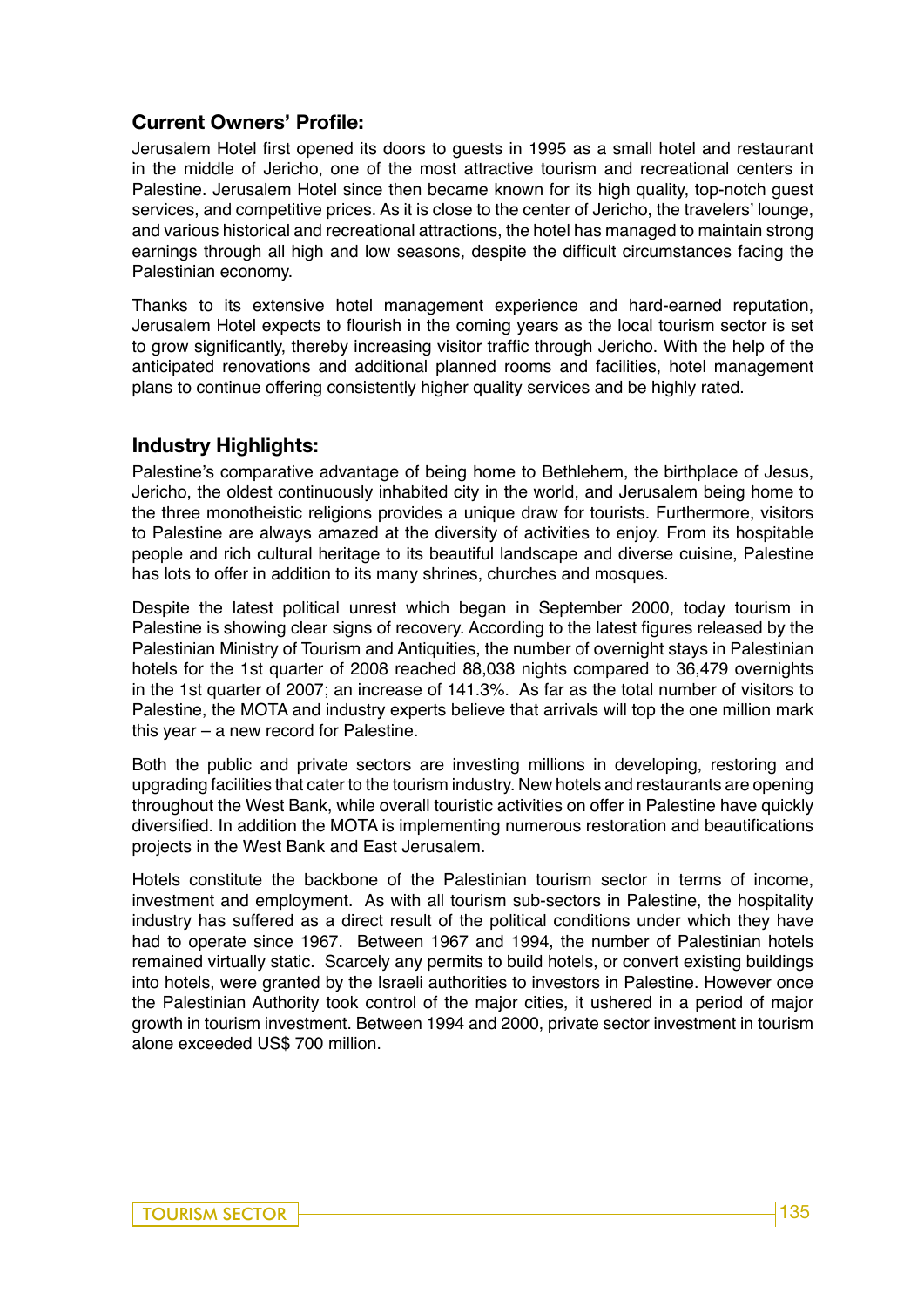| <b>SWOT Analysis</b>                                                  |                                                                      |  |  |
|-----------------------------------------------------------------------|----------------------------------------------------------------------|--|--|
| <b>Internal Analysis</b>                                              |                                                                      |  |  |
| <b>Strengths</b>                                                      | <b>Weaknesses</b>                                                    |  |  |
| • The prime location of Jericho                                       | • Lack of necessary funding to complete<br>upgrade/renovation        |  |  |
| Extensive hospitality industry experience<br>$\bullet$                |                                                                      |  |  |
| Renowned quality of guest services                                    |                                                                      |  |  |
| Competitive pricing                                                   |                                                                      |  |  |
|                                                                       |                                                                      |  |  |
| <b>External Analysis</b>                                              |                                                                      |  |  |
| <b>Opportunities</b>                                                  | <b>Threats</b>                                                       |  |  |
| Jericho's growing ability to draw local and<br>international tourists | • Political instability                                              |  |  |
| Rising value of Jericho's real estate                                 | • Competition from other hotels and<br>resorts in the Jericho region |  |  |

#### **Financial Projections in US\$ for the whole project (old and new investments)**

| <b>Indicators</b>                | 2011       | 2012      | 2013       | 2014       | 2015       | 2016       |
|----------------------------------|------------|-----------|------------|------------|------------|------------|
| <b>Income statement Accounts</b> |            |           |            |            |            |            |
| Revenues                         | 305,174    | 762,935   | 839,229    | 923,151    | 1,015,466  | 1,117,013  |
| Expenses                         | 118,883    | 297,208   | 312,069    | 327,672    | 344,056    | 361,258    |
| <b>Gross Profit</b>              | 186,291    | 465,727   | 527,160    | 595,479    | 671,411    | 755,755    |
| <b>Interest Payment</b>          | 0          | 0         | 0          | 0          | 0          | 0          |
| Depreciation and<br>Amortization | 37,305     | 93,262    | 93,262     | 93,262     | 93,262     | 93,262     |
| Taxes                            | 29,797     | 74,493    | 86,780     | 100,444    | 115,630    | 132,499    |
| Net Income after Tax             | 119,189    | 297,972   | 347,118    | 401,774    | 462,519    | 529,994    |
| <b>Cash Flow Accounts</b>        |            |           |            |            |            |            |
| <b>Operating Cash Flow</b>       | 168,510    | 540,975   | 974,873    | 1,477,091  | 2,055,240  | 2,717,733  |
| <b>Investing Cash Flow</b>       | (634, 500) | 0         | 0          | 0          | 0          | 0          |
| <b>Financing Cash Flow</b>       | 634,500    | (148,986) | (173, 559) | (200, 887) | (231, 260) | (264, 997) |
| <b>Balance Sheet Accounts</b>    |            |           |            |            |            |            |
| <b>Total Assets</b>              | 1,441,808  | 1,590,794 | 1,764,353  | 1,965,240  | 2,196,500  | 2,461,497  |
| <b>Total Liabilities</b>         | 216,271    | 238,619   | 264,653    | 294,786    | 329,475    | 369,225    |
| <b>Total Equity</b>              | 1,225,537  | 1,352,175 | 1,499,700  | 1,670,454  | 1,867,025  | 2,092,272  |
| <b>Profitability Indicators</b>  |            |           |            |            |            |            |
| <b>Return on Assets</b>          | 8.27%      | 18.73%    | 19.67%     | 20.44%     | 21.06%     | 21.53%     |
| Return on Equity                 | 9.73%      | 22.04%    | 23.15%     | 24.05%     | 24.77%     | 25.33%     |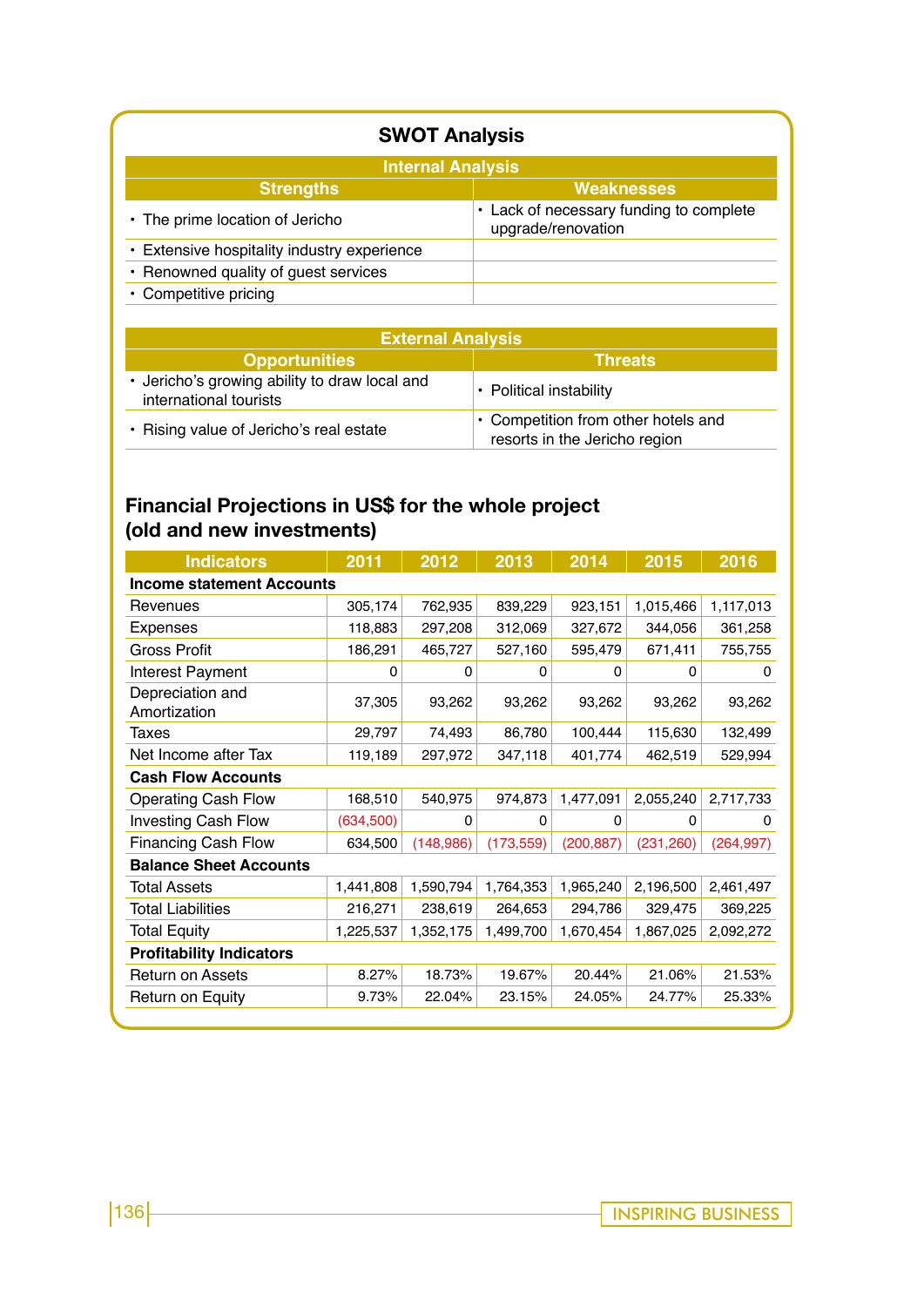# Bethlehem Tourism Center **6**

| <b>Project Number:</b>               | PIC-2010-IO-073                                                                                                       |
|--------------------------------------|-----------------------------------------------------------------------------------------------------------------------|
| Project Name:                        | <b>Bethlehem Tourism Center</b>                                                                                       |
| <b>Sponsor Company:</b>              | <b>Anwar Michael Anton Hilal</b>                                                                                      |
| <b>Contact Details:</b>              | <b>Staih Street</b><br><b>Beit-Sahour, West Bank, Palestine</b><br>Tel: +970-59-9233890<br>Email: hilal_eng@yahoo.com |
| <b>Total Cost of the Project:</b>    | <b>US\$ 2,980,000</b>                                                                                                 |
| <b>Investment by Current Owners:</b> | <b>US\$ 420,000</b>                                                                                                   |
| <b>Required Investment:</b>          | <b>US\$ 2,060,000</b>                                                                                                 |
| Debt:                                | <b>US\$ 500,000</b>                                                                                                   |

### **Project Description:**

Anwar Michael Anton Hilal is seeking a financing partner to assist in establishing a Tourism Center that consists of a trade center to cater to tourists' needs of souvenirs such as local artisan products including olive wood, mother of pearl, knitting, ceramic, leather, silver, gold and copper products, Hebron glass as well as traditional sweets and drinks, locally produced cheese, etc.

The Tourism Center will also include a Heritage Art Hall along with a bowling alley for the tourists as well as Bethlehem's local residents to enjoy. Specifically it will target tourists visiting Bethlehem from all over the world as well as Palestinians from the West Bank and those living in Israel.

The Tourism Center will be ideal for local business owners as they will be able to rent out building space in a centralized location, as well as being in a location which draws a steady stream of tourists and potential customers.

#### **Project Development Time Table:**

|                       | <b>Expected number of months from finance availability</b> |
|-----------------------|------------------------------------------------------------|
| Operations start date | 16 months                                                  |

#### **Current Owners' Profile:**

Hilal Construction Company (HCC) located in Bethlehem is one of the leading Palestinian companies in the construction industry. HCC specializes in electro mechanical engineering since 2003.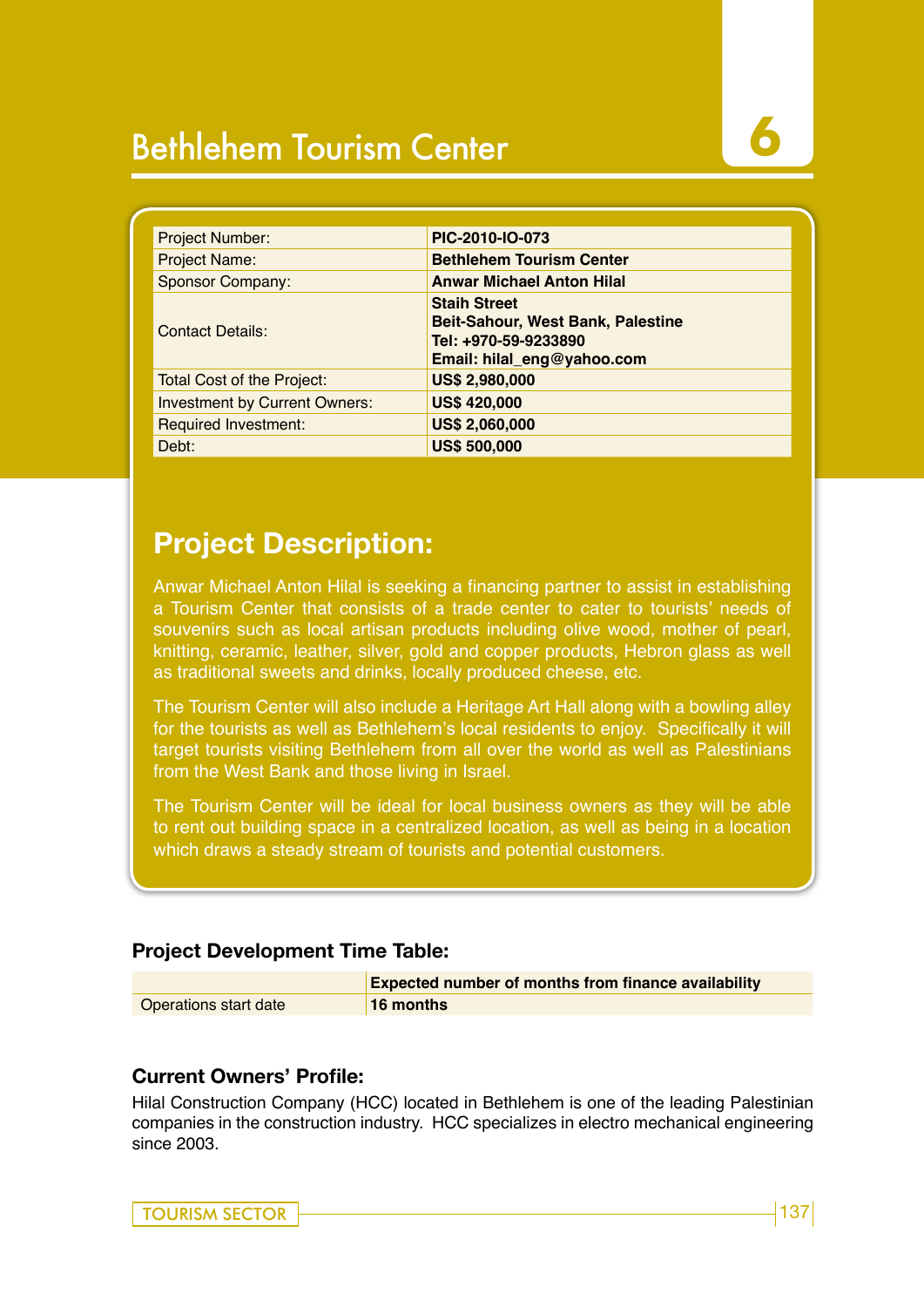Hilal Construction Company's vision is to be the top construction company in Palestine. HCC's mission is to build a reputation for its high quality construction projects, including building, finishing and installing electromechanical works. In addition, HCC thrives to ensure that its employees are self-empowered with the ability to access trainings, and thereby increase their knowledge and skill level. HCC aims to provide the best for the Palestinian community while always keeping customer satisfaction as their number one priority.

#### **Industry Highlights:**

Palestine's comparative advantage of being home to Bethlehem, the birthplace of Jesus, Jericho, the oldest continuously inhabited city in the world, and Jerusalem being home to the three monotheistic religions provides a unique draw for tourists. Furthermore, visitors to Palestine are always amazed at the diversity of activities to enjoy. From its hospitable people and rich cultural heritage to its beautiful landscape and diverse cuisine, Palestine has lots to offer in addition to its many shrines, churches and mosques.

Despite the latest political unrest which began in September 2000, today tourism in Palestine is showing clear signs of recovery. According to the latest figures released by the Palestinian Ministry of Tourism and Antiquities, the number of overnight stays in Palestinian hotels for the 1st quarter of 2008 reached 88,038 nights compared to 36,479 overnights in the 1st quarter of 2007; an increase of 141.3%. As far as the total number of visitors to Palestine, the MOTA and industry experts believe that arrivals will top the one million mark this year – a new record for Palestine.

Both the public and private sectors are investing millions in developing, restoring and upgrading facilities that cater to the tourism industry. New hotels and restaurants are opening throughout the West Bank, while overall touristic activities on offer in Palestine have quickly diversified. In addition the MOTA is implementing numerous restoration and beautifications projects in the West Bank and East Jerusalem.

Hotels constitute the backbone of the Palestinian tourism sector in terms of income, investment and employment. As with all tourism sub-sectors in Palestine, the hospitality industry has suffered as a direct result of the political conditions under which they have had to operate since 1967. Between 1967 and 1994, the number of Palestinian hotels remained virtually static. Scarcely any permits to build hotels, or convert existing buildings into hotels, were granted by the Israeli authorities to investors in Palestine. However once the Palestinian Authority took control of the major cities, it ushered in a period of major growth in tourism investment. Between 1994 and 2000, private sector investment in tourism alone exceeded US\$ 700 million.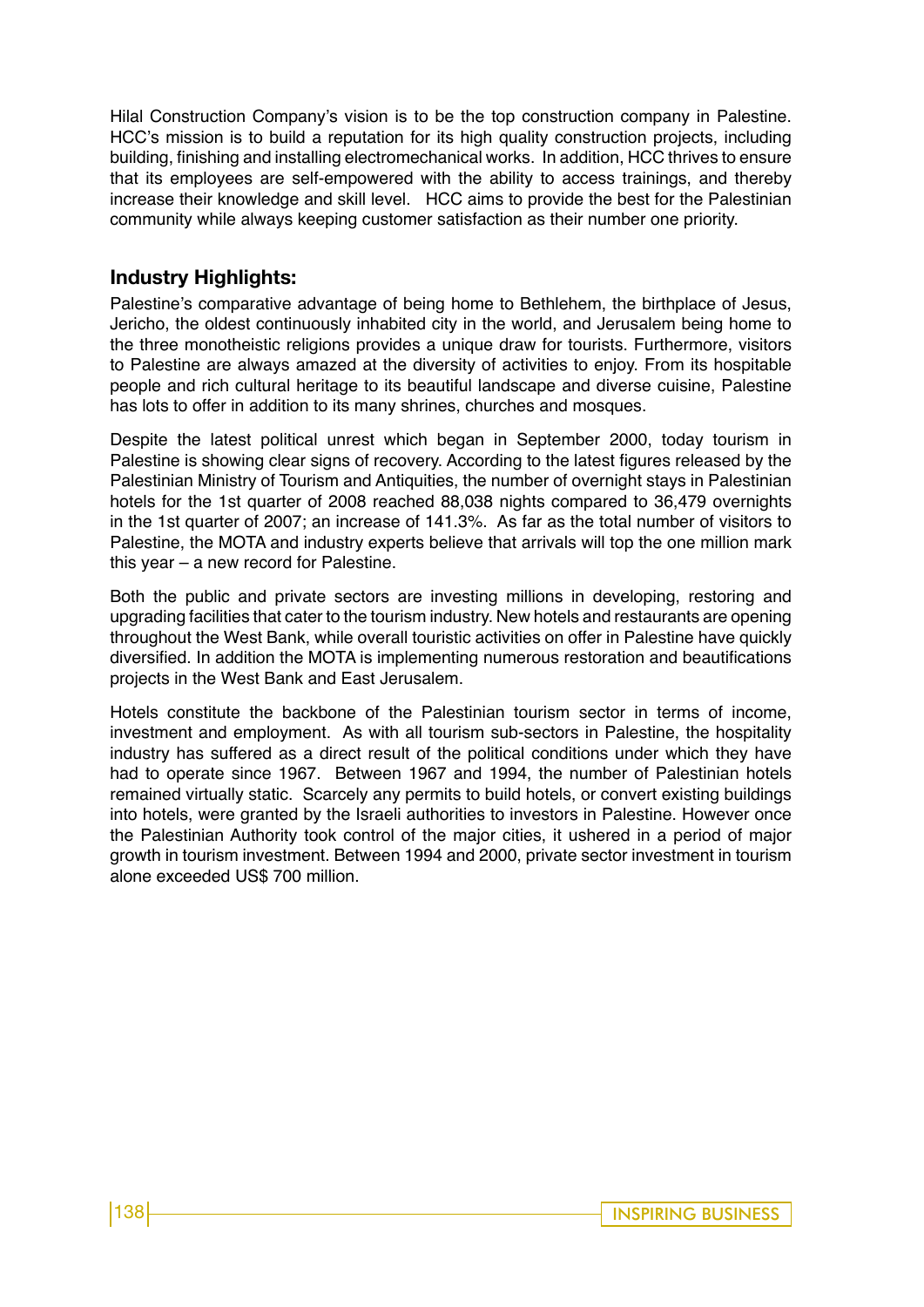#### **SWOT Analysis**

| <b>Internal Analysis</b>                                                      |  |  |  |
|-------------------------------------------------------------------------------|--|--|--|
| <b>Weaknesses</b>                                                             |  |  |  |
| • Owner lacks sufficient financial<br>resources                               |  |  |  |
| • Tourists often prefer small traditional<br>shops over such shopping centers |  |  |  |
|                                                                               |  |  |  |

| <b>External Analysis</b>                |                                                                                        |  |
|-----------------------------------------|----------------------------------------------------------------------------------------|--|
| <b>Opportunities</b>                    | <b>Threats</b>                                                                         |  |
| • Store rentals are in very high demand | $\cdot$ Political instability risks affecting number<br>of tourists visiting Bethlehem |  |

#### **Financial Projections in US\$ for the whole project (old and new investments)**

| <b>Indicators</b>                | 2010        | 2011          | 2012       | 2013      | 2014       |
|----------------------------------|-------------|---------------|------------|-----------|------------|
| <b>Income statement Accounts</b> |             |               |            |           |            |
| Revenues                         | 0           | 28,125        | 468,000    | 468,000   | 514,800    |
| <b>Gross Profit</b>              | 0           | 28,125        | 468,000    | 468,000   | 514,800    |
| Net Income                       | 0           | (8,005)       | 274,515    | 248,358   | 281,696    |
| <b>Cash Flow Accounts</b>        |             |               |            |           |            |
| Operating Cash Flow              | 0           | 9,388         | 338,956    | 307,572   | 335,389    |
| <b>Investing Cash Flow</b>       | (1,760,000) | (1, 150, 000) | 0          | 0         | 0          |
| <b>Financing Cash Flow</b>       | 1,760,000   | 1,143,595     | (251, 864) | (238,786) | (255, 455) |
| <b>Balance Sheet Accounts</b>    |             |               |            |           |            |
| <b>Total Assets</b>              | 1,760,000   | 2,912,983     | 2,957,575  | 2,983,861 | 3,021,295  |
| <b>Total Liabilities</b>         | 0           | 440,989       | 348,323    | 250,431   | 147,016    |
| <b>Total Equity</b>              | 1,760,000   | 2,471,995     | 2,609,252  | 2,733,431 | 2,874,279  |
| <b>Profitability Indicators</b>  |             |               |            |           |            |
| <b>Return on Assets</b>          |             | (0.27%)       | 9.28%      | 8.32%     | 9.32%      |
| Return on Equity                 |             | $(0.32\%)$    | 10.52%     | 9.09%     | 9.80%      |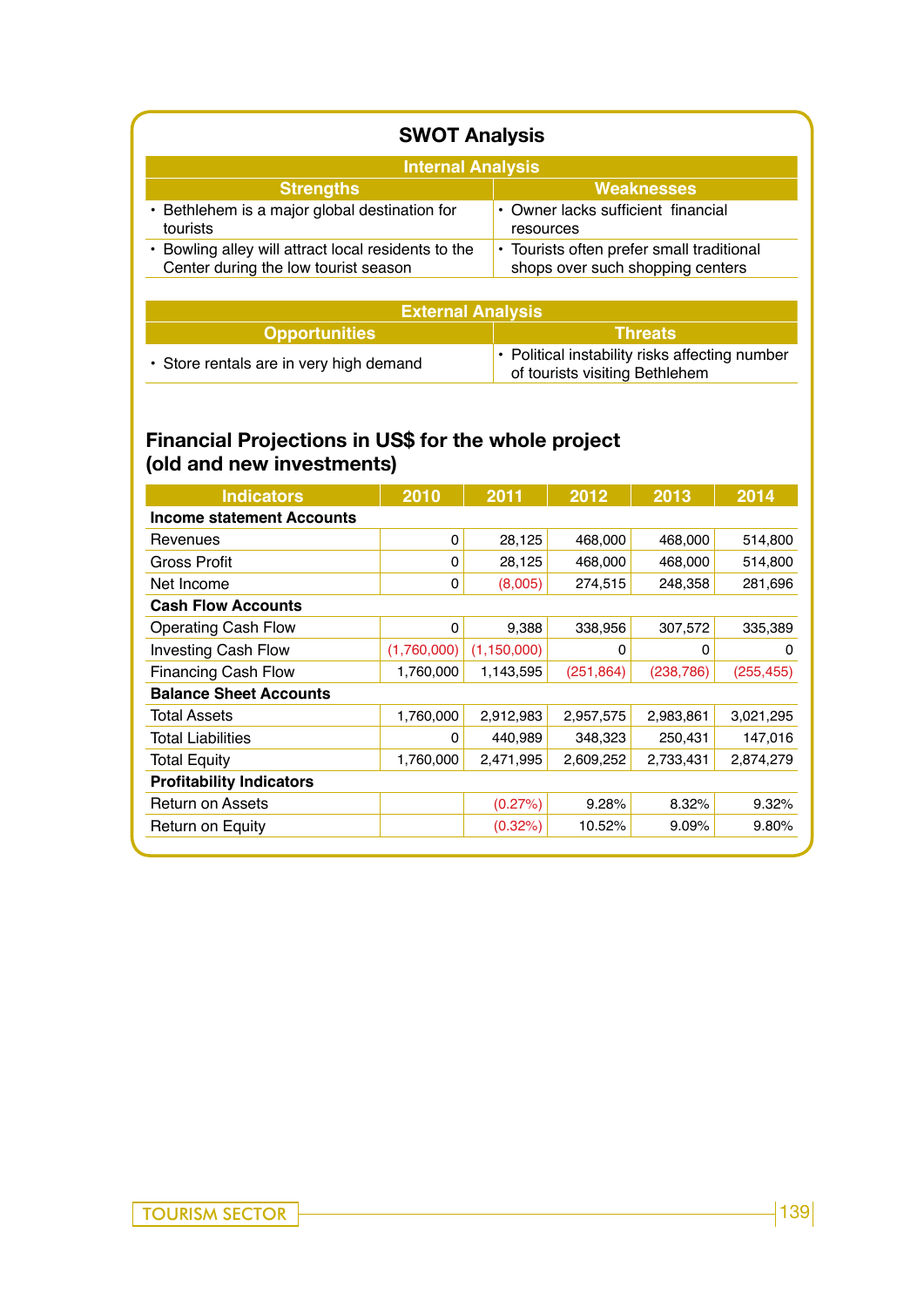# **Murad Tourist Resort & Hotel**

| Project Number:                      | PIC-2010-IO-074                                                                                                                                                                             |
|--------------------------------------|---------------------------------------------------------------------------------------------------------------------------------------------------------------------------------------------|
| Project Name:                        | <b>Murad Tourist Resort &amp; Hotel</b>                                                                                                                                                     |
| <b>Sponsor Company:</b>              | <b>Murad Tourist Resort &amp; Hotel</b>                                                                                                                                                     |
| <b>Contact Details:</b>              | Mr. Jamil Murad / Mr. Shaker Murad<br><b>Bethlehem, Beit Sahour Street, Palestine</b><br>Tel: +970-2-2759880<br>Fax: +970-2-2759881<br>Email: info@murad.ps<br><b>Website: www.murad.ps</b> |
| <b>Total Cost of the Project:</b>    | <b>US\$ 24,552,460</b>                                                                                                                                                                      |
| <b>Investment by Current Owners:</b> | US\$ 15,297,060                                                                                                                                                                             |
| <b>Required Investment:</b>          | <b>US\$ 9,255,400</b>                                                                                                                                                                       |

## **Project Description:**

Murad Hotel and Resort Company is located in Bethlehem, 15 minutes from the city centre and close to Shepherds' field. The company is seeking a partnership with a strategic/financing partner in order to add multiple tourist facilities that blend historic authenticity with modern technology and entertainment systems..

Murad Hotel and Resort is located in Bethlehem and it has been working from June 2006 until now on phases 1, 2 and 3 of the project. Remarkable segments and projects were completely achieved mainly:

- Four swimming pools
- Business halls
- 25 chalets
- Rocky rooms
- Coffee shop and restaurant
- Murad therapy baths / Turkish cave
- AD DAY'A Tent
- Tourist Hotel (phase1)/ 33 rooms
- Spa for ladies

The estimated cost of the above mentioned items accomplished until now is around 10 million U.S. dollars.

As part of its continued development, the company is seeking to add more facilities that will include an Amusement Park, Stationary Crew Ships and 15 VIP chalets.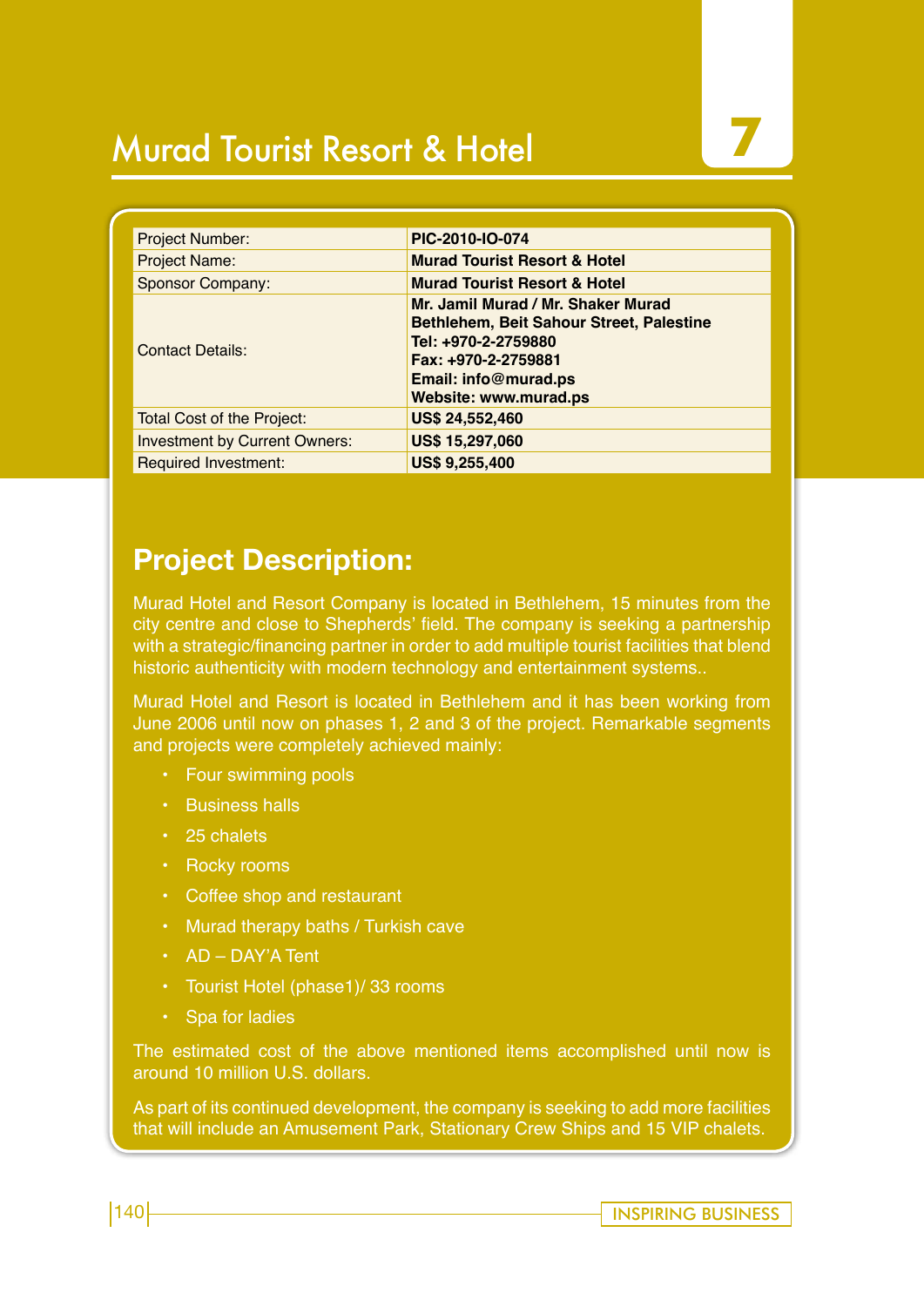#### **Project Development Time Table:**

| 15 VIP chalet                           | 10 months from funding      |
|-----------------------------------------|-----------------------------|
| Tourist Hotel (Phase 2)                 | 12 months from funding      |
| Dancing launch                          | 8 months from funding       |
| Multipurpose hall                       | 9 months from funding       |
| Modern kitchen                          | 4 months from funding       |
| Resort gardens                          | 5 months from funding       |
| Children playground                     | <b>7months from funding</b> |
| Water falls and water fountains         | 4 months from funding       |
| Upgrading the existing Olympic swimming | 3 months from funding       |

#### **Current Owners' Profile:**

Murad's Investment Group Co. was established since more than 30 years. The group established Murad's Undertaking Co. in 1976, this company was accredited as one of the largest construction and reconstruction companies in the country. Then it established Murad's Rent a Car Co. which has recently became an agency for Hyundai Co. for cars and one of the biggest modern tourist rent car Companies at Bethlehem District.

In 2006, Murad's Tourist Resort was inaugurated and has been internationally recognized as premium tourist offering in the Holyland. This Resort was the first of its kind in the country where its basic utilities formed part of the local topography (underground caverns) with paid capital that exceeded 10 million USD.

#### **Industry Highlights:**

The Palestinian tourism sector is mainly based around the 'pilgrimage' sub-sector; as it has been for more than 2000 years. It also benefits from Palestinian expatriates returning to visit their families and to a lesser extent from 'friends' of Palestine, the latter often young backpackers. Palestine clearly suffers hugely from an image problem and this will take time to change. However nearby markets with security issues such as Jordan, Egypt and of course Israel itself have successfully rebranded themselves in recent years and created successful tourist industries, albeit with much bigger budgets than Palestine is likely to have. Palestine itself started changing the image and promoting the Palestinian tourism sites away from security problems.

As of December 2009, there were 97 hotels in Palestine distributed as following:

- Northern West Bank: 7 hotels with 166 rooms and 346 beds
- Middle of the West Bank: 26 hotels with 1,083 rooms and 2,465 beds
- The Jerusalem area: 33 hotels with 1,639 rooms and 3,688 beds
- South of the West Bank: 23 hotels with 1,777 rooms and 3,989 beds
- The Gaza Strip: 8 hotels with 321 rooms and 536 beds

The average room occupancy in hotels operating in Palestine was 1,458 hotel rooms per day at 29% of all available rooms available. The number of guests in Palestinian hotels in the year 2009 totaled to 447,025 guests, 13% of them are Palestinians and 35% from the European Union. About 49% of these stayed in Jerusalem hotels, 30% in the south of the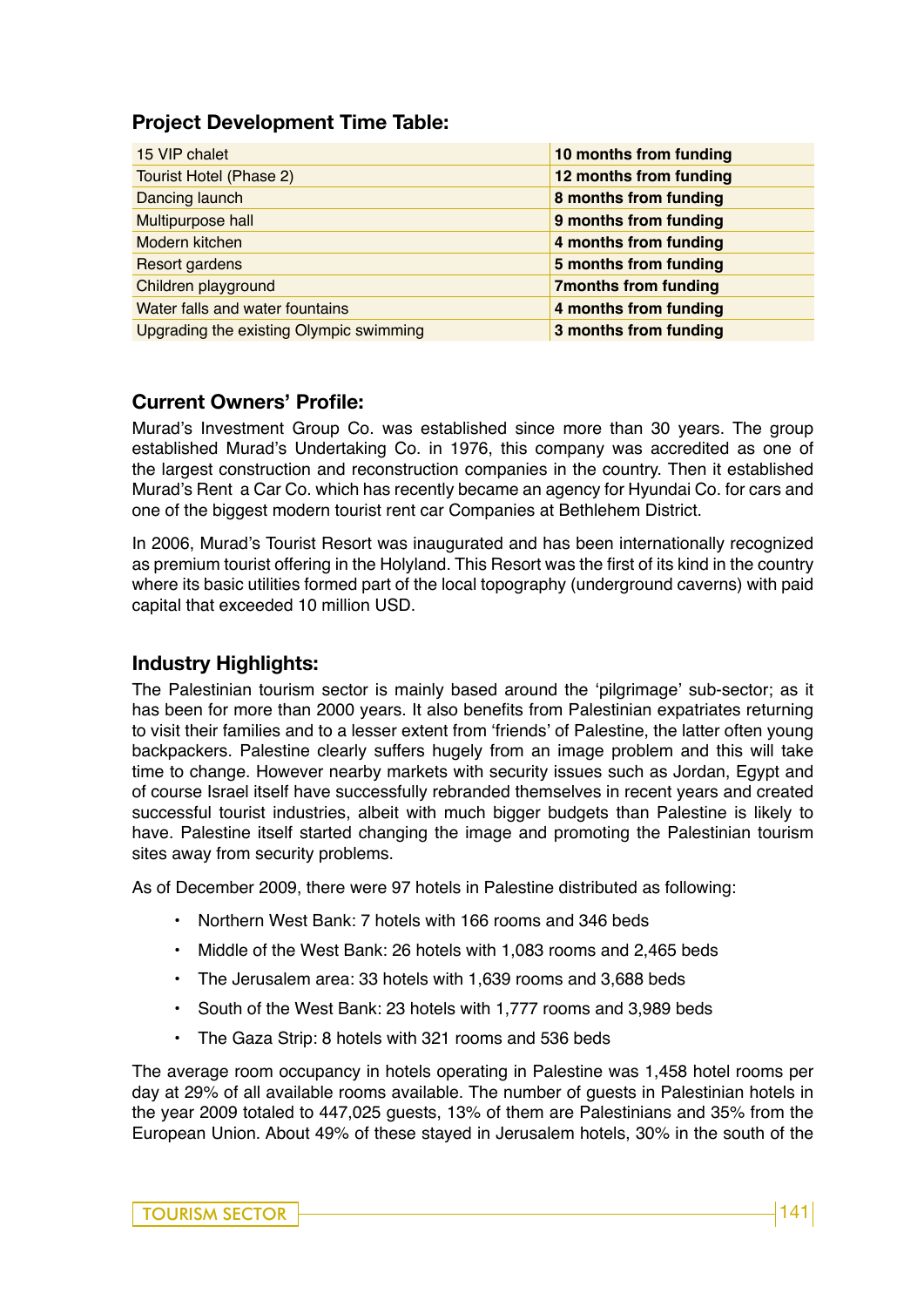West Bank (Bethlehem and Hebron) and 19% in the middle of the West Bank (Jericho and Ramallah). Only a tiny proportion stayed in the northern West Bank or in Gaza. Hotel figures compare favorably with the year 2000 (355,711) and the subsequent decline of 51,357 in 2002. The 2008 figure represents an occupancy rate of 36%, and there is evidence that this figure will be surpassed by the years of 2010 and 2011.

The average number of employees working in hotels reached 1,648 workers, including 1,398 male and 250 female. Those working in managerial positions have reached 299 workers including 236 male and 63 female, while those in the operating positions have reached 1,349 workers, including 1,162 male and 187 female.

| <b>SWOT Analysis</b>                                                                                                                                             |                                          |  |  |  |
|------------------------------------------------------------------------------------------------------------------------------------------------------------------|------------------------------------------|--|--|--|
| <b>Internal Analysis</b>                                                                                                                                         |                                          |  |  |  |
| <b>Strengths</b>                                                                                                                                                 | <b>Weaknesses</b>                        |  |  |  |
| • Large variety and comprehensive products and<br>services which include sport, entertainment,<br>tourism, recreation and educational and<br>heritage activities | • Lack of additional financial resources |  |  |  |
| • The Resort is first of its kind in Palestine<br>Territory                                                                                                      |                                          |  |  |  |

| <b>External Analysis</b>                                                     |                         |  |
|------------------------------------------------------------------------------|-------------------------|--|
| <b>Opportunities</b>                                                         | <b>Threats</b> '        |  |
| • The great potential of tourism in Bethlehem                                | • Political instability |  |
| • The number of Christian tourists from all over<br>the world is on the rise |                         |  |
| • The increase in the domestic tourism                                       |                         |  |

#### **Financial Projections in US\$**

| <b>Indicators</b>                | 2010        | 2011        | 2012       | 2013       | 2014       |
|----------------------------------|-------------|-------------|------------|------------|------------|
| <b>Income statement Accounts</b> |             |             |            |            |            |
| Revenues                         | 759,732     | 835,705     | 5,204,000  | 5,646,200  | 5,737,410  |
| Gross Profit                     | 405,273     | 445,800     | 3,909,540  | 4,321,850  | 4,383,170  |
| Net Income                       | 108,475     | 119,323     | 2,748,440  | 3,160,750  | 3,222,070  |
| <b>Cash Flow Accounts</b>        |             |             |            |            |            |
| <b>Operating Cash Flow</b>       | 113,899     | 125,289     | 2,885,862  | 3,318,788  | 3,383,073  |
| <b>Investing Cash Flow</b>       | (6,610,000) | (6,610,000) | 0          | 0          | 0          |
| <b>Financing Cash Flow</b>       | 14,552,460  | 0           | 0          | 0          | 0          |
| <b>Balance Sheet Accounts</b>    |             |             |            |            |            |
| <b>Total Assets</b>              | 16,718,475  | 23,447,798  | 26,196,238 | 29,356,988 | 32,579,058 |
| <b>Total Liabilities</b>         | 1,051,892   | 946,703     | 937,236    | 843,512    | 759,161    |
| <b>Total Equity</b>              | 15,666,583  | 22,501,095  | 25,259,002 | 28,513,476 | 31,819,897 |
| <b>Profitability Indicators</b>  |             |             |            |            |            |
| <b>Return on Assets</b>          | 1%          | 1%          | 10%        | 11%        | 10%        |
| Return on Equity                 | 1%          | $1\%$       | 11%        | 11%        | 10%        |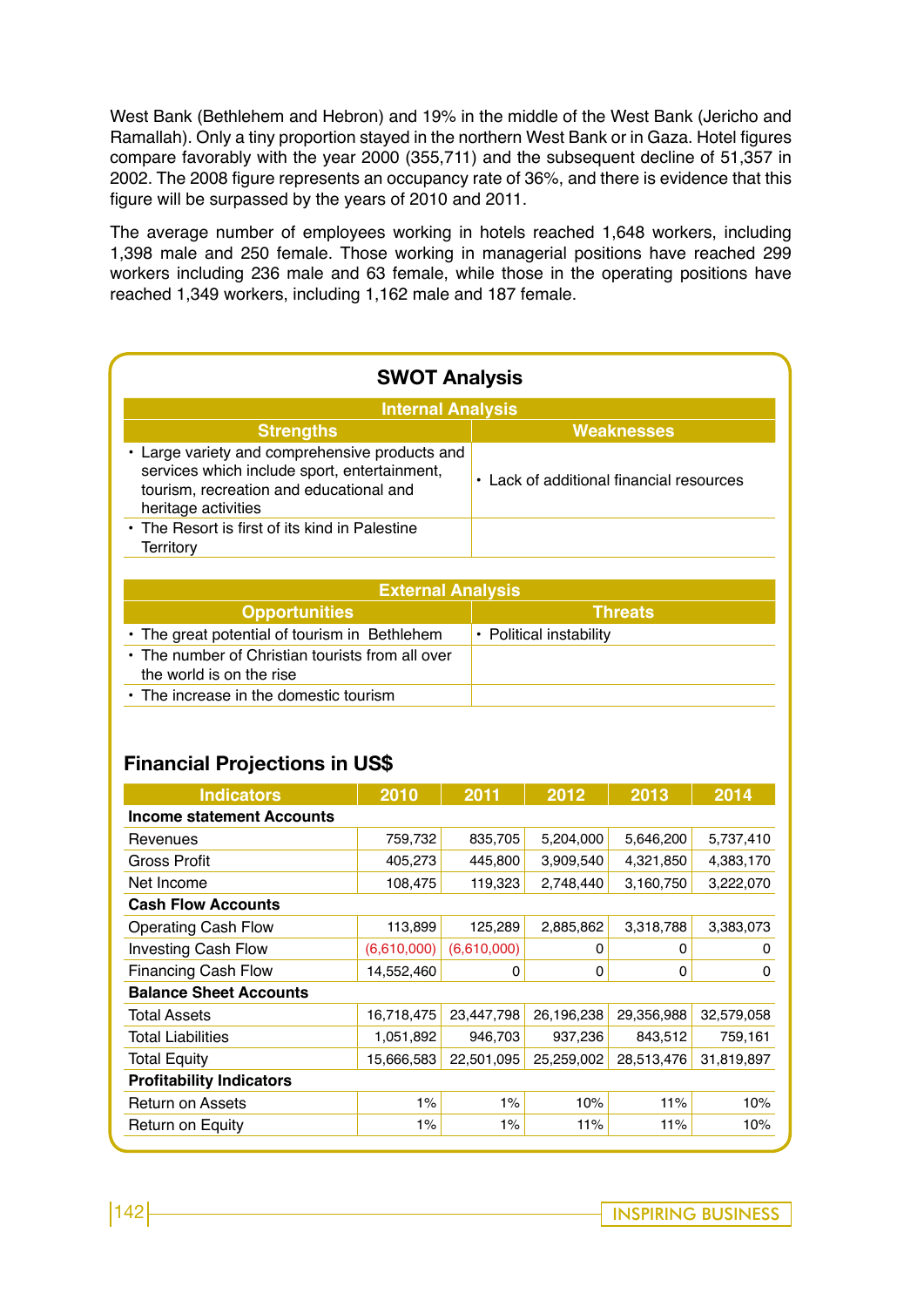# Hayat Nablus **8**

| <b>Project Number:</b>               | PIC-2010-IO-075                                                                                                                                                                                                                                           |
|--------------------------------------|-----------------------------------------------------------------------------------------------------------------------------------------------------------------------------------------------------------------------------------------------------------|
| <b>Project Name:</b>                 | <b>Hayat Nablus</b>                                                                                                                                                                                                                                       |
| <b>Sponsor Company:</b>              | <b>Hayat Nablus for Development and Investment</b><br><b>Ltd</b>                                                                                                                                                                                          |
| <b>Contact Details:</b>              | Mr. Omar Barham, Chairman of the Board of<br><b>Directors</b><br>Mr. Samer Atyah, General Manager<br><b>Nablus, Tunis Street, Palestine</b><br>Tel: +970-9-2347788<br>Fax: +970-9-234776<br>Email: Info@hayat-nablus.com<br>Website: www.hayat-nablus.com |
| Total Cost of the Project:           | <b>US\$ 1,144,600</b>                                                                                                                                                                                                                                     |
| <b>Investment by Current Owners:</b> | <b>US\$ 583,746</b>                                                                                                                                                                                                                                       |
| <b>Required Investment:</b>          | <b>US\$ 560,854</b>                                                                                                                                                                                                                                       |

### **Project Description:**

Hayat Nablus is the first touristic project of its kind in Nablus. The venue houses a conference and events hall, restaurant, terrace, gym, pools and nursery. The owners of the project are seeking funds to develop the centre and to add more facilities, including a hotel in the coming years. The center provides an "all in one" venue in one location. The project facilities include:

#### **Hayat Nablus Hall for conferences and events**

Hayat Nablus has a large hall that is over 800 square meters, equipped with modern equipment and high experienced staff fully trained to provide outstanding customer service. The staff capable to offer wedding planner services to its customers.

Hayat Nablus is also equipped with the latest devices to enable workshops and training courses, as well as video conferencing system, for interested companies and institutions.

#### **Hayat Nablus Restaurant**

The restaurant overlooks the beautiful nature of Nablus with a capacity of more than 400 customers. The restaurant's terrace offers its customers a none-forgettable experience, where they can enjoy smoking Argeela and watching movies on large screens. In addition, the restaurant houses an internal hall which can host more than 150 customers.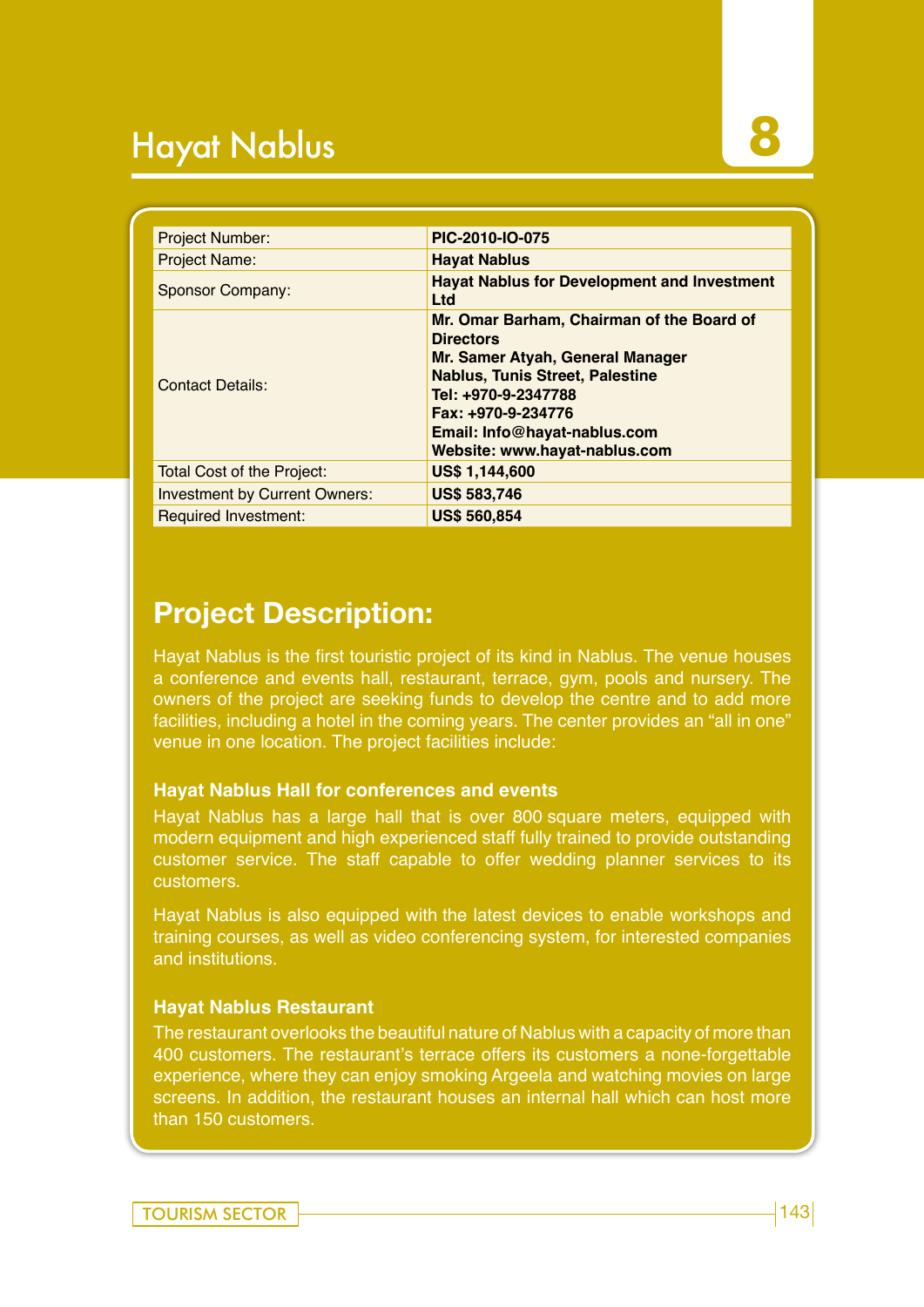#### **Pools**

Hayat Nablus has a number of internal and external swimming pools that meet Olympic standards and are equipped with the latest devices for water filtration and sterilization.

Hayat Nablus also offers swimming courses and other water sports for all ages, managed by trained professionals, certified by the Palestinian Pool Union.

#### **Fitness Center**

Hayat Nablus fitness center is considered one of the most advanced centers in Nablus, which is equipped with high quality training machines and facilities. The center also includes modern rooms for dry and steam sauna, as well as a special pool for foot care built to treat skin problems such as skin cracks, dehydration, as well as other problems, using special materials. The center also includes a special room for massage and natural treatment for those who need therapeutic massage sessions under the supervision of specialized cadres for both sexes.

The center staff also designs health programs for physical fitness, body building, weight loss and nutrition programs that are carefully selected to fit the physical structure of each person.

#### **The Nursery**

Hayat Nablus has a first-class nursery with a staff experienced in dealing with children. The nursery in Hayat Nablus is equipped with all modern entertainment and educational material aimed at making the children's stay enjoyable. The nursery is open in the evening hours for customers of Hayat Nablus.

#### **Project Development Time Table:**

| <b>Outdoor Kids Facility</b> | Nov. 2010 - April 2010 |
|------------------------------|------------------------|
| <b>Indoor Kids Facility</b>  | Nov. 2010 - April 2010 |
| <b>Wedding Hall for Men</b>  | Dec. 2010 - April 2010 |
| <b>Expansion the Gym</b>     | Aug. 2010 - Sep. 2010  |
| <b>Expansion the Parking</b> | Sep. 2010 - Oct. 2010  |
| <b>Building the Hotel</b>    | Jan. 2012 - June 2013  |

#### **Current Owners' Profile:**

Hayat Nablus was established in 2009. It is the first tourism services project of its kind in Nablus. The project is located in the calm and prestigious area of Rafeedia, at a distance from the city center, yet easily accessible from all over Nablus.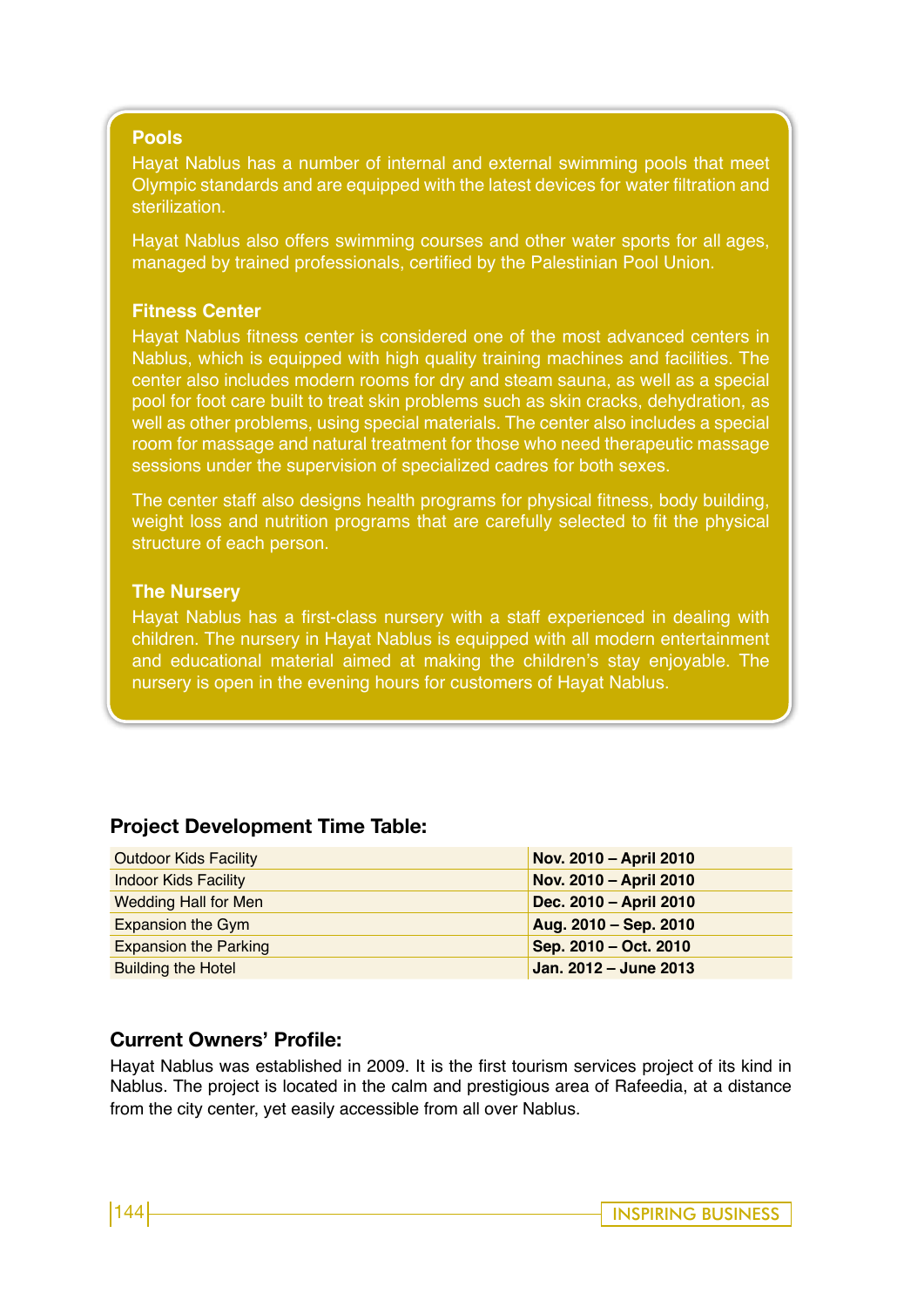#### **Industry Highlights:**

The Palestinian tourism sector is mainly based around the 'pilgrimage' sub-sector; as it has been for more than 2000 years. It also benefits from Palestinian expatriates returning to visit their families and to a lesser extent from 'friends' of Palestine, the latter often young backpackers. Palestine clearly suffers hugely from an image problem and this will take time to change. However nearby markets with security issues such as Jordan, Egypt and of course Israel itself have successfully rebranded themselves in recent years and created successful tourist industries, albeit with much bigger budgets than Palestine is likely to have. Palestine itself started changing the image and promoting the Palestinian tourism sites away from security problems.

As of December 2009, there were 97 hotels in Palestine distributed as following:

- Northern West Bank: 7 hotels with 166 rooms and 346 beds
- Middle of the West Bank: 26 hotels with 1,083 rooms and 2,465 beds
- The Jerusalem area: 33 hotels with 1,639 rooms and 3,688 beds
- South of the West Bank: 23 hotels with 1,777 rooms and 3,989 beds
- The Gaza Strip: 8 hotels with 321 rooms and 536 beds

The average room occupancy in hotels operating in Palestine was 1,458 hotel rooms per day at 29% of all available rooms available. The number of guests in Palestinian hotels in the year 2009 totaled to 447,025 guests, 13% of them are Palestinians and 35% from the European Union. About 49% of these stayed in Jerusalem hotels, 30% in the south of the West Bank (Bethlehem and Hebron) and 19% in the middle of the West Bank (Jericho and Ramallah). Only a tiny proportion stayed in the northern West Bank or in Gaza. Hotel figures compare favorably with the year 2000 (355,711) and the subsequent decline to the low point of 51,357 in 2002. The 2008 figure represents an occupancy rate of 36%, and there is evidence that this figure will be surpassed by the years of 2010 and 2011.

The average number of employees working in hotels reached 1,648 workers, including 1,398 male and 250 female. Those working in managerial positions have reached 299 workers including 236 male and 63 female, while those in the operating positions have reached 1,349 workers, including 1,162 male and 187 female.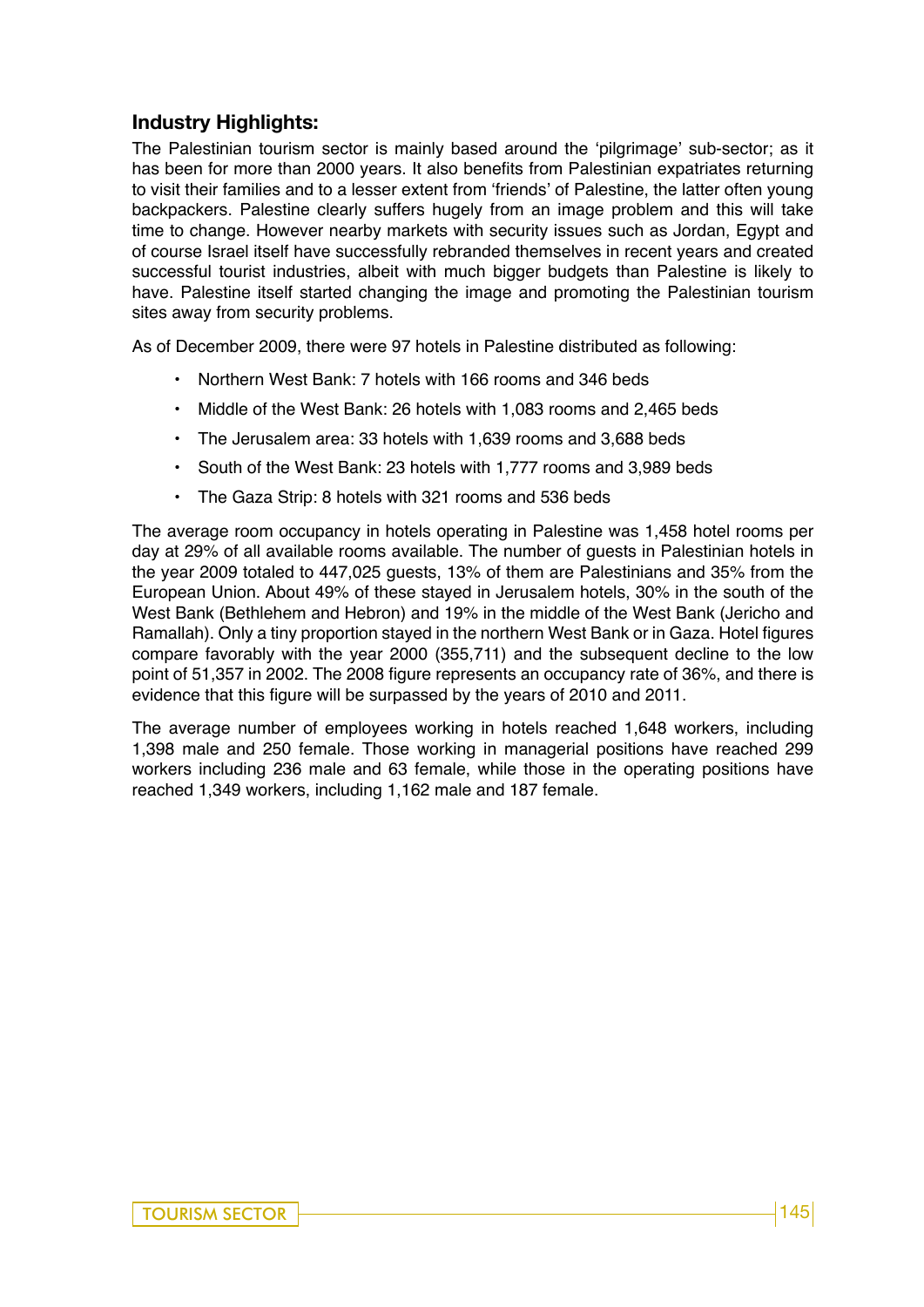| <b>SWOT Analysis</b>                          |                                                                    |  |  |
|-----------------------------------------------|--------------------------------------------------------------------|--|--|
| <b>Internal Analysis</b>                      |                                                                    |  |  |
| <b>Strengths</b>                              | <b>Weaknesses</b>                                                  |  |  |
| • Project already has high customer traffic   | • Lack of additional financial resources<br>from the current owner |  |  |
| • Availability of adjacent land for expansion |                                                                    |  |  |

| <b>External Analysis</b>                      |                                       |  |  |
|-----------------------------------------------|---------------------------------------|--|--|
| <b>Opportunities</b>                          | $\blacksquare$ Threats $\blacksquare$ |  |  |
| • The increase in domestic tourism            | $\cdot$ Political instability         |  |  |
| • Limited number of hotels in North Palestine |                                       |  |  |

### **Financial Projections in US\$**

| <b>Indicators</b>                | 2010<br>2011 |            | 2012       | 2013       | 2014       |  |  |
|----------------------------------|--------------|------------|------------|------------|------------|--|--|
| <b>Income statement Accounts</b> |              |            |            |            |            |  |  |
| Revenues                         | 876,344      | 1,123,656  | 1,123,656  | 1,123,656  | 1,123,656  |  |  |
| <b>Gross Profit</b>              | 607,527      | 720,430    | 720,430    | 720,430    | 720,430    |  |  |
| Net Income                       | 496,987      | 609,890    | 609,890    | 609,890    | 609,890    |  |  |
| <b>Cash Flow Accounts</b>        |              |            |            |            |            |  |  |
| Operating Cash Flow              | 521,836      | 640,385    | 640,385    | 640,385    | 640,385    |  |  |
| Investing Cash Flow              | (572, 300)   | (572, 300) | (134, 408) | (134, 408) | (134, 408) |  |  |
| <b>Financing Cash Flow</b>       | 1,144,600    |            |            |            |            |  |  |
| <b>Balance Sheet Accounts</b>    |              |            |            |            |            |  |  |
| <b>Total Assets</b>              | 4,307,678    | 5,489,868  | 6,234,166  | 6,978,464  | 7,722,762  |  |  |
| <b>Total Liabilities</b>         | 284,418      | 255,976    | 230,378    | 207,341    | 186,607    |  |  |
| <b>Total Equity</b>              | 4,023,260    | 5,233,892  | 6,003,788  | 6,771,123  | 7,536,155  |  |  |
| <b>Profitability Indicators</b>  |              |            |            |            |            |  |  |
| <b>Return on Assets</b>          | 12%          | 11%        | 10%        | 9%         | 8%         |  |  |
| Return on Equity                 | 12%          | 12%        | 10%        | 9%         | 8%         |  |  |
|                                  |              |            |            |            |            |  |  |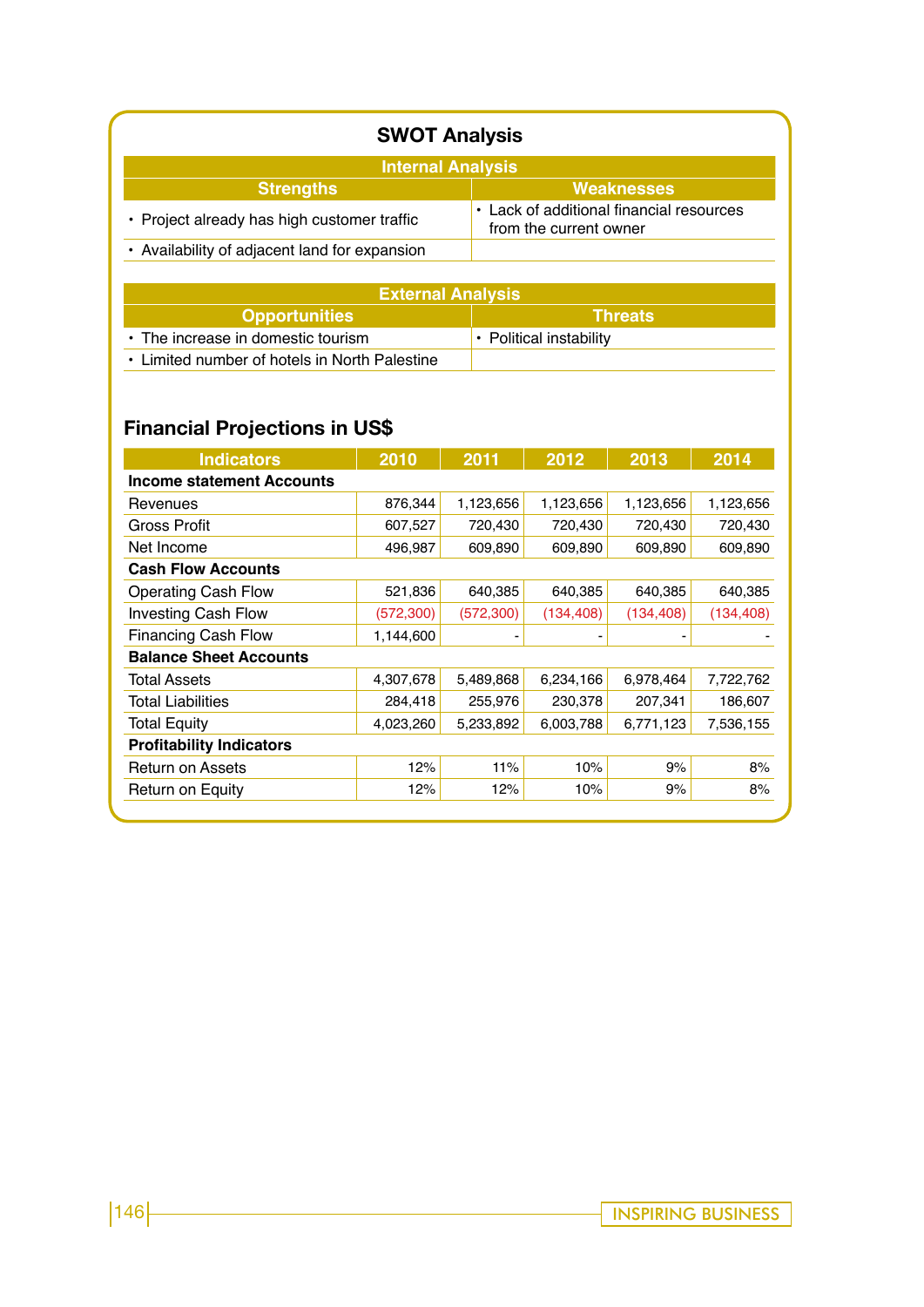# Sultan Cable Car and Tourist Center **9**

| <b>Project Number:</b>                 | PIC-2010-IO-076                                                                                                                                                                                   |
|----------------------------------------|---------------------------------------------------------------------------------------------------------------------------------------------------------------------------------------------------|
| Project Name:                          | <b>Sultan Cable Car and Tourist Center</b>                                                                                                                                                        |
| Sponsor Company / Individual:          | <b>Sinokrot Global Group (SGG)</b>                                                                                                                                                                |
| <b>Contact Details:</b>                | Mr. Mazen Sinokrot, Chairman of the Board of<br><b>Directors</b><br>Tel: +970-2-2955701<br>Fax: +970-2-2955702<br>Mobile: +970-59-9279006<br>Email: ceo@sinokrot.com<br>Website: www.sinokrot.com |
| <b>Historical Cost of the Project:</b> | <b>US\$ 5,135,000</b>                                                                                                                                                                             |
| <b>Investment by Current Owners:</b>   | <b>US\$ 4,600,000</b>                                                                                                                                                                             |
| Market Value of the Project:           | <b>US\$ 13,000,000</b>                                                                                                                                                                            |
| <b>Offered Ownership Share:</b>        | 25%                                                                                                                                                                                               |

### **Project Description:**

The center is comprised of a state of the art cable car linking Jericho to the Mount of Temptation in less than five minutes. The cable is 1330 meters long from the base station to the top station in the mountain. There are 12 cabins and each cabin takes 8 persons with a carrying capacity of 625 persons per hour. Cabin number two accommodates disabled tourists.

The view from the top station is breath taking and there are a number of catering outlets including the Sultan Restaurant and coffee shop. The overview of ancient Jericho is overwhelming.

In addition, the cabins travel over the Jericho oasis and - banana fields and half way through the journey to the Mount of Temptation there is a brief stopover to allow the visitors to take pictures and enjoy the panoramic view of Jericho. The Monastery is a few minutes' walk from the top station.

The Management is considering a mid-term strategy for the coming three years to expand the center, its services as well as constructing a hotel and other recreational facilities. Outlined below is a framework of the expansion plan:

- Constructing and operating a hotel
- Activating and operating the restaurant on the main street
- Increasing the annual number of the center's visitors to 400,000 by 2012
- Establishing and operating a water park
- Providing catering and food delivery services
- Upgrading the services provided by the facility to 4-star level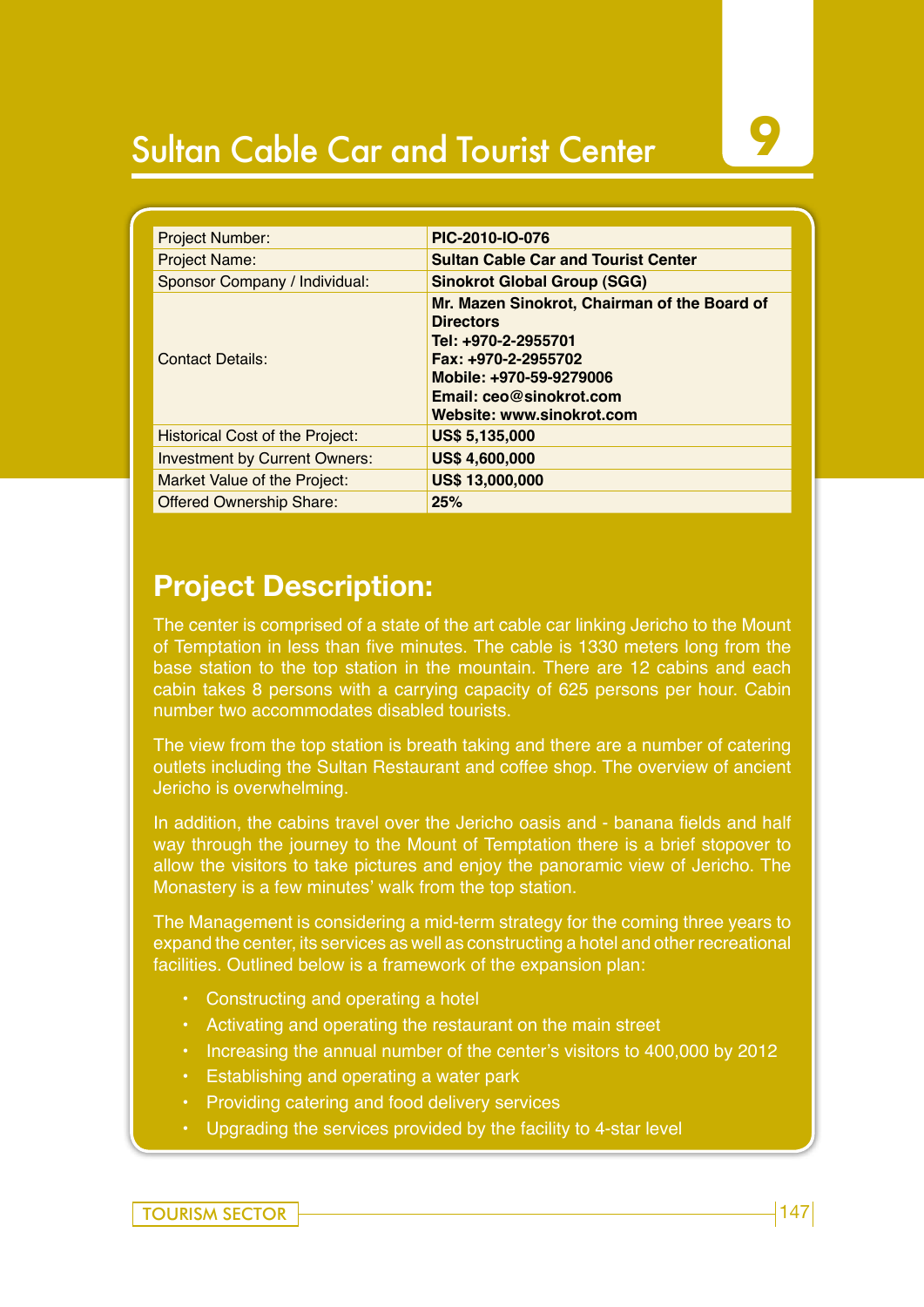#### **Project Development Time Table:**

| Preparing and start operation the restaurant in the main street     | 2010 |
|---------------------------------------------------------------------|------|
| Preparing water park                                                | 2011 |
| Developing the level of all facilities services to four stars level | 2012 |
| Finishing the hotel construction work                               | 2011 |
| Adding food delivering service to the facilities services           | 2010 |

#### **Currenttt Owners' Profile:**

The chairman of SGG, Mr. Mazen Sinokrot was appointed Minister of National Economy until March 2006. Also the Chairman of Board for the Palestine Standards Institute, Palestine Investment and Promotion Agency, Palestine Industrial Zones, and Free Zones Authority.

Mr. Sinokrot is the Chairman of Sinokrot Global Group (SGG); the largest family owned business group in Palestine established in 1982 based in Ramallah with a state of the art infrastructure on 35,000 sqm of buildings, 800 employees supported by a modern management and marketing systems covering more than 30 export markets in addition to the local market.

SGG works in the manufacturing, trade, tourism, agriculture, and services sectors. Companies working under the umbrella of SGG include Sinokrot Food Company, Sinokrot Company for Animal and Agricultural Products, Zadona Agro-Industrial Company, Sultan Cable car and Tourist Center, Palestinian Gardens Company and Fresh Herbs Project, Grand National Markets, Sultan Company for Mineral Waters, Palestinian Company for Industrial Supplies, and Ajyal Trading Company.

#### **Industry Highlights:**

Palestine's comparative advantage of being home to Bethlehem, the birthplace of Jesus, Jericho, the oldest continuously inhabited city in the world, and Jerusalem being home to the three monotheistic religions provides a unique draw for tourists. Furthermore, visitors to Palestine are always amazed at the diversity of activities to enjoy. From its hospitable people and rich cultural heritage to its beautiful landscape and diverse cuisine, Palestine has lots to offer in addition to its many shrines, churches and mosques.

Despite the latest political unrest which began in September 2000, today tourism in Palestine is showing clear signs of recovery. According to the latest figures released by the Palestinian Ministry of Tourism and Antiquities, the number of overnight stays in Palestinian hotels for the 1st quarter of 2008 reached 88,038 nights compared to 36,479 overnights in the 1st quarter of 2007; an increase of 141.3%. As far as the total number of visitors to Palestine, the MOTA and industry experts believe that arrivals will top the one million mark this year – a new record for Palestine.

Both the public and private sectors are investing millions in developing, restoring and upgrading facilities that cater to the tourism industry. New hotels and restaurants are opening throughout the West Bank, while overall touristic activities on offer in Palestine have quickly diversified. In addition the MOTA is implementing numerous restoration and beautifications projects in the West Bank and East Jerusalem.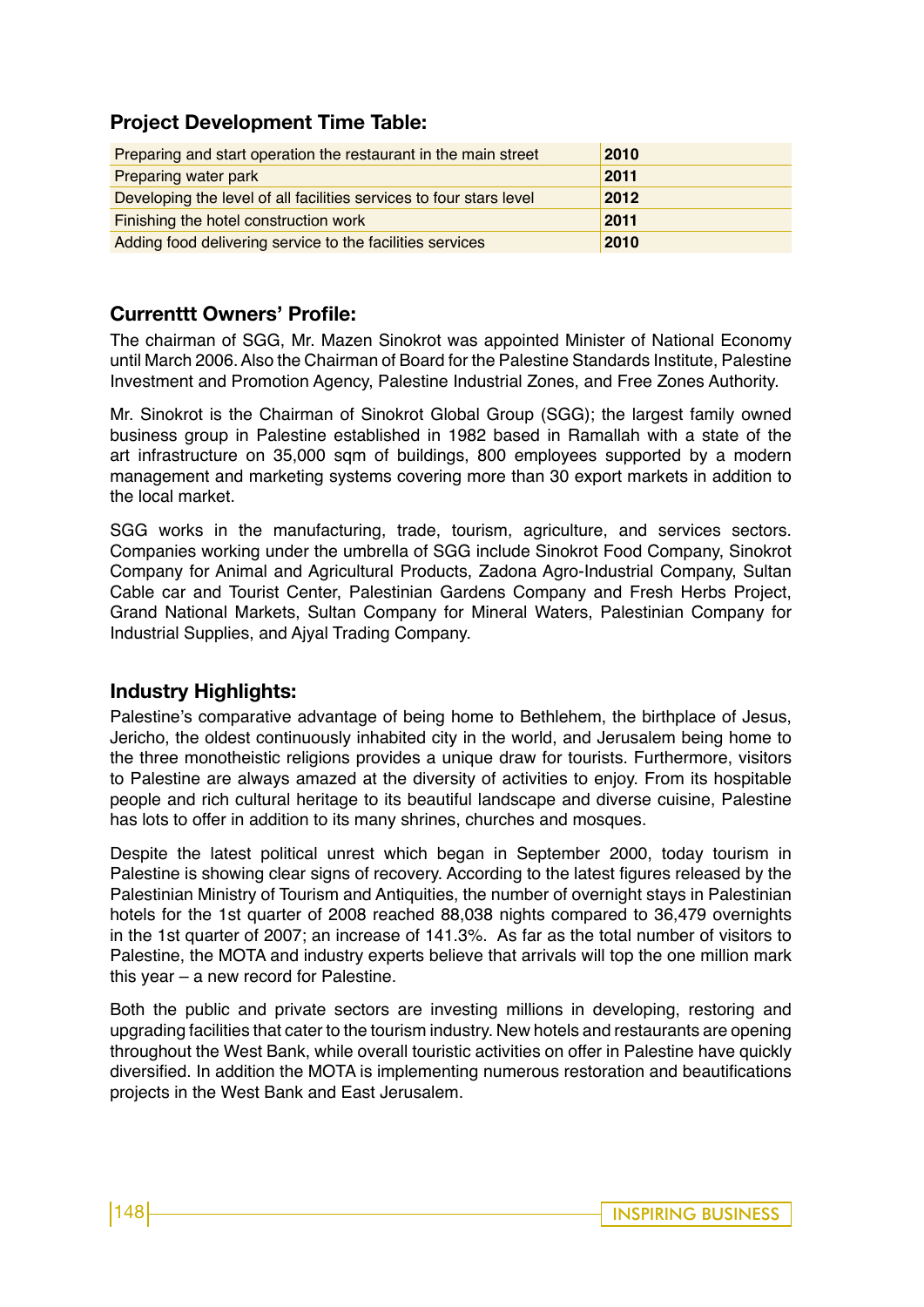Hotels constitute the backbone of the Palestinian tourism sector in terms of income, investment and employment. As with all tourism sub-sectors in Palestine, the hospitality industry has suffered as a direct result of the political conditions under which they have had to operate since 1967. Between 1967 and 1994, the number of Palestinian hotels remained virtually static. Scarcely any permits to build hotels, or convert existing buildings into hotels, were granted by the Israeli authorities to investors in Palestine.

However once the Palestinian Authority took control of the major cities, it ushered in a period of major growth in tourism investment. Between 1994 and 2000, private sector investment in tourism alone exceeded US\$ 700 million.

| <b>SWOT Analysis</b>             |                                              |  |  |
|----------------------------------|----------------------------------------------|--|--|
| <b>Internal Analysis</b>         |                                              |  |  |
| <b>Strengths</b>                 | <b>Weaknesses</b>                            |  |  |
| • First of its kind in Palestine | • Low utilization rate of operation capacity |  |  |
| • Strategic Location             | • Facilities low capacity                    |  |  |
| • High operation capacity        |                                              |  |  |
|                                  |                                              |  |  |

| <u>l External Analysis </u>                                                 |                         |  |  |
|-----------------------------------------------------------------------------|-------------------------|--|--|
| <b>Opportunities</b>                                                        | <b>Threats</b>          |  |  |
| • The increase in the number of tourists to<br><b>Palestinian Territory</b> | • Political instability |  |  |
| • The increase in the domestic tourism                                      |                         |  |  |

#### **Financial Projections in US\$**

| <b>Indicators</b>                | 2010       | 2011        | 2012          | 2013        | 2014        |  |  |
|----------------------------------|------------|-------------|---------------|-------------|-------------|--|--|
| <b>Income statement Accounts</b> |            |             |               |             |             |  |  |
| Revenues                         | 2,322,581  | 4,704,301   | 5,376,344     | 6,182,796   | 7,110,215   |  |  |
| Gross Profit                     | 1,705,215  | 3,564,736   | 4,052,694     | 4,660,598   | 5,359,903   |  |  |
| Net Income                       | 483,785    | 1,907,241   | 2,241,920     | 2,677,547   | 3,178,519   |  |  |
| <b>Cash Flow Accounts</b>        |            |             |               |             |             |  |  |
| <b>Operating Cash Flow</b>       | 1,093,025  | 2,647,170   | 3,015,451     | 3,449,959   | 3,949,922   |  |  |
| <b>Investing Cash Flow</b>       | (537, 634) |             |               |             |             |  |  |
| <b>Financing Cash Flow</b>       | (290, 271) | (1,427,492) | (1, 345, 152) | (1,606,528) | (1,907,111) |  |  |
| <b>Balance Sheet Accounts</b>    |            |             |               |             |             |  |  |
| <b>Total Assets</b>              | 5,639,457  | 6,179,242   | 7,098,412     | 8,196,312   | 9,498,633   |  |  |
| <b>Total Liabilities</b>         | 777,473    | 554,362     | 576,763       | 603,645     | 603,645     |  |  |
| <b>Total Equity</b>              | 4,861,984  | 5,624,881   | 6,521,649     | 7,596,917   | 8,864,075   |  |  |
| <b>Profitability Indicators</b>  |            |             |               |             |             |  |  |
| <b>Return on Assets</b>          | 9%         | 31%         | 32%           | 33%         | 33%         |  |  |
| Return on Equity                 | 10%        | 34%         | 34%           | 35%         | 36%         |  |  |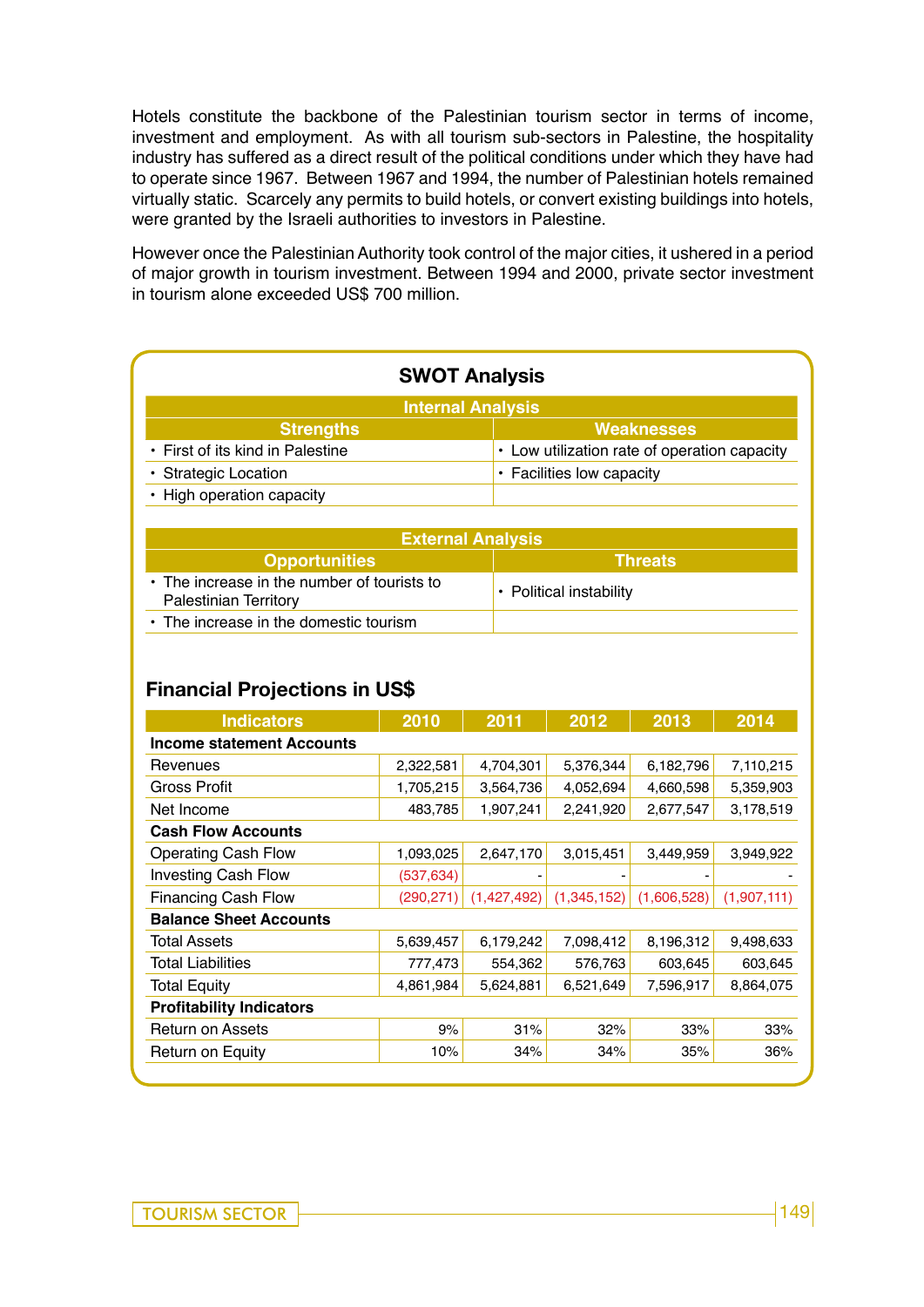# Nablus Amusement Park (NAP) **10**

| <b>Project Number:</b>               | PIC-2010-IO-078                                                                                                                                                                                                                                                                               |
|--------------------------------------|-----------------------------------------------------------------------------------------------------------------------------------------------------------------------------------------------------------------------------------------------------------------------------------------------|
| <b>Project Name:</b>                 | <b>Nablus Amusement Park (NAP)</b>                                                                                                                                                                                                                                                            |
| <b>Sponsor Company:</b>              | <b>Al-Mobdeoon Investment Company</b>                                                                                                                                                                                                                                                         |
| <b>Contact Details:</b>              | <b>Mr. Wael Othman Salous</b><br><b>Yafo Street. near the Municipal Stadium</b><br>P.O. Box: 1134, Nablus, Palestine<br>Tel: +970-9-2380333<br>Fax: +970-9-2380333<br>Mobile: +970-59-7251000, +970-56-9251000<br>E-mail: wael@alqalaa.ps, qalaa@alqalaa.ps<br>Website: http://www.algalaa.ps |
| Total Cost of the Project:           | <b>US\$ 770,869</b>                                                                                                                                                                                                                                                                           |
| <b>Investment by Current Owners:</b> | <b>US\$ 254,394</b>                                                                                                                                                                                                                                                                           |
| <b>Required Investment:</b>          | <b>US\$ 516,474</b>                                                                                                                                                                                                                                                                           |

# **Project Description:**

Al-Mobdeoon Investment Company seeks to establish an entertainment park for the inhabitants of Nablus city as well as its surrounding villages and refugee camps. It is estimated, based on figures generated by the Palestinian Central Bureau of Statistics that the annual household spending on recreational activities for the year 2008 was about US\$ 16,227,106. Nevertheless, the governorate does not have an integrated amusement park, and a good portion of the amount spent goes towards times spent outside Nablus. The project's location, on the western side of Nablus city, was chosen with the aim of minimizing the distance for those living in the villages and nearby communities. The location can be easily reached by paved roads and public transportation.

The park shall have multiple facilities, including a full service restaurant offering adult and children's menus. On the other hand, guests with their own lunch baskets and coolers can also enjoy the use of the service. NAP shall have the most exhilarating collection of rides in Palestine. Guests who enjoy thrilling experiences can get that adrenaline rush, while those who prefer milder thrills will be able to choose from a variety of more relaxing rides. The park's atmosphere shall be suitable for individuals and families, while all guests' safety and comfort will be paramount to the park's owners and management.

There is no direct competition in Nablus. Other recreational sites are either limited to non-electric entertainment, such as the three municipal parks and shopping centers, or are located as far away as Tulkarem, Jenin, or Amman.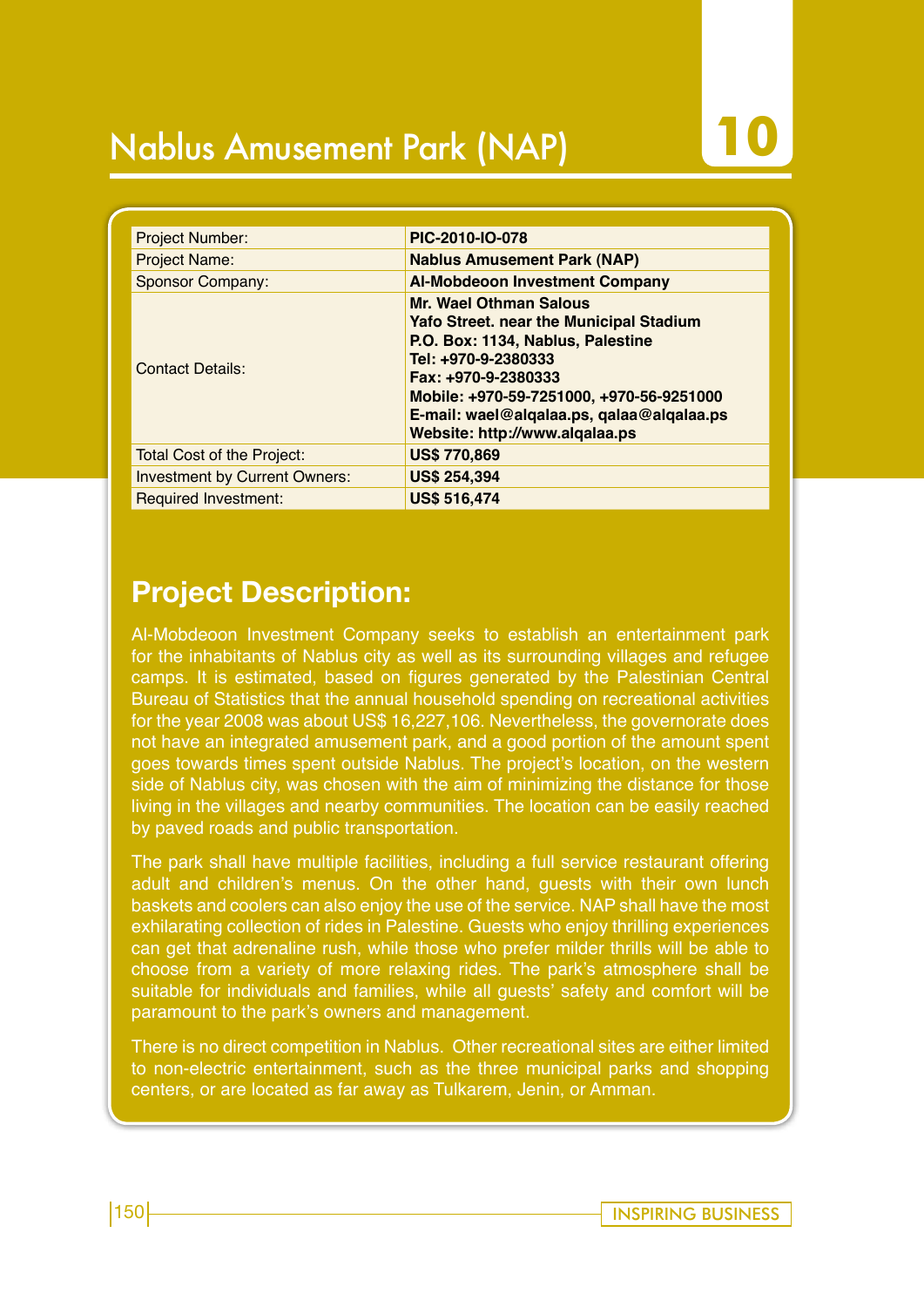#### **Project Development Time Table:**

| Land Development & Improvement                   | <b>June 2010</b>   |
|--------------------------------------------------|--------------------|
| <b>Building and Construction start Date</b>      | <b>June 2010</b>   |
| <b>Building and Construction Completion Date</b> | <b>August 2011</b> |
| <b>Furniture &amp; Equipment Purchase</b>        | November 2011      |
| <b>Inauguration Date</b>                         | January 2012       |

#### **Current Owners' Profile:**

Al-Mobdeoon Investment Company is a Palestinian registered private partnership company, which started its operations within the Palestinian tourism sector in the year 2008. Its first investment was the Al-Qalaa City for Occasions and Celebrations (hosting wedding and engagement parties, conferences, business meetings, oriental and western buffets, birthday parties, graduation parties, and seminars). It consists of the following facilities:

- 1. Al-Qalaa Theater, a 600 square meter theater with a capacity of over 550 persons, equipped with modern machines and equipment: sound system, two large LCD screens, two projectors, light system, air conditioner, smoke machine, bubble machine and a control room;
- 2. Al Nobalaa Hall, a 250 square meter hall with a capacity of 250 people, suitable for small celebrations and receptions. It is designed in a classical fashion with antique decorations. It includes the following modern systems: sound system, one screen L.C.D, one projector, full light system, and an air conditioner.
- 3. Parking Lot: indoor parking with a capacity of 90 vehicles, and outdoor parking with a capacity of 30 vehicles.

The company hopes that its next step will be the establishment of the Nablus Amusement Park (NAP), which would be the first of its kind in Nablus, the West Bank's largest city.

#### **Industry Highlights:**

Palestine's comparative advantage of being home to Bethlehem, the birthplace of Jesus, Jericho, the oldest continuously inhabited city in the world, and Jerusalem being home to the three monotheistic religions provides a unique draw for tourists. Furthermore, visitors to Palestine are always amazed at the diversity of activities to enjoy. From its hospitable people and rich cultural heritage to its beautiful landscape and diverse cuisine, Palestine has lots to offer in addition to its many shrines, churches and mosques.

Despite the latest political unrest which began in September 2000, today tourism in Palestine is showing clear signs of recovery. According to the latest figures released by the Palestinian Ministry of Tourism and Antiquities, the number of overnight stays in Palestinian hotels for the 1st quarter of 2008 reached 88,038 nights compared to 36,479 overnights in the 1st quarter of 2007; an increase of 141.3%. As far as the total number of visitors to Palestine, the MOTA and industry experts believe that arrivals will top the one million mark this year – a new record for Palestine.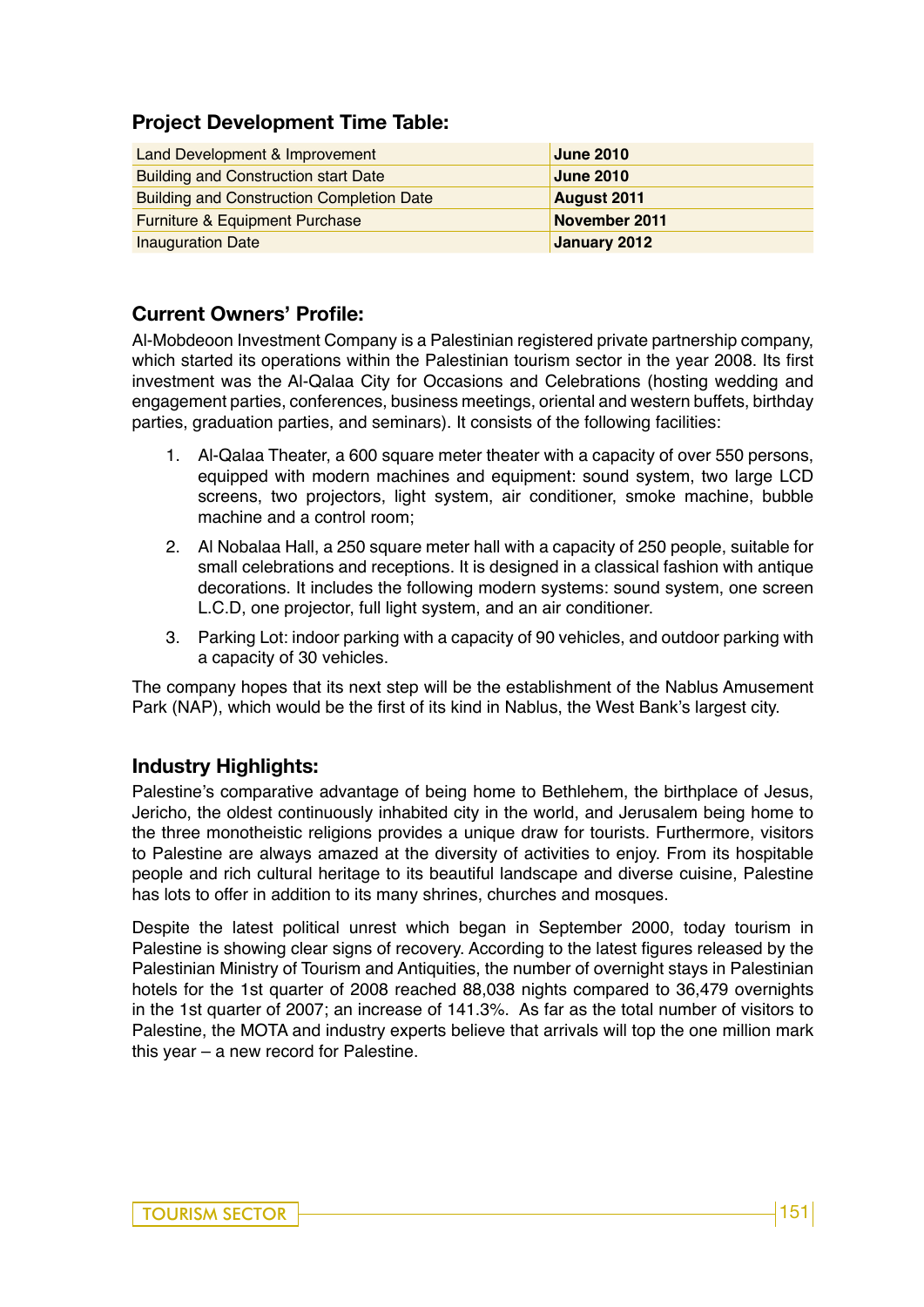Both the public and private sectors are investing millions in developing, restoring and upgrading facilities that cater to the tourism industry. New hotels and restaurants are opening throughout the West Bank, while overall touristic activities on offer in Palestine have quickly diversified. In addition the MOTA is implementing numerous restoration and beautifications projects in the West Bank and East Jerusalem.

Hotels constitute the backbone of the Palestinian tourism sector in terms of income, investment and employment. As with all tourism sub-sectors in Palestine, the hospitality industry has suffered as a direct result of the political conditions under which they have had to operate since 1967. Between 1967 and 1994, the number of Palestinian hotels remained virtually static. Scarcely any permits to build hotels, or convert existing buildings into hotels, were granted by the Israeli authorities to investors in Palestine. However once the Palestinian Authority took control of the major cities, it ushered in a period of major growth in tourism investment. Between 1994 and 2000, private sector investment in tourism alone exceeded US\$ 700 million.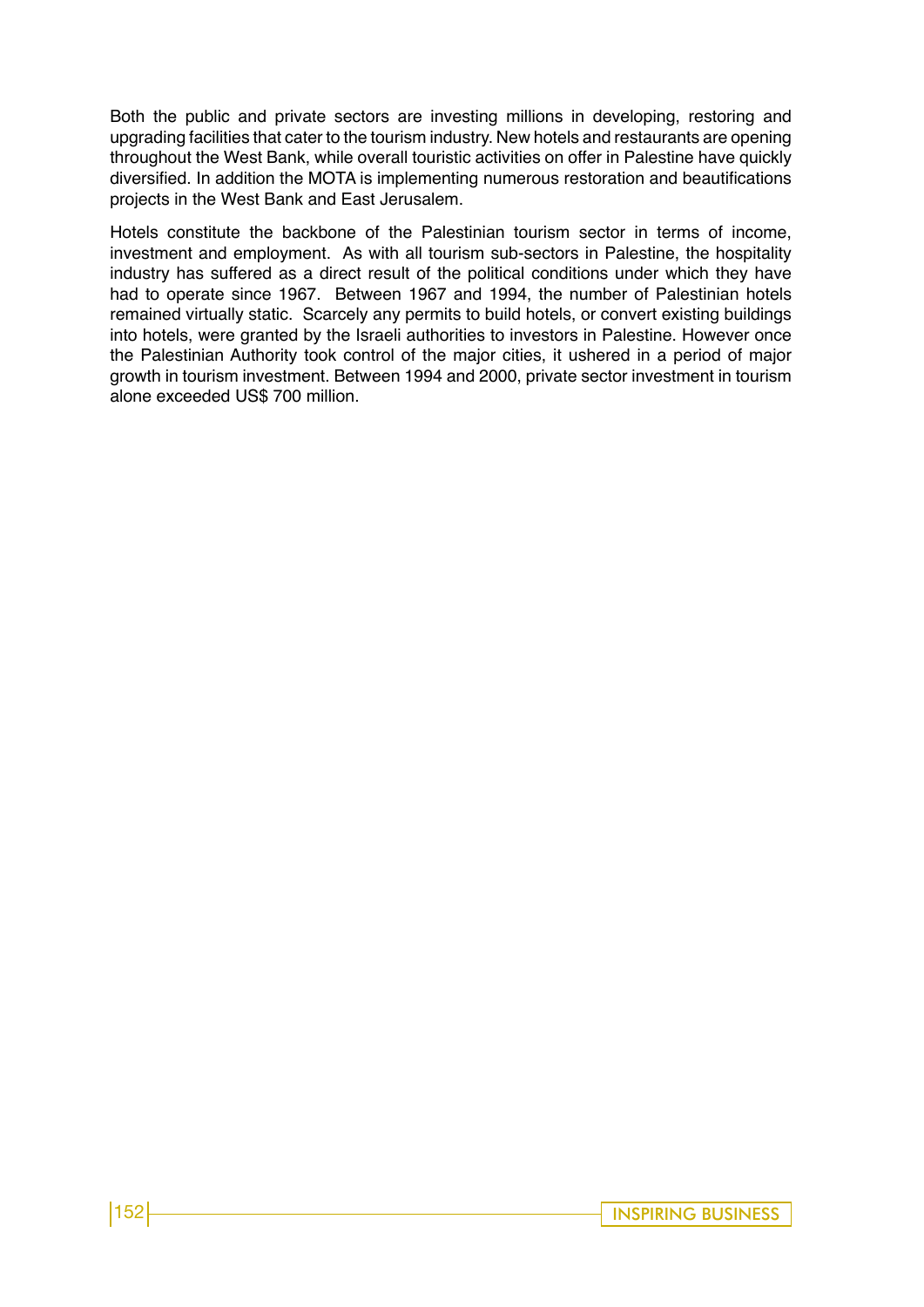| <b>SWOT Analysis</b>                                      |                                   |  |  |  |
|-----------------------------------------------------------|-----------------------------------|--|--|--|
| <b>Internal Analysis</b>                                  |                                   |  |  |  |
| <b>Strengths</b>                                          | <b>Weaknesses</b>                 |  |  |  |
| • The historical city of Nablus draws many<br>visitors    | High initial capital requirements |  |  |  |
| • The first park of its kind in the Nablus<br>governorate |                                   |  |  |  |

| <b>External Analysis</b>                                                                                   |                                                                                                          |  |  |
|------------------------------------------------------------------------------------------------------------|----------------------------------------------------------------------------------------------------------|--|--|
| <b>Opportunities</b>                                                                                       | <b>Threats</b>                                                                                           |  |  |
| • The dramatic increase in the real estate value<br>in Nablus                                              | • Economic instability facing many<br>Palestinian households leads to risk of<br>lower disposable income |  |  |
| • The high number of children relative to the<br>population & consistently high birth rate in<br>Palestine |                                                                                                          |  |  |
| • Competitive prices as compared to<br>transportation costs of reaching similar sites                      |                                                                                                          |  |  |

#### **Financial Projections in US\$ for the whole project (old and new investments)**

| <b>Indicators</b>                | 2010/2011                    | 2012       | 2013       | 2014       | 2015       | 2016       |  |
|----------------------------------|------------------------------|------------|------------|------------|------------|------------|--|
| <b>Income statement Accounts</b> |                              |            |            |            |            |            |  |
| Revenues                         | $\qquad \qquad \blacksquare$ | 520,047    | 551,732    | 601,387    | 658,519    | 656,873    |  |
| Expenses                         | -                            | 121,296    | 122,079    | 124,656    | 127,149    | 129,692    |  |
| <b>Gross Profit</b>              | ٠                            | 398,751    | 429,653    | 476,731    | 531,370    | 527,181    |  |
| Interest Payment                 | $\qquad \qquad \blacksquare$ | 24,971     | 22,223     | 19,276     | 16,179     | 12,923     |  |
| Depreciation and Amortization    | ٠                            | 114,643    | 114,643    | 114,643    | 114,643    | 114,643    |  |
| Taxes                            | -                            | 38,871     | 43,918     | 51,422     | 60,082     | 59,942     |  |
| Net Income after Tax             | $\qquad \qquad \blacksquare$ | 220,266    | 248,869    | 291,390    | 340,466    | 339,673    |  |
| <b>Cash Flow Accounts</b>        |                              |            |            |            |            |            |  |
| <b>Operating Cash Flow</b>       | 33,048                       | 317,156    | 632,166    | 994,254    | 1,410,981  | 1,823,519  |  |
| <b>Investing Cash Flow</b>       | 221,346                      | (110, 133) | (124, 434) | (145, 695) | (170, 233) | (169, 836) |  |
| <b>Financing Cash Flow</b>       | 516,474                      | (70, 821)  | (79, 821)  | (79, 821)  | (79, 821)  | (79, 821)  |  |
| <b>Balance Sheet Accounts</b>    |                              |            |            |            |            |            |  |
| <b>Total Assets</b>              | 770,869                      | 835,151    | 901,988    | 987,138    | 1,093,729  | 1,196,667  |  |
| Total Liabilities                | 0                            | 139,563    | 150,379    | 166,856    | 185,980    | 184,513    |  |
| <b>Total Equity</b>              | 770,869                      | 695,588    | 751,609    | 820,282    | 907,749    | 1,012,154  |  |
| <b>Profitability Indicators</b>  |                              |            |            |            |            |            |  |
| Return on Assets                 | $\blacksquare$               | 26.37%     | 27.59%     | 29.52%     | 31.13%     | 28.38%     |  |
| Return on Equity                 | $\blacksquare$               | 31.67%     | 33.11%     | 35.52%     | 37.51%     | 33.56%     |  |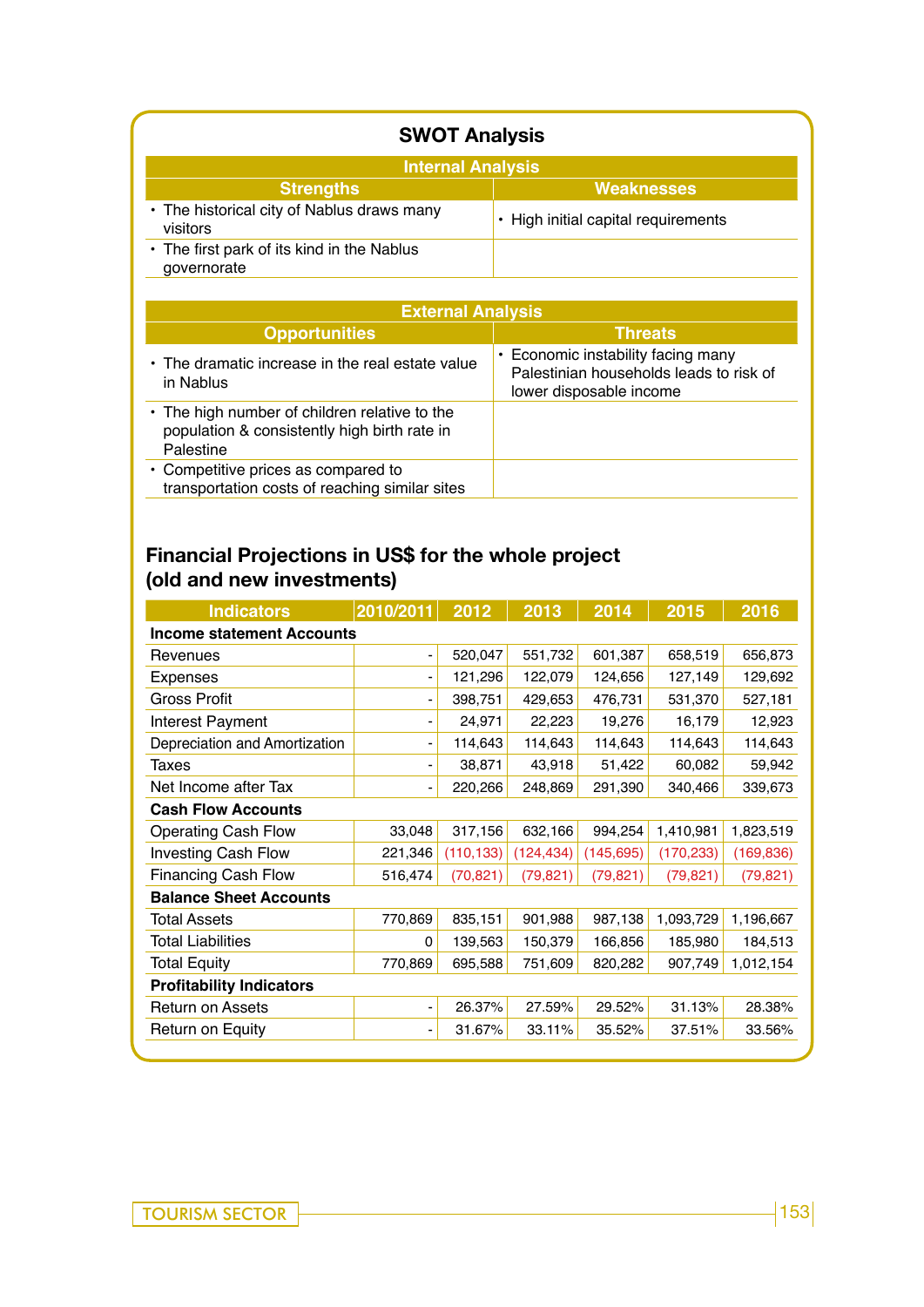# **Qalqilya Health & Entertainment Center**

| <b>Project Number:</b>               | PIC-2010-IO-079                                                                  |
|--------------------------------------|----------------------------------------------------------------------------------|
| <b>Project Name:</b>                 | <b>Qalqilya Health and Entertainment Center</b>                                  |
| <b>Sponsor Company:</b>              | <b>Qalqilya Municipality</b>                                                     |
| <b>Contact Details:</b>              | <b>Mr. Samer Dwabash</b><br>Mobile: +970-59-7916585<br>Email: abdalmom@yahoo.com |
| <b>Total Cost of the Project:</b>    | <b>US \$600,000</b>                                                              |
| <b>Investment by Current Owners:</b> | <b>US \$300,000</b>                                                              |
| <b>Required Investment:</b>          | <b>US \$300,000</b>                                                              |

## **Project Description:**

Qalqilya Municipality is seeking a financing partner to assist in the implementation of building a venue that will include a half Olympic indoor swimming pool, fitness area and an entertainment center. The Municipality aims at building this establishment on the grounds of the city of Qalqilya's amusement park and zoo.

The project will focus on improving the overall services, conditions and appearance of the grounds in order to encourage local residents along with Palestinians from the West Bank and those living in Israel to visit and enjoy the facility. Qalqilya Municipality's intentions are to decrease the emotional stress of the citizens of the city from the Israeli occupation and the presence of the wall which has both physically and emotionally imprisoned the Palestinians.

The projects customers will be mainly athletes who are either processional or amateur swimmers along with those who are interested in participating in swimming races and contests. This facility will be open to public of different ages and both genders.

The project will also focus on encouraging women who enjoy swimming to visit the facility since it will be indoors and segregated. Additionally, the project will motivate governmental and nongovernmental organizations who are interested in encouraging, educating and uplifting youth in Palestine to conduct field trips to the establishment and enjoy the facility.

Qalqilya Municipality will be the first to create a fully equipped half Olympic indoor swimming pool that will meet the standards of pools worldwide.

Qalqilya Municipality has extensive experience in promoting tourists and citizens of Palestine to visit their city and participate in their cities local events.

The project's administration that currently operates Qalqilya's recreational park and zoo accepting roughly 300,000 visitors from Palestine a year will also be running the operations of the newly established facility.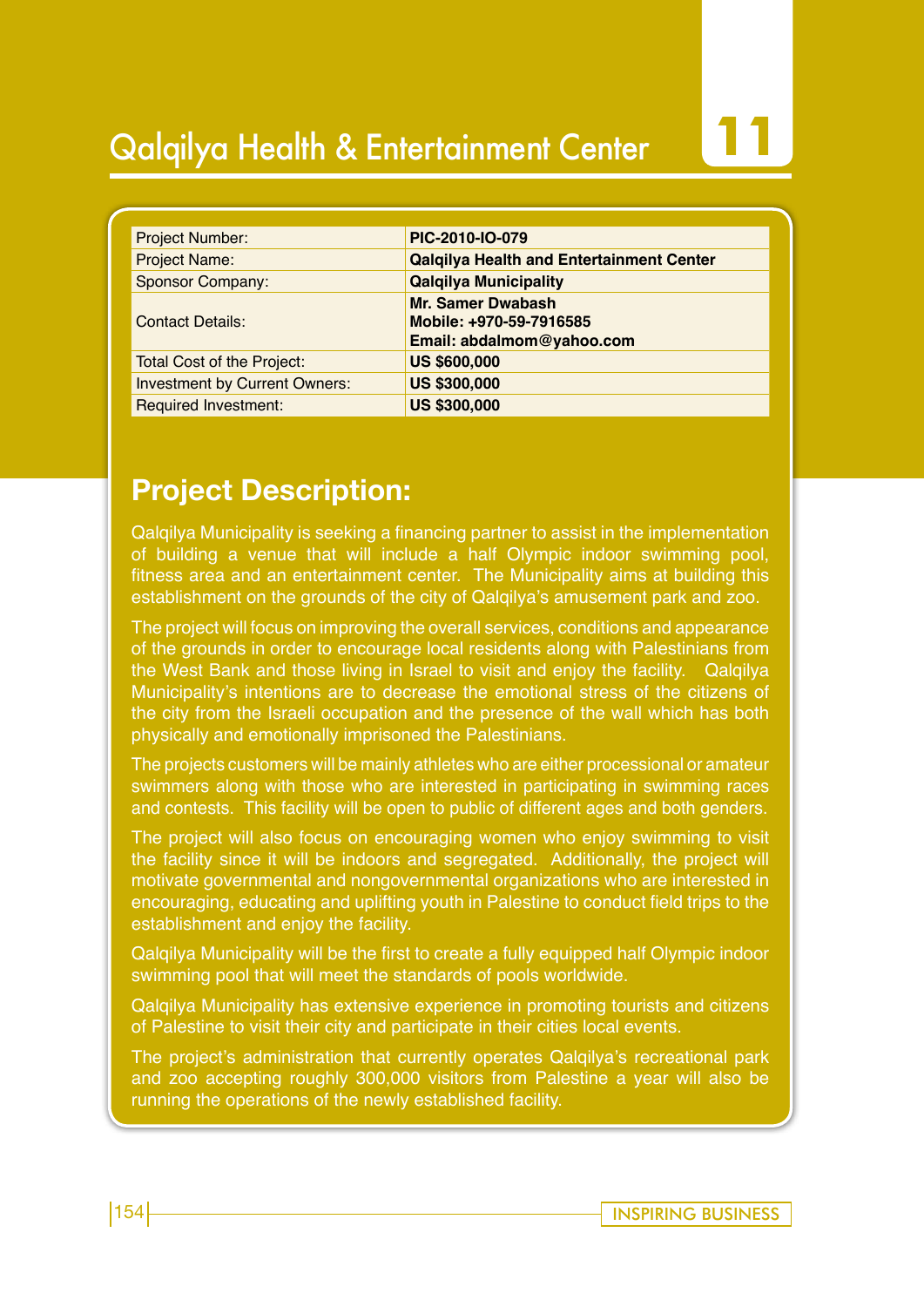#### **Project Development Time Table:**

|                                 | <b>Expected number of months from finance availability</b> |
|---------------------------------|------------------------------------------------------------|
| <b>Establishment of Project</b> |                                                            |

#### **Current Owners' Profile:**

Qalqilya Municipality was established in 1912 by the first local council in accordance with a specific structure of the family under the chairmanship of the late Omar Hussein Younis.

Qalqilya Municipality provides various services to its citizens and those in the surrounding villages through its various departments that work under the supervision of the mayor and the municipal council which consists of 15 members.

Qalqilya Municipality has been developing the educational system in the city through its substantial contribution of building schools as a result of the growing need for educational units and constant maintenance of all schools and educational facilities. The Municipality also supports the city's health sector by tackling the environmental pollution, and finding appropriate waste management methods. Additionally, the municipality is trying to overcome the high level of unemployment rates, by creating job opportunities and connecting to donor countries to assist in the agricultural sector since Qalqilya's land is very well known for its healthy soil and quality produce. Despite the Municipality's efforts to improve the citizen's standard of living and Qalqilya's overall economy, they still suffer tremendously from the political situation which has lead to the closure and the economic embargo on the Palestinian territories and in particular the city of Qalqilya. However, Qalqilya's Municipality is making great efforts to maintain the quality and efficiency of the services it provides to its citizens.

#### **Industry Highlights:**

Since 1994, optimism about the future political situation prevailed in Palestine resulting in significant growth for the tourism industry. In 2000, an estimated 12,000 workers were employed in the sector, with estimated total income receipts reaching US \$226.3 million; following the outbreak of the Intifada, tourism dropped by over 90 percent in 2001 and 2002. More recently, the local tourism industry has expanded as Palestinians look for local recreational alternatives, especially in the spring and summer. Families and groups are interested in educational holidays that include visits to historical sites, museums, festivals, and heritage or cultural-based attractions. This is a growing trend in the tourism sector.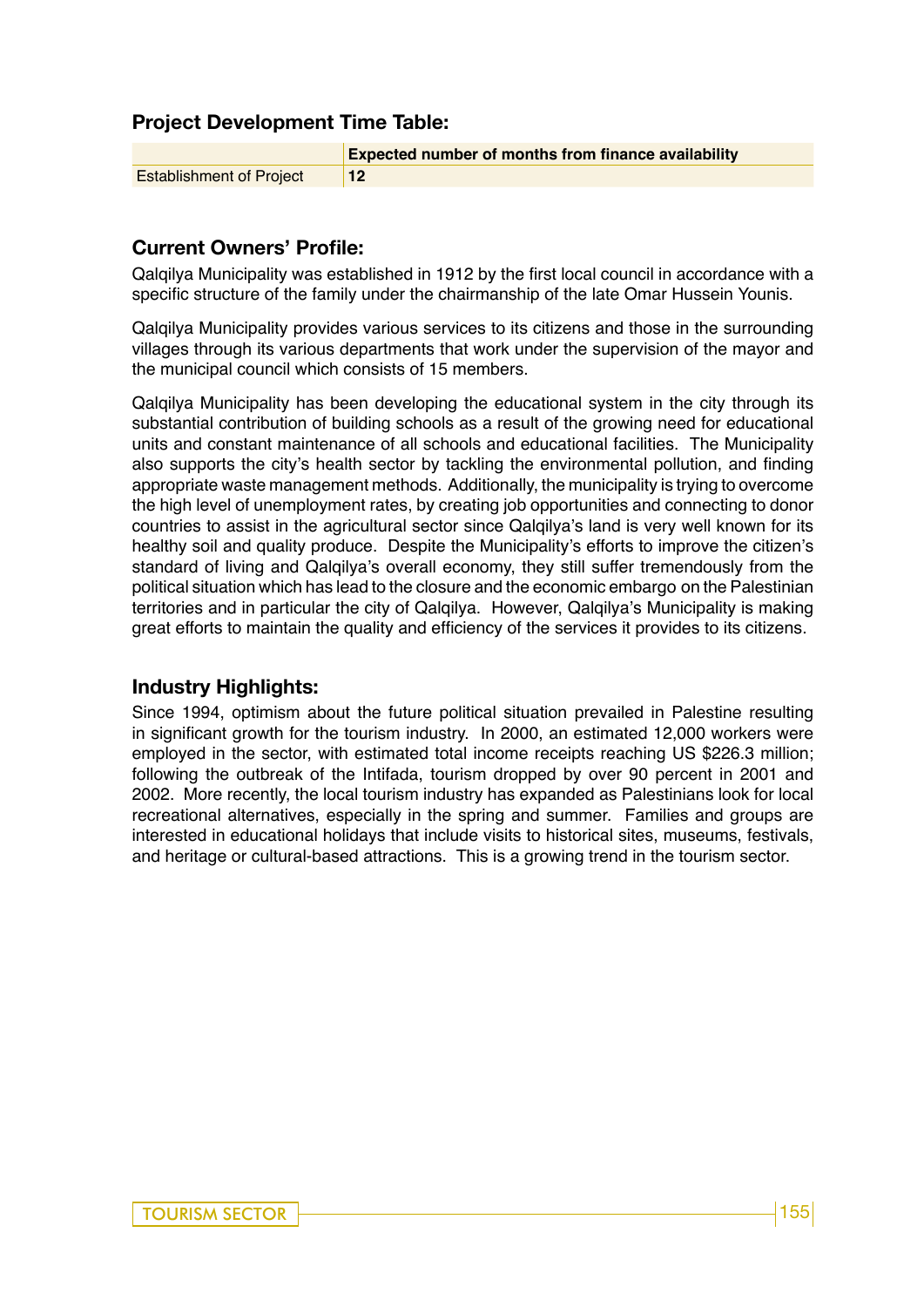| <b>SWOT Analysis</b>                                                                                                                  |                               |  |  |
|---------------------------------------------------------------------------------------------------------------------------------------|-------------------------------|--|--|
| <b>Internal Analysis</b>                                                                                                              |                               |  |  |
| <b>Strengths</b>                                                                                                                      | <b>Weaknesses</b>             |  |  |
| • Increase Qalqilya's visitors                                                                                                        | • Lack of financial resources |  |  |
| • The project will offer a unique recreational and<br>cultural experience that is not available in the<br>Northern parts of Palestine |                               |  |  |
| • Project offers a diverse range of services under<br>one roof                                                                        |                               |  |  |
| • The Northern climate allows the facility to<br>operate for a long season                                                            |                               |  |  |

| <b>External Analysis</b>                             |                         |  |  |
|------------------------------------------------------|-------------------------|--|--|
| <b>Opportunities</b>                                 | <b>Threats</b>          |  |  |
| • Great potential for the local tourism industry     | • Political instability |  |  |
| • Ground facilities will allow for future expansions |                         |  |  |

### **Financial Projections in US\$**

| 107,271                         |          |          |                           |         |  |  |  |  |
|---------------------------------|----------|----------|---------------------------|---------|--|--|--|--|
|                                 |          |          | Income statement Accounts |         |  |  |  |  |
|                                 | 134,089  | 160,907  | 187,725                   | 214,542 |  |  |  |  |
| 40,277                          | 50,284   | 60,341   | 70,397                    | 80,454  |  |  |  |  |
| 925                             | 7,406    | 13,887   | 20,367                    | 26,848  |  |  |  |  |
|                                 |          |          |                           |         |  |  |  |  |
| 25,925                          | 32,406   | 38,887   | 45,367                    | 51,848  |  |  |  |  |
| (500,000)                       | $\Omega$ | $\Omega$ | $\Omega$                  | 0       |  |  |  |  |
| 600,000                         | 0        | 0        | 0                         | 0       |  |  |  |  |
| <b>Balance Sheet Accounts</b>   |          |          |                           |         |  |  |  |  |
| 600,925                         | 608,331  | 622,218  | 642,585                   | 669,434 |  |  |  |  |
| $\Omega$                        | 0        | $\Omega$ | $\Omega$                  | 0       |  |  |  |  |
| 600,925                         | 608,331  | 622,218  | 642,585                   | 669,434 |  |  |  |  |
| <b>Profitability Indicators</b> |          |          |                           |         |  |  |  |  |
| 0.15%                           | 1.22%    | 2.23%    | 3.17%                     | 4.01%   |  |  |  |  |
| 0.15%                           | 1.22%    | 2.23%    | 3.17%                     | 4.01%   |  |  |  |  |
|                                 |          |          |                           |         |  |  |  |  |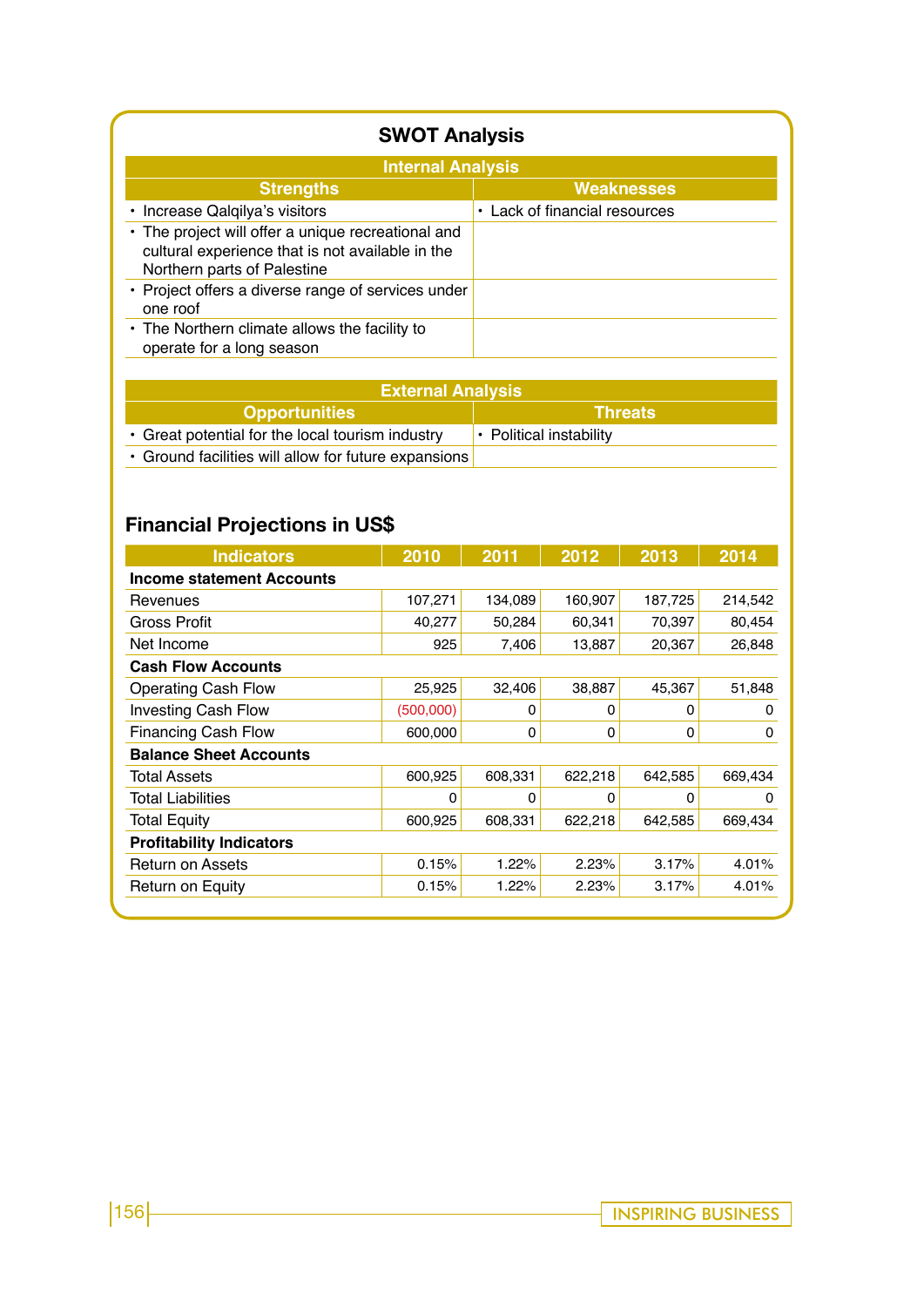# **JAR Recreational Parks**

| <b>Project Number:</b>               | PIC-2010-IO-081                                                                                                             |
|--------------------------------------|-----------------------------------------------------------------------------------------------------------------------------|
| <b>Project Name:</b>                 | <b>JAR Recreational Parks</b>                                                                                               |
| <b>Sponsor Company:</b>              | <b>JAR Industrial and Trading Co.</b>                                                                                       |
| <b>Contact Details:</b>              | Mr. Yousef Joma'a Yousef Al-Safadi<br>Jerusalem St, Gaza City, Palestine<br>Tel: +970-59-9412850<br>Email: mcc_yy@yahoo.com |
| <b>Total Cost of the Project:</b>    | <b>US\$ 647,750</b>                                                                                                         |
| <b>Investment by Current Owners:</b> | <b>US\$ 350,000</b>                                                                                                         |
| <b>Required Investment:</b>          | <b>US\$ 324,750</b>                                                                                                         |

# **Project Description:**

This proposed project aims to improve the quality of life of Gaza's youth and adults, by building three new recreational parks inside the Gaza Strip, with an estimated area of 1,800 square meters per park. Targeting families and children, the parks will include a barbeque area, children's toys, green areas and swimming pools.

The parks are slated to be built on hills away from the beach, this is especially important for the success of the project since water sources are much cleaner than those near the beach. Recent studies revealed that water sources within the areas very close or directly on the Gaza beach are highly polluted.

#### **Project Development Time Table:**

| Land Development & Improvement                   | <b>June 2010</b>   |
|--------------------------------------------------|--------------------|
| <b>Building and Construction start Date</b>      | <b>August 2010</b> |
| <b>Building and Construction Completion Date</b> | September 2010     |
| <b>Operations Start Date</b>                     | October 2010       |
| <b>Inauguration Date</b>                         | October 2010       |

#### **Current Owners' Profile:**

Mr. Yousef Al-Safadi is the Board Deputy Chairman of JAR Industrial and Trading Co., a producer and trader of different sorts of food products.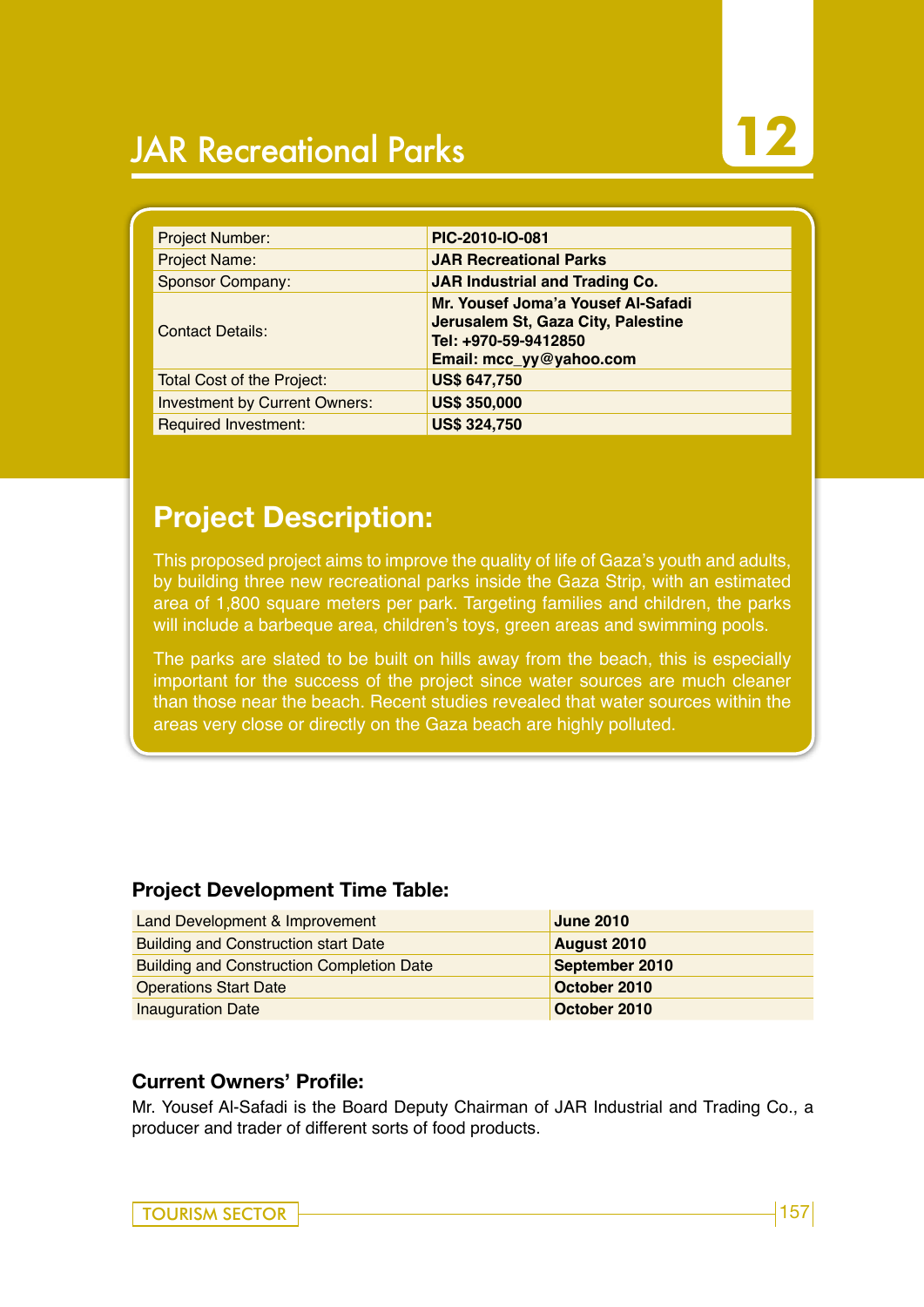#### **Industry Highlights:**

Palestine's comparative advantage of being home to Bethlehem, the birthplace of Jesus, Jericho, the oldest continuously inhabited city in the world, and Jerusalem being home to the three monotheistic religions provides a unique draw for tourists. Furthermore, visitors to Palestine are always amazed at the diversity of activities to enjoy. From its hospitable people and rich cultural heritage to its beautiful landscape and diverse cuisine, Palestine has lots to offer in addition to its many shrines, churches and mosques.

Despite the latest political unrest which began in September 2000, today tourism in Palestine is showing clear signs of recovery. According to the latest figures released by the Palestinian Ministry of Tourism and Antiquities, the number of overnight stays in Palestinian hotels for the 1st quarter of 2008 reached 88,038 nights compared to 36,479 overnights in the 1st quarter of 2007; an increase of 141.3%. As far as the total number of visitors to Palestine, the MOTA and industry experts believe that arrivals will top the one million mark this year – a new record for Palestine.

Both the public and private sectors are investing millions in developing, restoring and upgrading facilities that cater to the tourism industry. New hotels and restaurants are opening throughout the West Bank, while overall touristic activities on offer in Palestine have quickly diversified. In addition the MOTA is implementing numerous restoration and beautifications projects in the West Bank and East Jerusalem.

Hotels constitute the backbone of the Palestinian tourism sector in terms of income, investment and employment. As with all tourism sub-sectors in Palestine, the hospitality industry has suffered as a direct result of the political conditions under which they have had to operate since 1967. Between 1967 and 1994, the number of Palestinian hotels remained virtually static. Scarcely any permits to build hotels, or convert existing buildings into hotels, were granted by the Israeli authorities to investors in Palestine. However once the Palestinian Authority took control of the major cities, it ushered in a period of major growth in tourism investment. Between 1994 and 2000, private sector investment in tourism alone exceeded US\$ 700 million.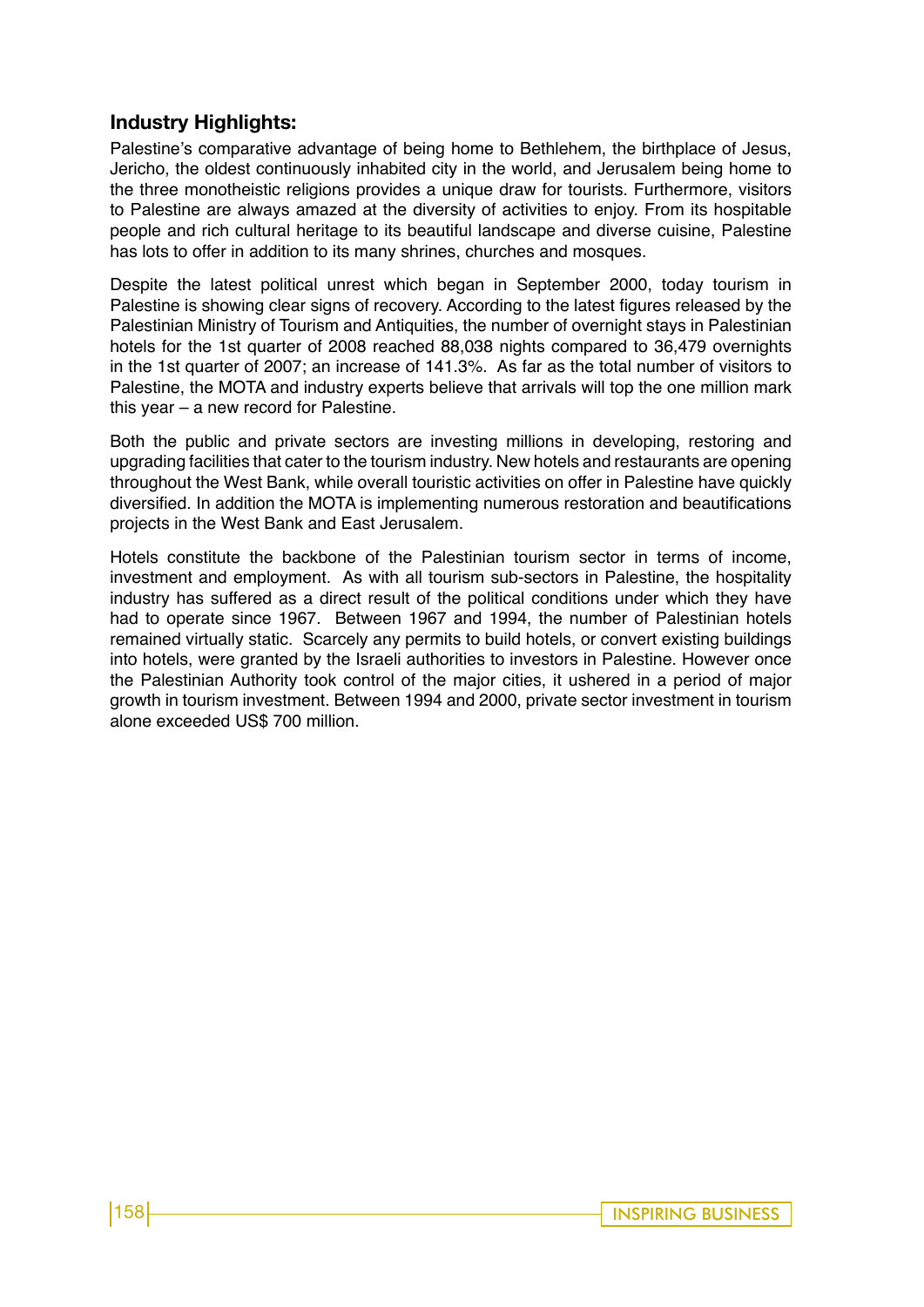#### **SWOT Analysis**

| <b>Internal Analysis</b>                                      |                                                           |  |  |
|---------------------------------------------------------------|-----------------------------------------------------------|--|--|
| <b>Strengths</b>                                              | <b>Weaknesses</b>                                         |  |  |
| • High quality services, including clean and<br>hygiene water | • No previous experience in managing this<br>type of park |  |  |
| • Moderate prices compared to competition                     |                                                           |  |  |
| • Nice view of Gaza's beaches                                 |                                                           |  |  |

| <b>External Analysis</b>                                            |                                                                     |  |  |
|---------------------------------------------------------------------|---------------------------------------------------------------------|--|--|
| <b>Opportunities</b>                                                | <b>Threats</b>                                                      |  |  |
| • Potential attraction of West Bank inhabitants,<br>and tourists    | • Ongoing blockade on Gaza and political<br>instability             |  |  |
| • Moderate weather condition all year round in<br>Gaza strip        | • The possibility of not being able to import<br>building materials |  |  |
| • Current lack of recreational facilities and<br>activities in Gaza |                                                                     |  |  |

### **Financial Projections in US\$ for the whole project**

| <b>Indicators</b>                | 2010      | 2011    | 2012     | 2013     | 2014     |  |
|----------------------------------|-----------|---------|----------|----------|----------|--|
| <b>Income statement Accounts</b> |           |         |          |          |          |  |
| Revenues                         | 45,000    | 54,000  | 60,000   | 60,000   | 63,000   |  |
| Gross Profit                     | 44,550    | 52,750  | 58,250   | 58,163   | 61,071   |  |
| Net Income                       | 31,313    | 34,120  | 39,470   | 39,245   | 41,794   |  |
| <b>Cash Flow Accounts</b>        |           |         |          |          |          |  |
| <b>Operating Cash Flow</b>       | 35,700    | 44.650  | 50,000   | 49.775   | 52,324   |  |
| <b>Investing Cash Flow</b>       | (533,000) | 0       | $\Omega$ | 0        | 0        |  |
| <b>Financing Cash Flow</b>       | 674,750   | 0       | (80,000) | (80,000) | (80,000) |  |
| <b>Balance Sheet Accounts</b>    |           |         |          |          |          |  |
| <b>Total Assets</b>              | 706,063   | 740,183 | 699,653  | 658,898  | 620,691  |  |
| <b>Total Liabilities</b>         |           |         |          |          |          |  |
| <b>Total Equity</b>              | 706,063   | 740,183 | 699,653  | 658,898  | 620,691  |  |
| <b>Profitability Indicators</b>  |           |         |          |          |          |  |
| Return on Assets                 | 4.43%     | 4.61%   | 5.64%    | 5.96%    | 6.73%    |  |
| Return on Equity                 | 4.43%     | 4.61%   | 5.64%    | 5.96%    | 6.73%    |  |
|                                  |           |         |          |          |          |  |